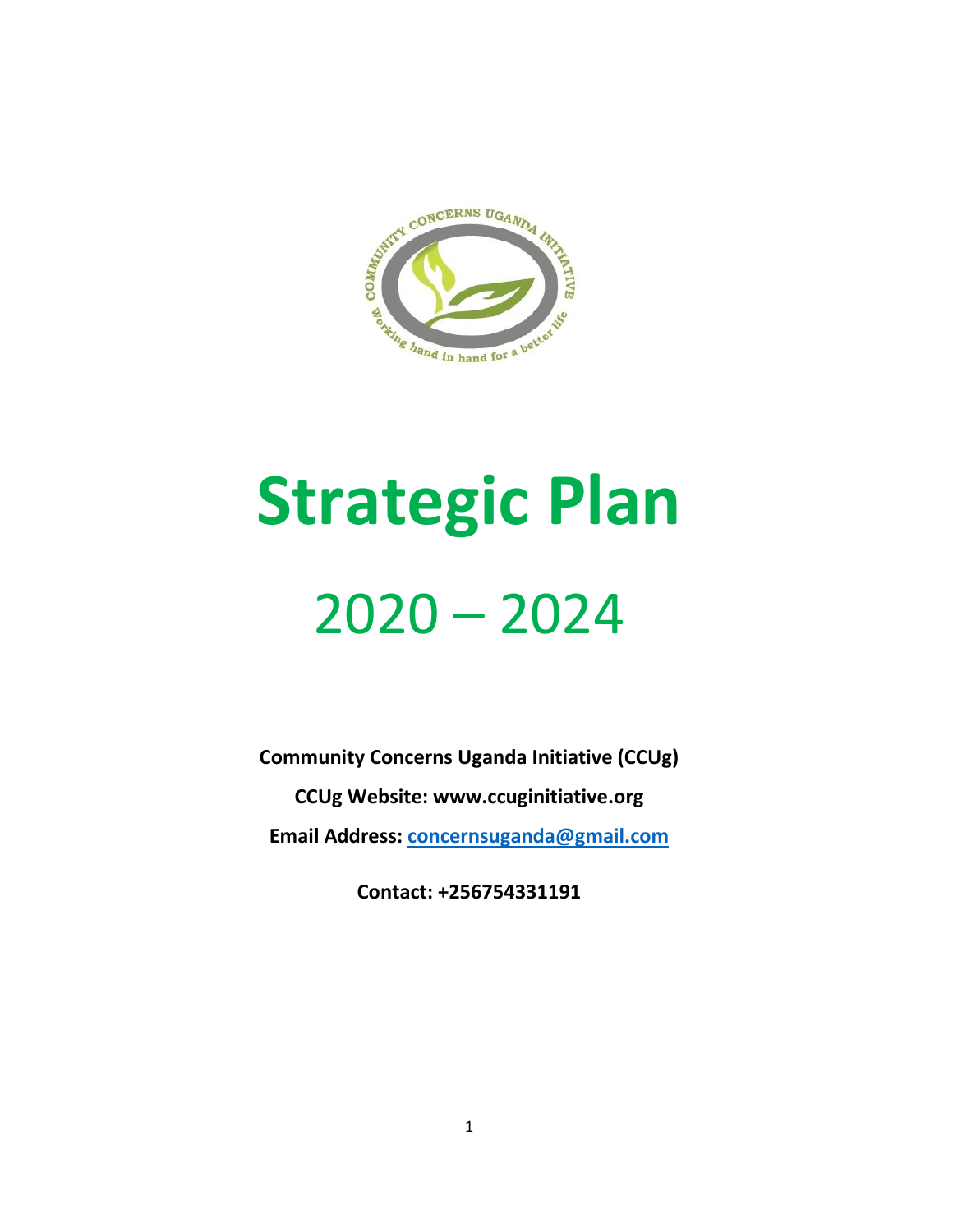This document has been developed by Community Concerns Uganda Initiative (CCUg) with support from the Civil Society in Uganda Support Programme (CUSP) which is implemented by the Deutsche Gesellschaft für Internationale Zusammenarbeit (GIZ) GmbH with financial support from the European Union and the German Government.





Implemented by:

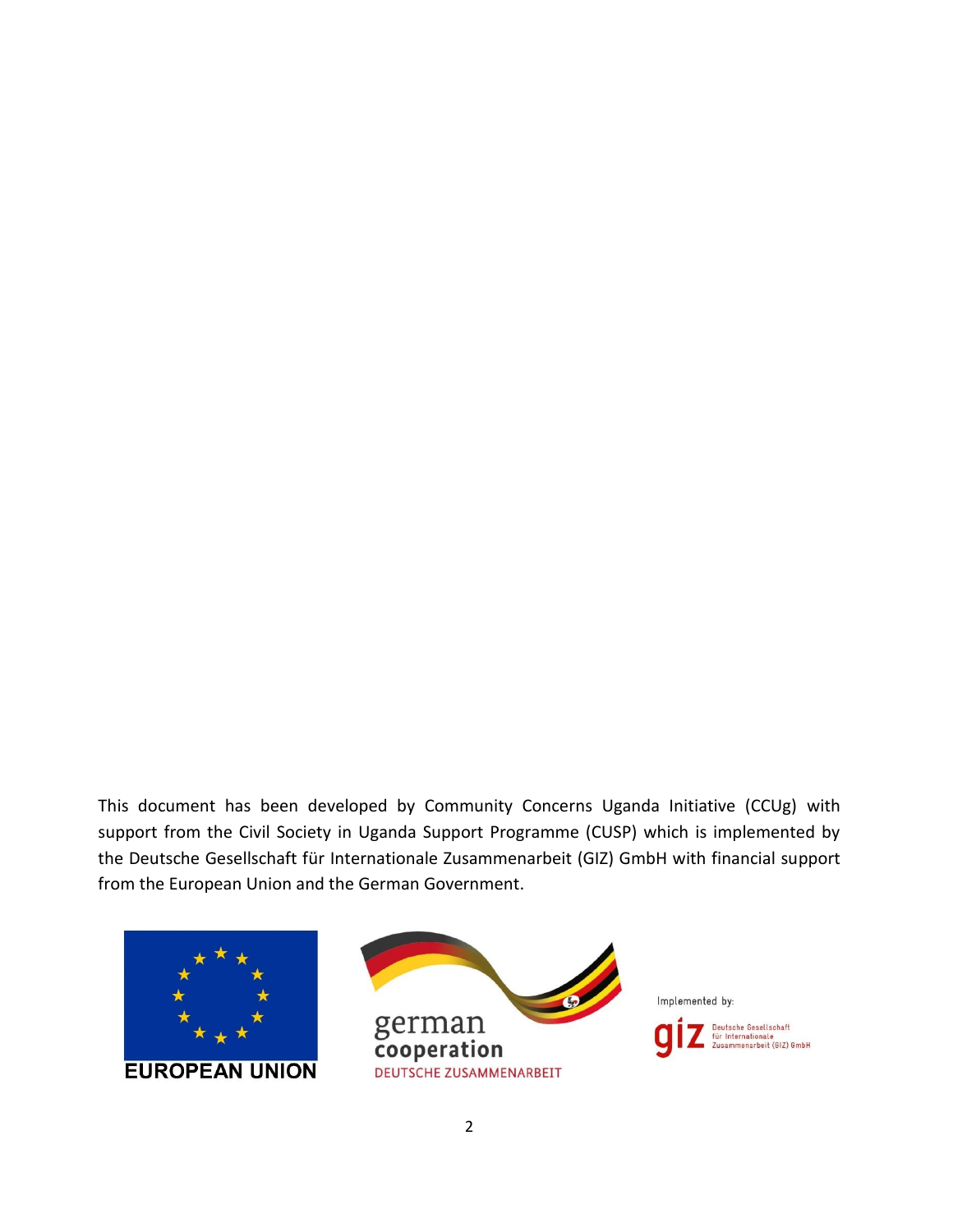#### <span id="page-2-0"></span>**Foreword**

With the mandate of the Board of Trustees, this five-year Community Concerns Uganda Initiative (CCUg) Strategic Plan will be a tremendously valuable asset to district technical staff, educators, elected officials, and all of us who work to improve education, health, and livelihoods to realize poverty-free communities.

This Strategic Plan will be significant to CCUg and its development partners, who are already contributing and will continue to contribute to the vision and mission of the organization, and in designing interventions and realizing targets and outcomes during program implementation. Stakeholders include individual groups, Schools, local government, cultural and religious institutions, CSOs, coalitions and partnerships that are critical to our program.

CCUg plays a critical role in East Central Uganda, Uganda as a whole and the World at large with respect to it's implementation. The fundamental challenges of poverty and livelihoods, illiteracy, gender-based violence, access to safe water and hygiene; and sexual reproductive health have influenced the focus of this strategic plan. These challenges have been concretized into programmatic intervention areas which include (1) WASH, SRHR and Mental health, (2) OVC sponsorship and literacy development, (3) Sustainable livelihood, (4) Gender Based Violence, (5) Institutional Strengthening and Development

Resource mobilization efforts for CCUg response, as well as the resource requirements for planned interventions (activities), are of crucial importance to effectively respond to the development of Busoga region. This document considers current trends in funding opportunities, sustainable and development priorities and assesses internal structures and challenges on the basis of which a strategy has been developed. Taking Action presents compelling evidence and sound analysis to show that CCUg priorities are essential and achievable.

This plan was prepared by a select core team who contributed in their personal capacity and generously volunteered their time to this important task. I am very grateful for their thorough and skilled efforts, and I am sure that the practical options for action in this plan will make an important contribution to achieving the Sustainable Development Goals. I strongly recommend this plan to all and look forward to the implementation of its wise and valuable action to accelerate progress towards achievement of this Strategic Plan. CCUg is therefore grateful for the financial support from the European Union and German Government though the Civil Society in Uganda Support Programme (CUSP) that were used to engage knowledgeable consultants to develop this Strategic Plan.

Dr. Patrick Nabongo Board of Directors Chairperson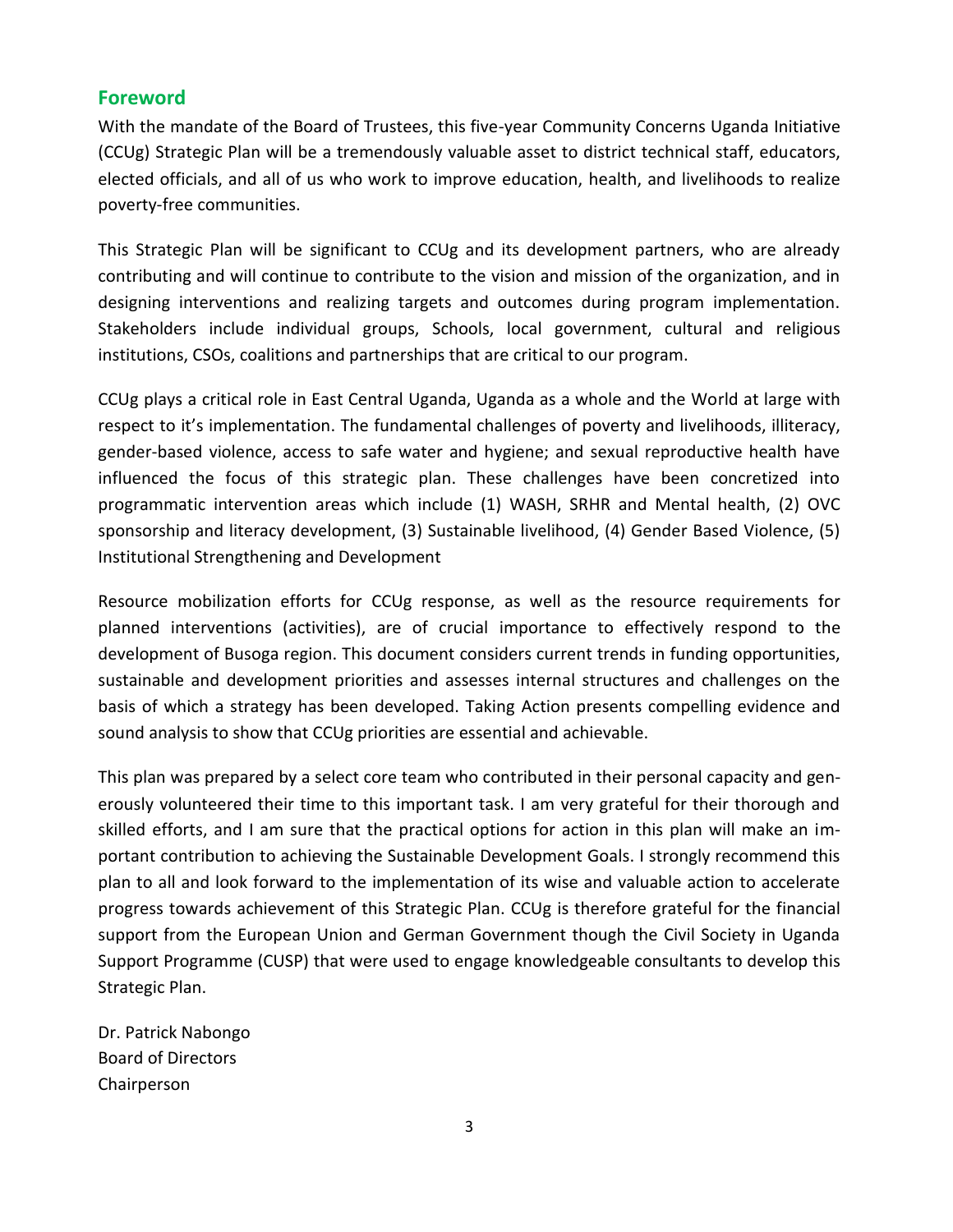# <span id="page-3-0"></span>**Acknowledgement**

The management and staff of Community Concerns Uganda Initiative appreciates Civil Society in Uganda Support Programme (CUSP) funded by the European Union and German Government and implemented by Deutsche Gesellschaft für Internationale Zusammenarbeit (GIZ) GmbH for having provided funds to review our strategic plan of 2020 to 2024. But our journey has just begun.

Our heartfelt appreciation goes to Mr. Joseph Wabwire the Technical Advisor Energy GIZ-CUSP for the continuous advice and support during the development of this strategic plan. CCUg would also like to thank Ms. Janine Baudach the Coordinator Mbale Hub for providing oversight during this process.

We recognize the invaluable support and patience of Mr. Felix Kafuuma and team for their selfless contribution to this process. Your knowledge, technical expertise and experience is evident in this strategic plan and will make CCUg better. In the same way, we extended our appreciation towards the support and active participation of Carol Parker, Hannah Patterson, the Board of Directors as well as other members in the process of reviewing this strategic plan.

Our thanks go out to the entire management team and staff of CCUg under the stewardship of the Managing Director for mobilizing logistics for the core team to plan, review, compile this final document that will provide strategic direction to CCUg programming in the next five years.

The participation and contributions from all our development partners, Local Governments, civil society actors, private sector and communities of Busoga regions can't be underscored for enriching the strategic plan development process.

Nakirya Brenda Doreen

Managing Director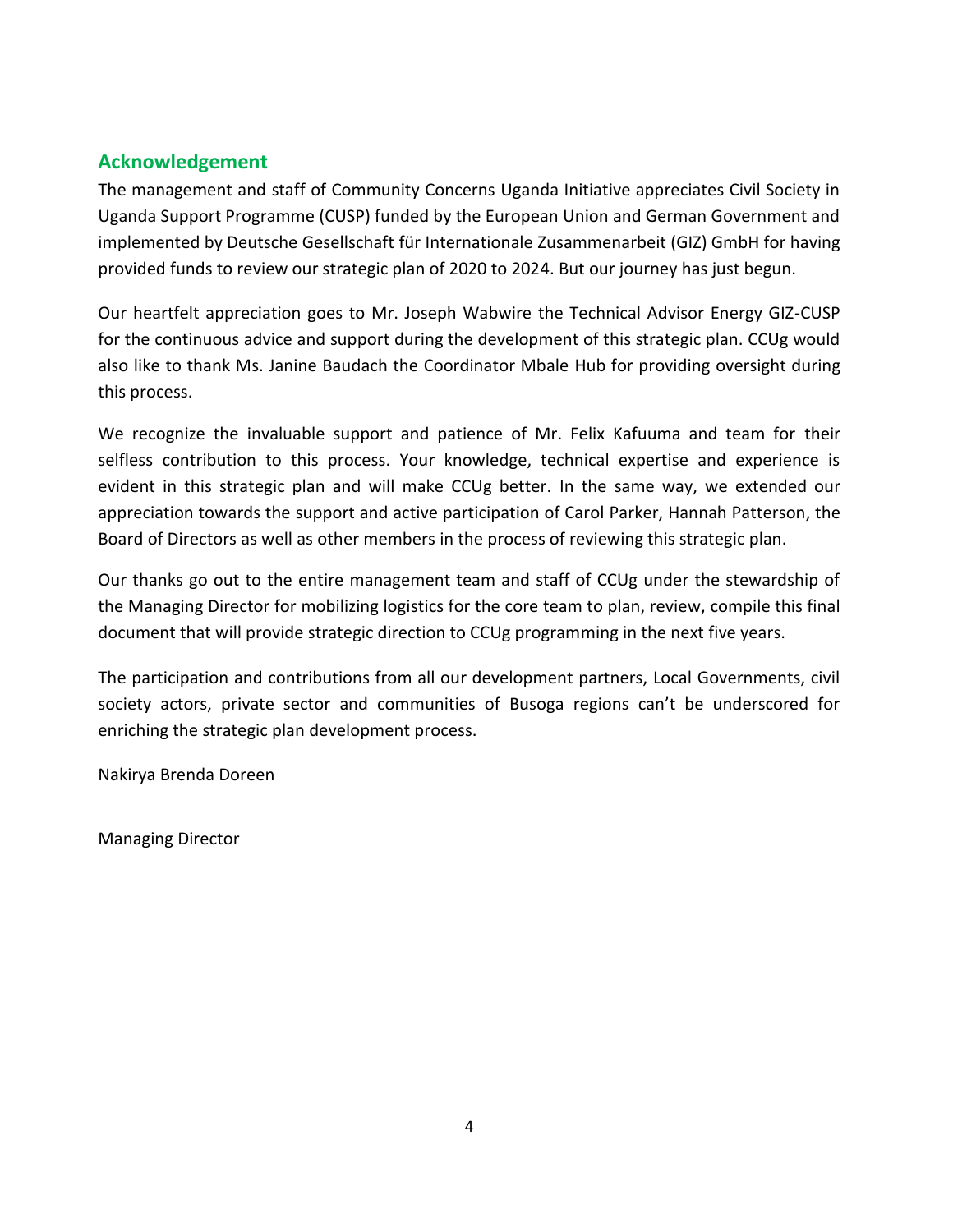# **Contents**

| 1.1                                                                                              |  |
|--------------------------------------------------------------------------------------------------|--|
| 1.2                                                                                              |  |
|                                                                                                  |  |
|                                                                                                  |  |
|                                                                                                  |  |
|                                                                                                  |  |
|                                                                                                  |  |
|                                                                                                  |  |
|                                                                                                  |  |
|                                                                                                  |  |
|                                                                                                  |  |
| 3.1 Strategic Niche: "Empowering women and girls in Busoga region through health and life-skills |  |
|                                                                                                  |  |
|                                                                                                  |  |
|                                                                                                  |  |
|                                                                                                  |  |
|                                                                                                  |  |
|                                                                                                  |  |
|                                                                                                  |  |
|                                                                                                  |  |
|                                                                                                  |  |
|                                                                                                  |  |
|                                                                                                  |  |
|                                                                                                  |  |
|                                                                                                  |  |
|                                                                                                  |  |
|                                                                                                  |  |
|                                                                                                  |  |
|                                                                                                  |  |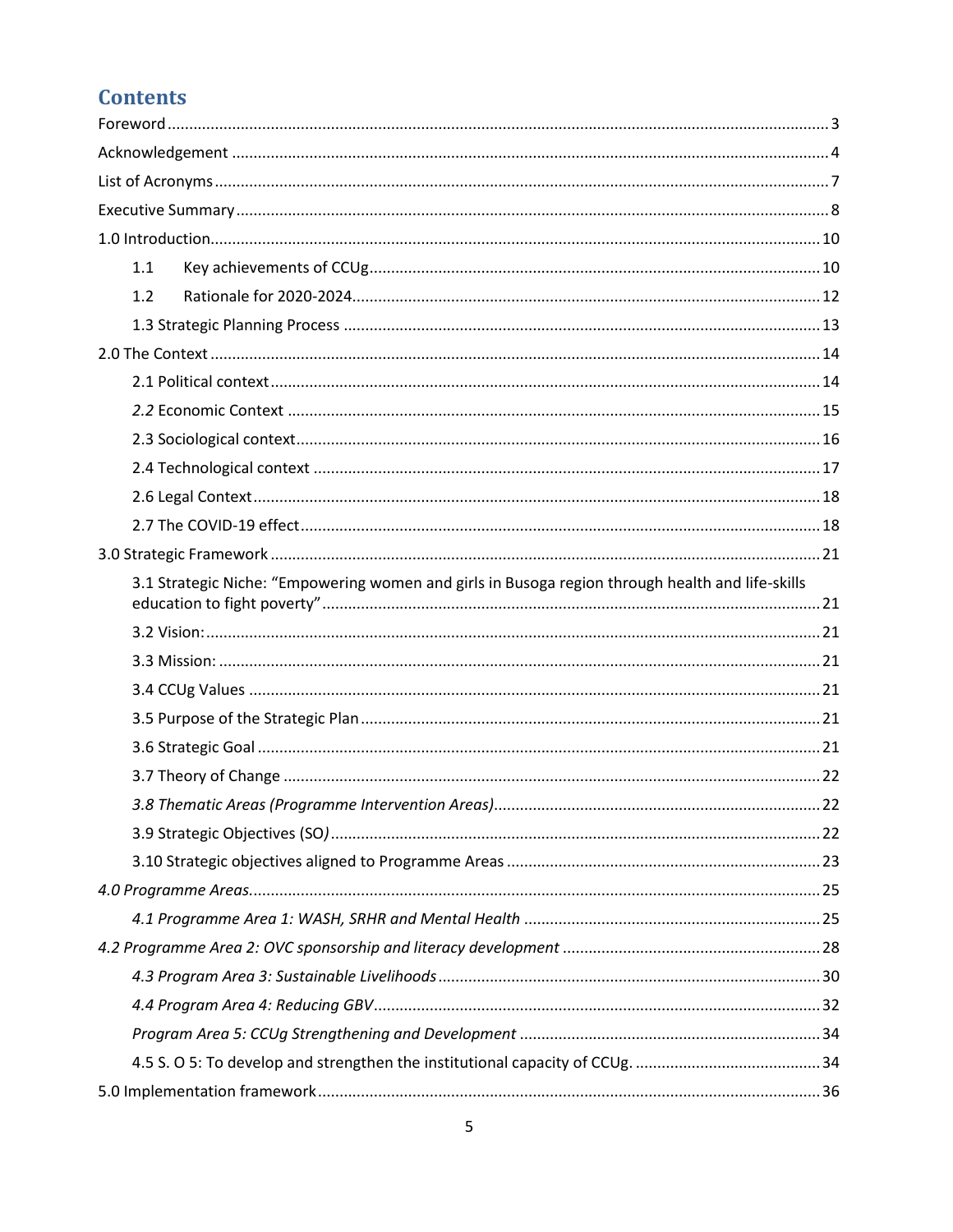| Appendix 1: Planning, Monitoring, Evaluation, Accountability and Learning Framework  42 |  |
|-----------------------------------------------------------------------------------------|--|
|                                                                                         |  |
|                                                                                         |  |
|                                                                                         |  |
|                                                                                         |  |
|                                                                                         |  |
|                                                                                         |  |
|                                                                                         |  |
|                                                                                         |  |
|                                                                                         |  |
|                                                                                         |  |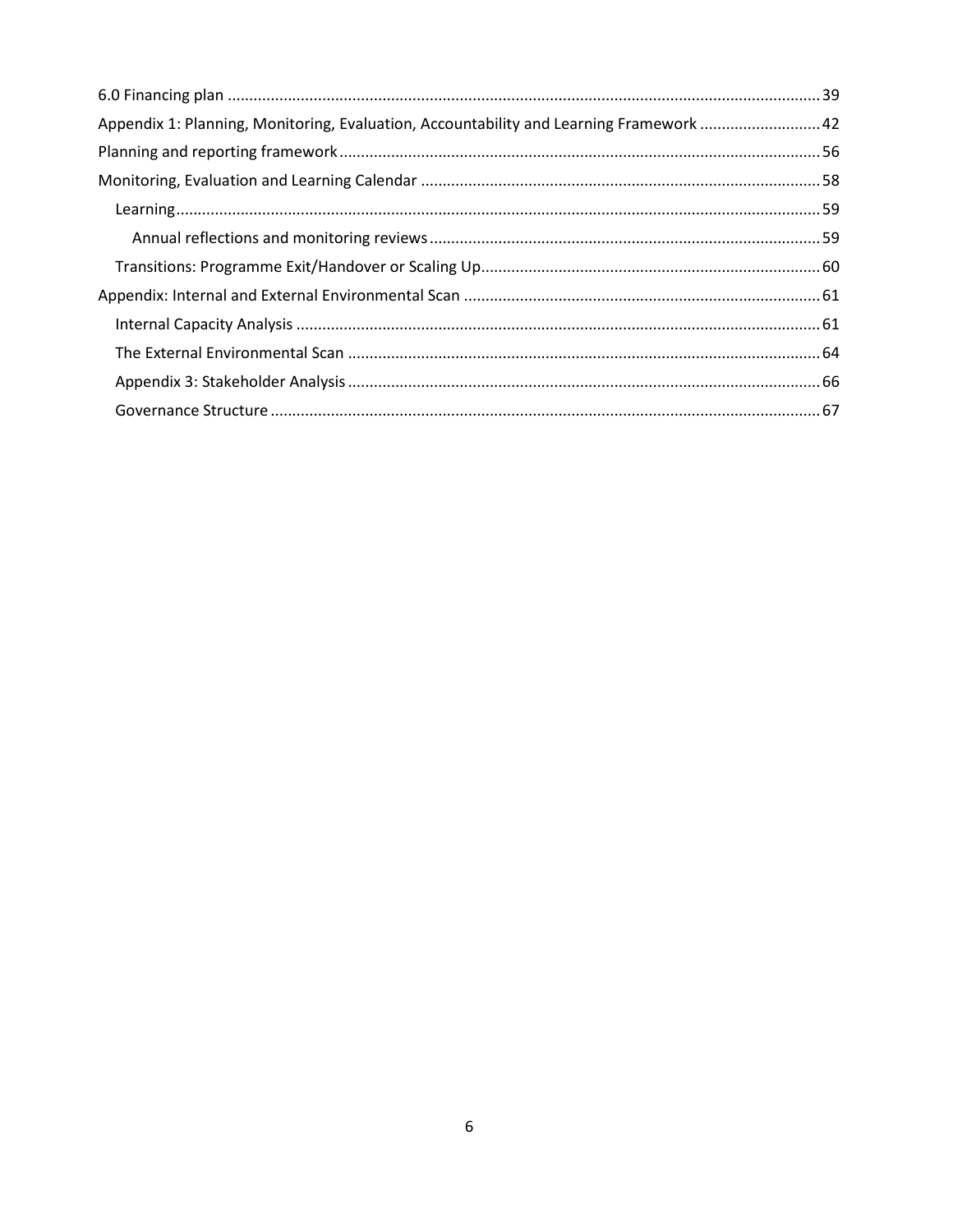## <span id="page-6-0"></span>**List of Acronyms**

AIDS: Acquired Immune Deficiency Syndrome AGYW: Adolescent Girls Youth & Women ACWW: Associated Country Women of the World ASRH: Adolescent Sexual Reproductive Health CAO: Chief Administrative Officer CCUI: Community Concerns Uganda Initiative CDO: Community Development Officer CCUg: Community Concerns Uganda Initiative DEO: District Education Officer FGD: Focus Group Discussion IDI: In-depth Interview MHM: Menstrual Hygiene Management OVC: Orphans and Vulnerable Children SMT: Senior Man Teacher SWT: Senior Woman Teacher SE: Self-Efficacy SGBV : Sexual Gender-Based Violence SMC : School Management Committee SRGBV : School-Related Gender-Based Violence PTA : Parent-Teacher Association PSC: Psychosocial Support and Care SACCO: Saving and Credit Cooperation Organization VSLA : Village Saving and Loan Association UNHS : Uganda National Household Survey UPE : Universal Primary Education UPHIA: Uganda Population Based HIV Impact Assessment WHO: World Health Organization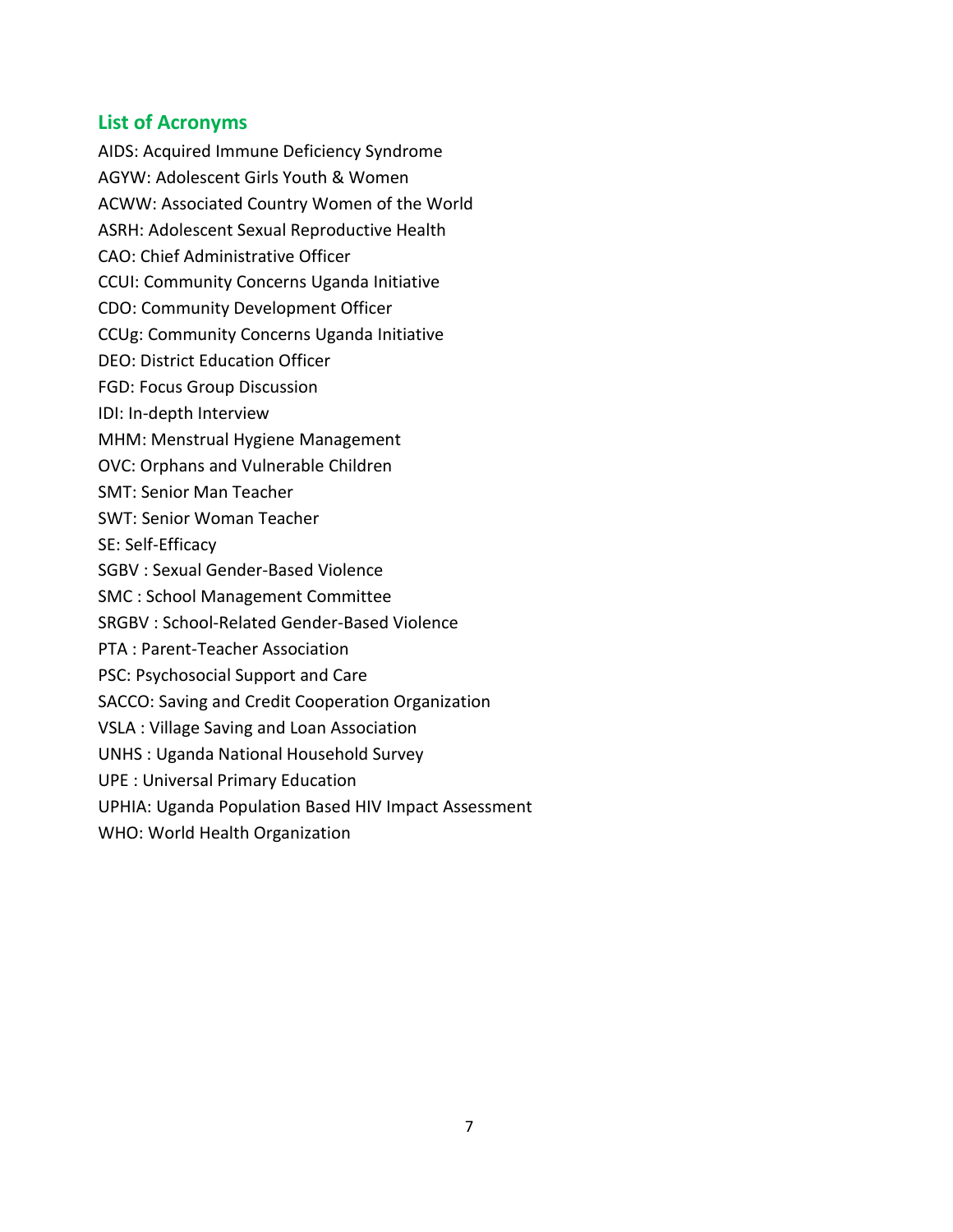#### <span id="page-7-0"></span>**Executive Summary**

Community Concerns Uganda Initiative (CCUg) presents it's 5-year strategic plan (2020-2024). This plan is maiden plan that attempts to guide strategically the implementation of CCUg's interventions in the sub region of Busoga. It transits CCUg from a project approach to programme-based approach to enhance sustainability of interventions. It also provides opportunity for development partners and other key stakeholders to engage with CCUg on a long-term basis.

This strategic plan has an outcome of a consultative process that followed three distinctive phases. The process was underpinned by a delegated mandate of the Board of Trustees (BOT) to management staff to constitute a core team that led the strategy planning, review and consensus-building process that culminated into the final strategy document.

The fundamental challenges of poverty and livelihoods, illiteracy, gender-based violence, access to safe water and hygiene; and sexual reproductive health have influenced the focus of this strategic plan. These challenges have been concretized into programmatic intervention areas which include (1) WASH, SRHR and Mental health, (2) OVC sponsorship and literacy development, (3) Sustainable livelihood, (4) Gender Based Violence, (5) Institutional Strengthening and Development.

This plan is anchored within the political, economic, sociological, technological, environmental, and legal context of Uganda with hindsight of the effects of COVID-19 pandemic to the development work within which CCUg operates.

As such, CCUg positions herself as an actor that seeks to empower women and girls in Busoga region through health and life-skills education to fight poverty. This strategic niche is in line with the organization's vision of being "*an educated, healthy and productive community free from poverty.*

It is also in harmony with her mission-; *"Providing education and skills, to empower women and girls acquire capacity for sustainable income generation and contribute to development of their communities".*

The **overarching goal for the strategic plan is:** *Women and girls economically and socially empowered to fight poverty and contribute towards the development of Busoga region.*

The plan's intervention logic is based on the theory that:

An economically and socially empowered community in Busoga region will be attained when:

a) Women have the requisite skills and knowledge; to engage in viable income generating activities for sustainable livelihood.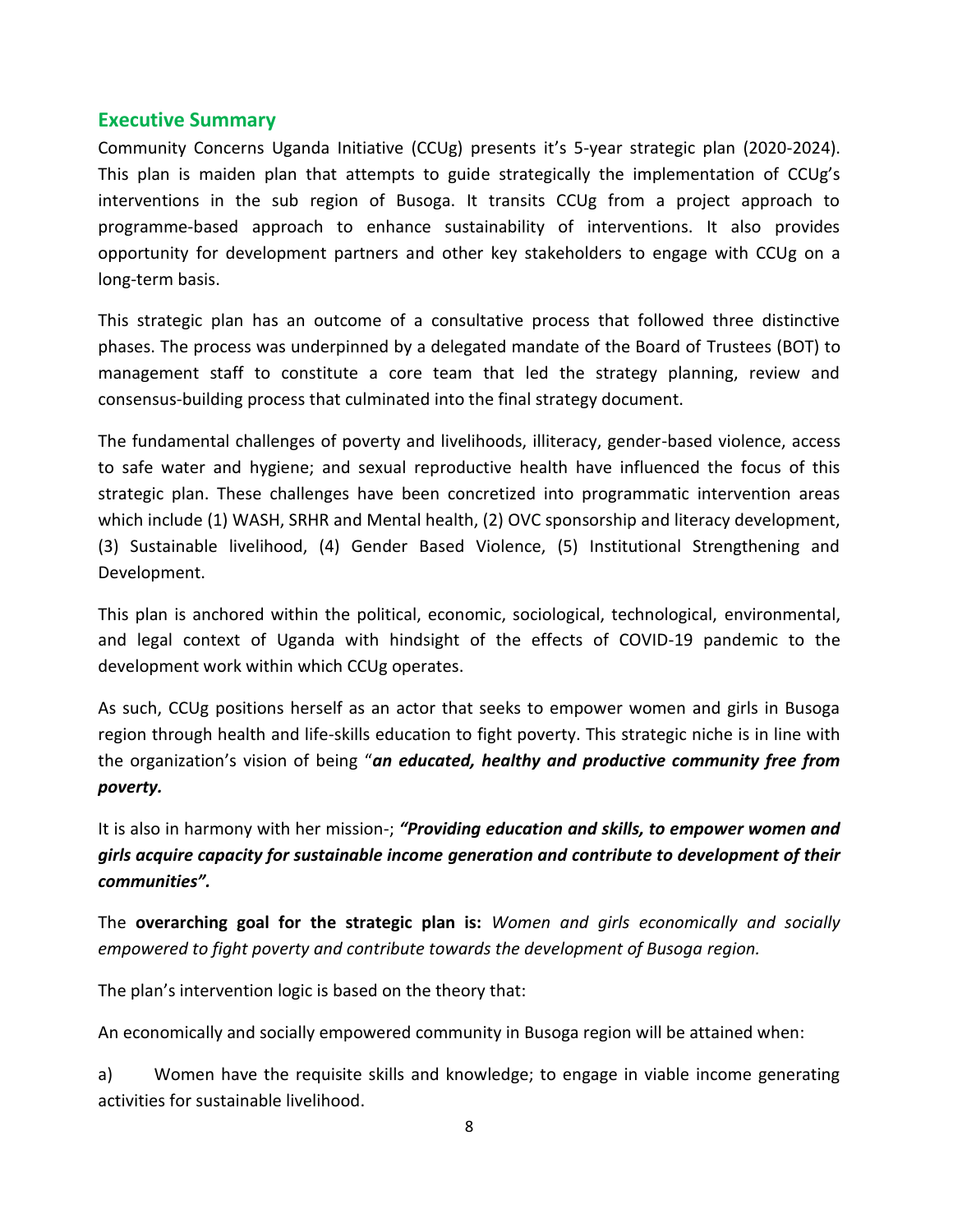b) Women have access to resources for production and sustainable livelihood.

c) Most vulnerable category (OVC) attain literacy to access and benefit from opportunities and improve their well-being.

d) Women and girls are empowered and have access to services that protect their gender and dignity to live a productive and healthy life*.* 

The strategic plan identifies 5 Strategic Objectives that will constitute the overall organizational focus for the next five years namely:

**SO1**: To promote hygiene and increase utilization of SRHR and mental health services in schools and communities.

**SO2**: To empower women and girls, including vulnerable children through literacy development.

**SO3**: To provide sustainable livelihood for women and girls through vocational services and saving schemes.

**SO4**: To reduce gender-based violence among women and girls.

**SO5**: To develop and strengthen the institutional capacity of CCUg.

The operational scope of this strategic plan will be Busoga sub region.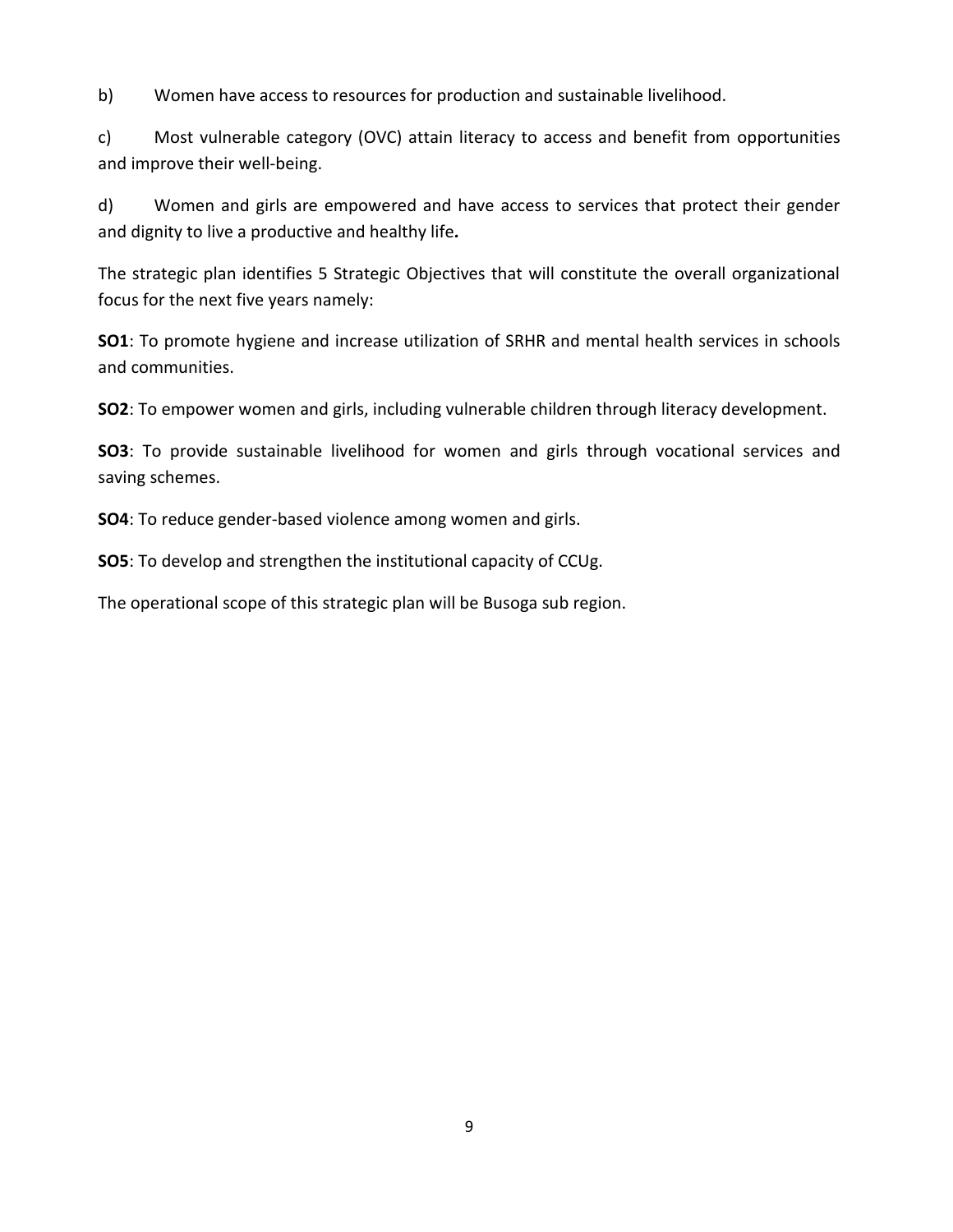#### <span id="page-9-0"></span>**1.0 Introduction**

Community Concerns Uganda Initiative (CCUg) is a registered Non-Government Organisation that was registered first as a community-based organization in 2012 in Mayuge and Jinja Districts. The organization upgraded to a Non-Government organization in May 2020 currently serving in 5 districts in Busoga and these are; Mayuge, Jinja, Luuka, Buyende and Kamuli. The main goal is to see a community that is educated, healthy, and free from poverty. The mission is to provide education and skills, to empower women and girls acquire capacity for sustainable income generation and contribute to development of their communities.

CCUg prioritizes providing grassroots-based integrated services to help vulnerable women, youths, and children through building their skills to enable them to reduce and escape household poverty.

#### <span id="page-9-1"></span>**1.1 Key achievements of CCUg**

Community Concerns Uganda Initiative has registered achievements as per the thematic areas presented below;

#### **Health**:

CCUg trained 134 teachers from 23 schools about Menstrual Health and Hygiene Management (MHHM) with emphasis on the biology of menstruation, menstrual hygiene management, rights related to menstruation, irregular cycles, abnormal menstruation, and the role of teachers in improving MHHM among adolescent girls in Mayuge and Jinja Districts. In addition, we trained 40 PTA/SMC members from 20 schools, and 20 female local leaders on MHHM, and how best to support and advocate for better MHHM among adolescent girls in and outside of schools. CCUg further educated 2,408 adolescents and youths about MHHM including rights related to menstruation and reusable pad production in Mayuge and Jinja District. We trained 252 parents in reusable pad production and engaged 995 parents to support their adolescent daughters realize rights related to menstruation in Mayuge and Jinja District. We health educated and distributed 6,624 male condoms to youths in Jinja and Mayuge Districts. We constructed 6 changing rooms equipped with water and harvest tanks for girls to use during menstruation in Wabulungu Primary School, Mayuge District Nalinaibi Primary School and St Matia Mulumba Primary School, Jinja District.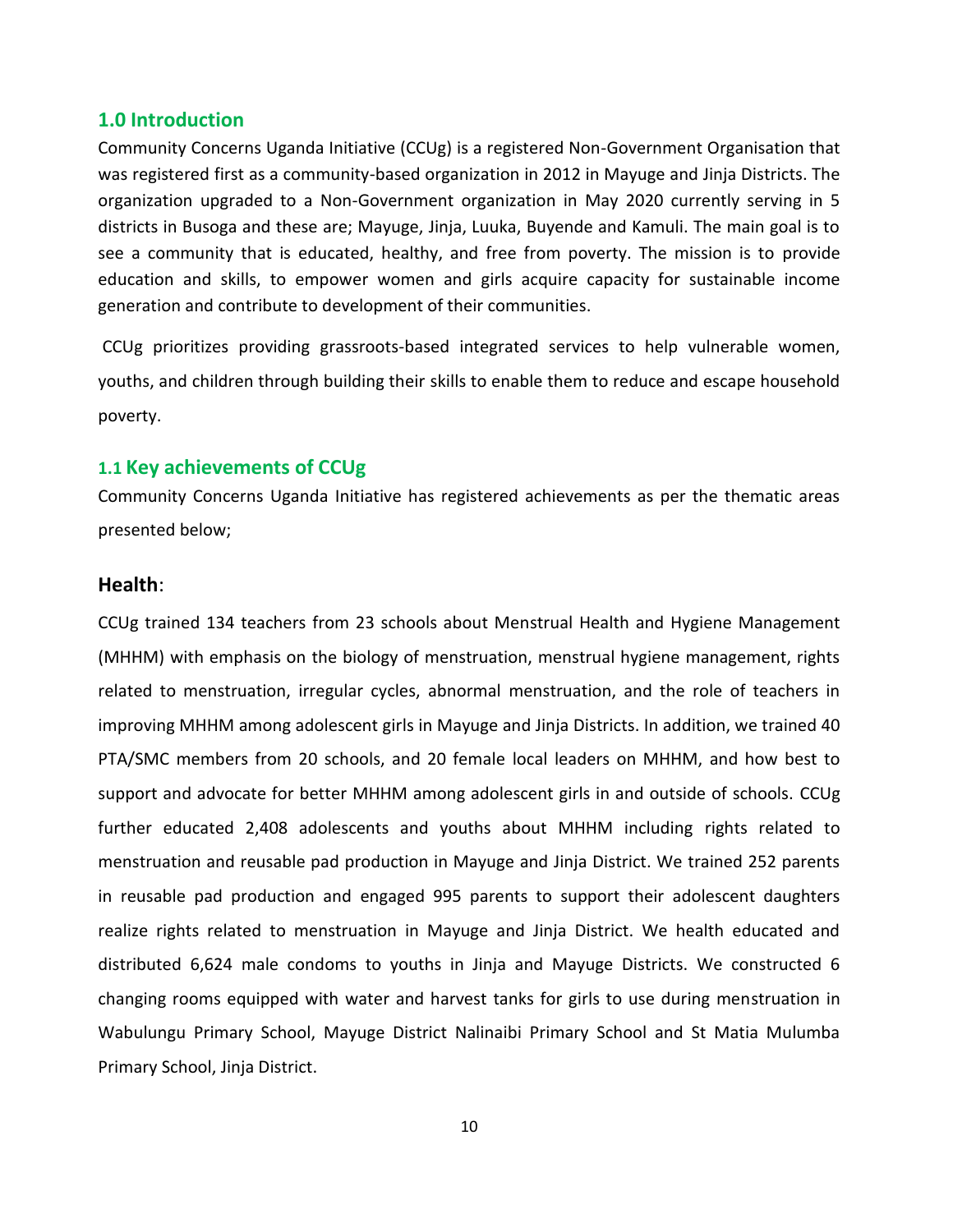CCUg further repaired a 5-stance latrine in Nalinaibi Primary School Jinja District. We constructed 2 community latrines and educated more than 850 community members about sanitation and hygiene in Nakalanga Village in Mayuge District. We provided sexuality education and life skills to 12,000 students from 5 districts of Jinja, Mayuge, Luuka, Kamuli and Buyende. During 2020 lockdown we were able to donate 150 Maama Kits/baby receivers to 150 expectant mothers, and also donated food handouts to 50 expectant and postnatal mothers, supported 13 mothers to access emergency antenatal care and delivery services from Jinja and Mayuge districts. We provided Group Therapy to 98 women experiencing depression and provided suicide prevention counseling to 42 women/girls with active suicide ideation among these, 54 were survivors of GBV in Jinja and Mayuge Districts. Educated more than 2,300 pupils about sanitation and hygiene using a Life skills-based methodology, installed 3 tanks of 120 litre capacity, and donated 6 jerrycans, 120 water drinking cups, water guard, 6 boxes of bar soap, 10 dozens of toilet paper, trained 800 pupils in tippy-tap making in 2 primary schools which are Baitambogwe Primary School and Wabulungu Primary School in Mayuge District.

CCUg also trained 19 teachers about School-Related Gender-Based Violence (SRGBV) with emphasis on non-violent means of disciplining, school reporting and management and educated over 800 students about School Related Gender Based Violence (SRGBV) with emphasis on prevention and reporting violence from Waitambogwe secondary school and Buyengo Secondary School. We trained 56 parents of Orphans and Vulnerable Children (OVC) about child rights, prevention and management of violence against children and engaged 252 parents to protect their adolescent girls against sexual violence from Mayuge and Jinja District. We designed and supported Wabulungu primary school to implement a discipline Policy that encourages nonviolent means of disciplining among teachers and established different reporting mechanisms. Established 3 Discipline Committees to address Violence Against Children in 3 Schools in Wabulungu Primary School, Baitambogwe Seconday School and Buyengo Secondary school in Mayuge District.

#### **Education**

We provided educational sponsorship support to 120 Orphans and Vulnerable Children (OVC) while working with their caregivers to improve household incomes from Mayuge District and Jinja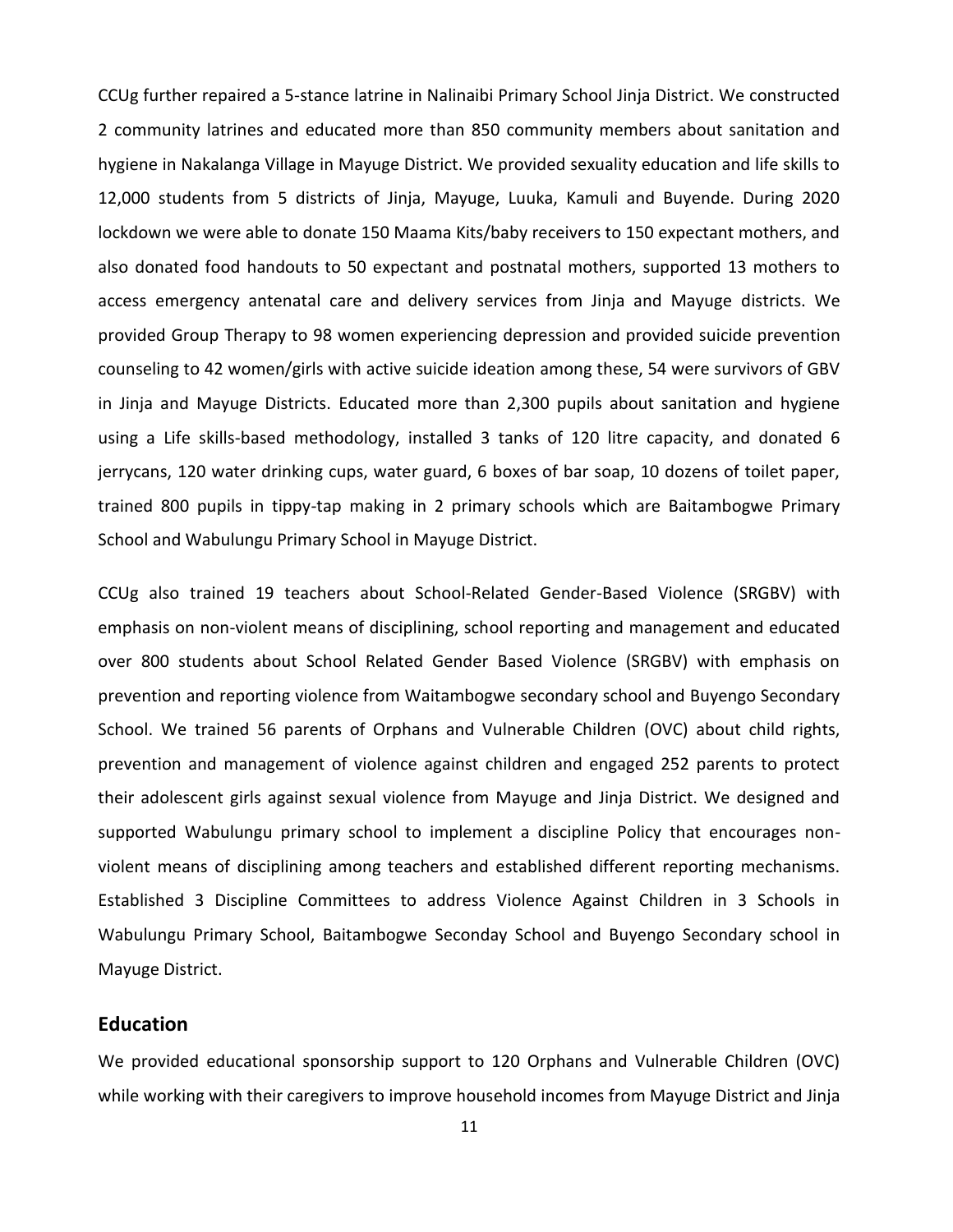District. We trained 86 women in adult literacy from Mayuge and Jinja Districts. We trained 10 primary teachers in School Centred Learning (SCL) and impacted 1,600 students in literacy development from Wabulungu Primary School in Mayuge District.

#### **Livelihood**

CCUg trained 90 out-of-school youths in vocational skills; Hairdressing, Tailoring, Life Skills (Critical Thinking, Problem Solving, Self-Esteem, Conflict Management, Anger Management), Sexual Reproductive Health with bias on sexual relationships, family planning, Menstrual Hygiene Management from Jinja District. We also trained 485 women and girls in financial literacy and basic business management and organized 500 women in Village Savings and Loan Associations (VSLA) from 15 villages from Mayuge and Jinja Districts. Through the VSLAs mobilized more than 370,660,700/= in savings, and disbursed 1,756 loans amounting to 278, 775,300/= in 6 years. CCUg has directly impacted more than 400 households of which 155 are women-led households and trained and facilitated 28 women to undertake oyster mushroom growing thus improving food security and household incomes from Jinja and Mayuge District. We enabled 26 OVC households to access farming land (1/2 acre each), farming tools, Soya seeds, and Potato Vines and trained 300 women in Kuroiler chicken rearing and distributed 5 chicken each fostering asset ownership which led to asset accumulation (selling chicken to buy goats) and household incomes through meat and egg sales from Mayuge District. We constructed a 2-roomed house for an elderly widow and her 4 grandchildren. Before, they lived in an unsafe mud-walled house from Wabulungu village in Mayuge District.

#### <span id="page-11-0"></span>**1.2 Rationale for 2020-2024**

CCUg has been implementing projects which mainly focused on improving access to education, financial livelihood, and SRHR through partnerships to free people in East Central Uganda from poverty. The project approach has enabled CCUg to have short term centred approach to addressing the poverty through direct interventions.

The 2020-2024 strategic plan is a shift to programme based approach that pursues long term interventions through which projects will be birthed to actualize the mission of CCUg. Through a programming approach, the strategic plan will focus on increasing access to quality education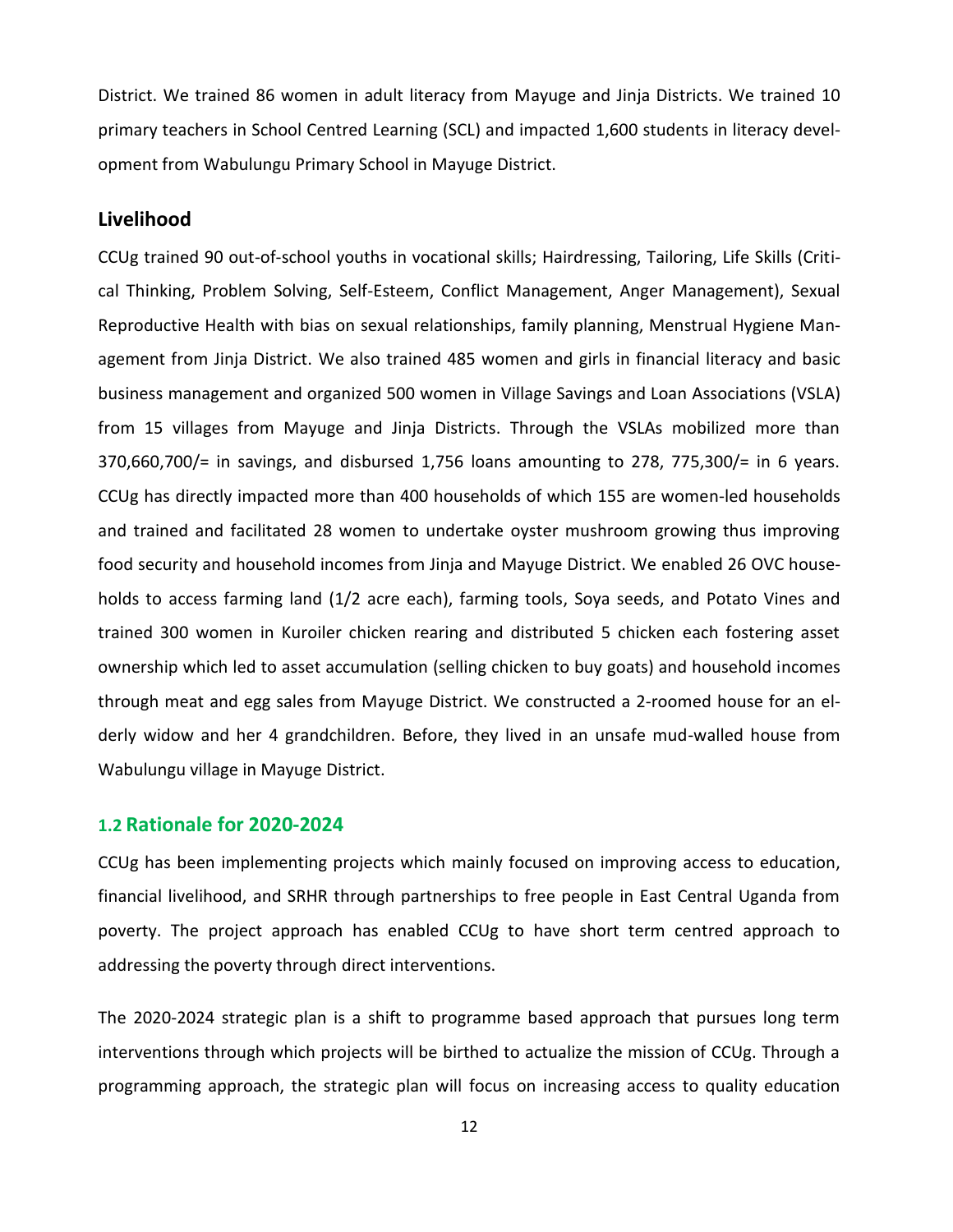and vocational skills among disadvantaged women, children, and youths as a pathway of fulfilling our vision of having an educated and productive community free from poverty.

This plan will provide guidance to the Board of Directors, management and staff on the programmatic focus, fundraising efforts and key areas for capacity building. A mid-term review of the plan will be conducted to reflect on the progress, challenges to ensure continued relevance.

#### <span id="page-12-0"></span>**1.3 Strategic Planning Process**

The development of this strategic plan followed three distinctive phased processes. The Board of Trustees (BOT) mandated management and staff to constitute a core team to lead the strategy planning, review and consensus-building process and to write the final strategy document.

1. Internal planning and consultation: This phase involved an analysis of relevant literature and documents to conceptualize strategic program interventions from a global, national, regional and district perspective. Special focus was given to a rigorous review of relevant literature and a review of the progress and achievements of CCUg's previously completed projects. Through the planning process, the SP core team engaged staff, the management team, school management committees (SMCs), village health teams (VHTs), communities, and district technical staff and other key stakeholders to establish the environment and context of CCUg operations. Various relevant documents were reviewed, including the MoE Education Sector Strategic Plans, Uganda Demographic Health Survey, National Strategic Programme Plan of Interventions for OVCs (NSPPI), and all documents that were aligned to the National Development Plan. We also conducted a review of technical program strategies, reports and related topics. These efforts were aimed at ensuring a transparent priority-setting process and delivering a quality product without compromising ongoing activities and stakeholder participation.

A reflection on the strategic directions, objectives and interventions were reviewed to establish our current level of achievement. The review of interventions highlighted which strategies were most effective.

13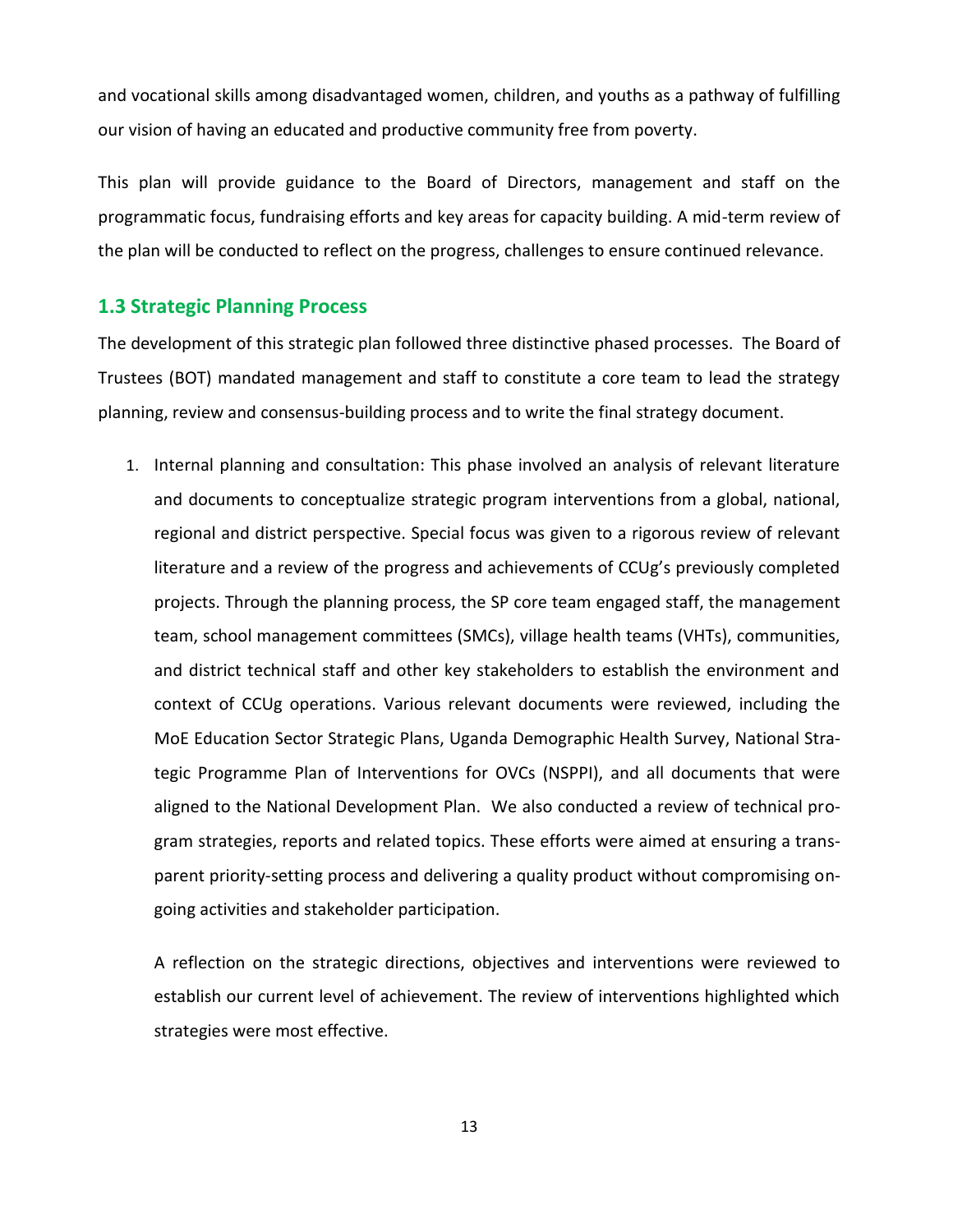- 2. Strategic planning meeting: A four-day session facilitated by STEPHOLD Consultancy EA Limited was held with staff, management and the Board of Director. The session reflected on the lessons learned during the implementation of previous project interventions, and a review of CCUg history that helped to create a shared understanding of our original vision and the highs and lows the organization has experienced. These were used to inform the strategies described in this plan. A review of our strengths and opportunities allowed us to identify ways to build on our past accomplishments to strengthen our capacity for future programs. The external environment review revealed those critical factors in the political, economic, social, technological, environmental and legal that influence and impact our mission. The team also reviewed the CCUg vision and mission statements, and core values and used them as the basis for generating the strategic directions and strategic objectives described in this plan. From these, specific strategies and other detailed plans were derived, including the implementation plan, M &E framework, staffing plan and stakeholder engagement plan.
- 3. Writing the strategic plan: The STEPHOLD Consultancy team provided support to the SP core team to consolidate the discussions and material from the planning meeting and developed this strategic plan document which was later reviewed by management before Board approval.
- 4. The strategic plan was reviewed with support from GIZ Civil Society in Uganda Support Programme (CUSP) by a process facilitator Kafuuma Felix.

#### <span id="page-13-0"></span>**2.0 The Context**

#### <span id="page-13-1"></span>**2.1 Political context**

Globally, there is a decline in democracy as a preferred model of governance. The rise of the rightist (authoritarian) leaders has led to the decline in political and civil liberties. More authoritarian powers are now banning opposition groups or jailing their leaders, dispensing with term limits, and tightening the screws on any independent media that remain (Freedom House, 2019). The East African region will be holding elections over the next three (3) years. Specifically, Uganda and Tanzania head to the polls in 2021 while Kenya and Rwanda in 2022. The manner in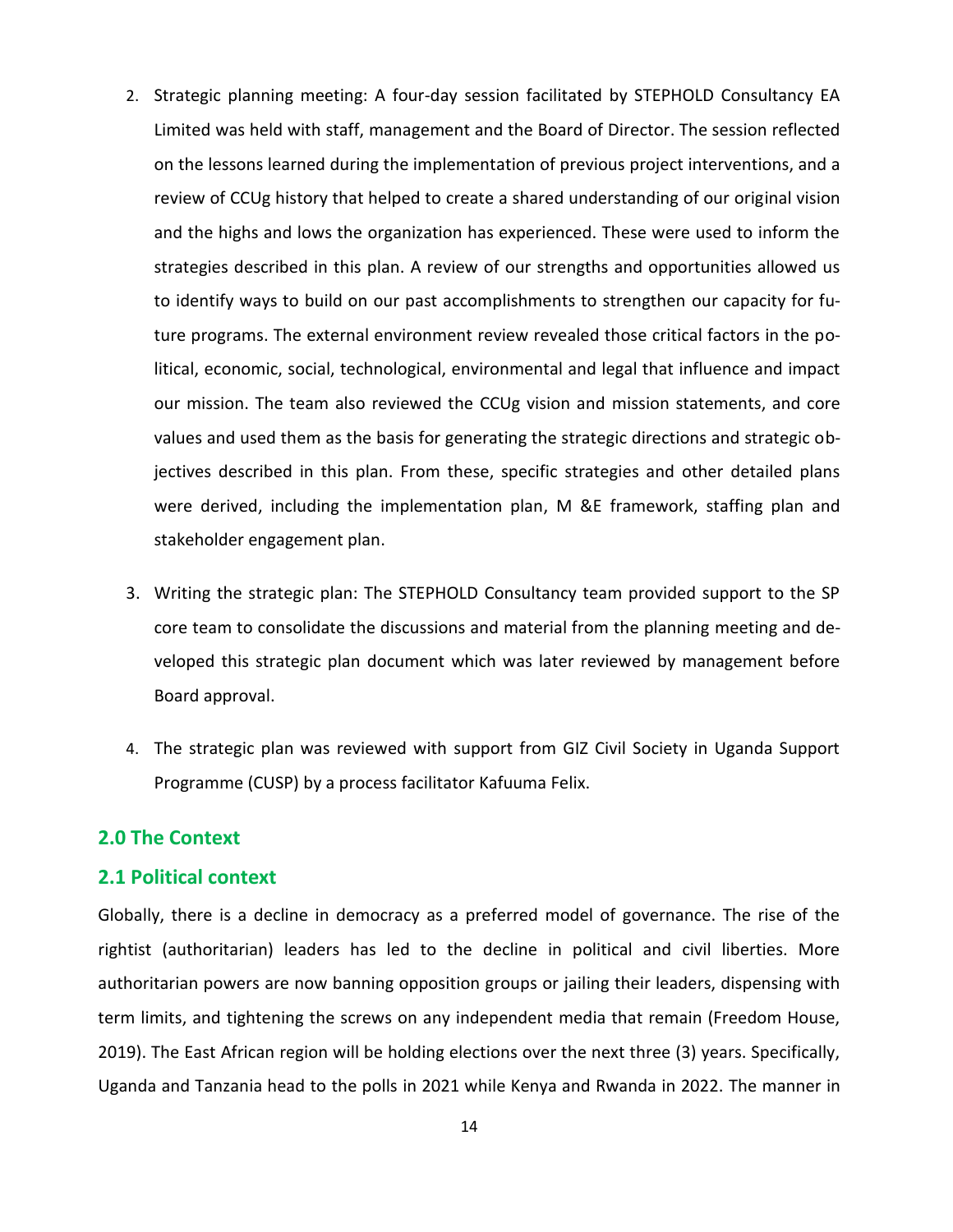which these political processes are managed has an impact on the politics and stability of the region. In Uganda, the operating space of civil society continues to shrink amidst all forms of legal controls. In addition, the gaps in delivery of social services by the technocrats (local governments) has resulted into the preference to use security agencies (army) to directly deliver services to the grassroot communities e.g Operation Wealth Creation; a development arm of the UPDF. The argument has been that public service has not delivered as expected.

The multi-party dispensation within which Uganda's politics plays out has politicized decision making thus affecting service delivery. Provision of service delivery has often been used as a mechanism to reward and 'punish' the electorate. In the process, citizen's rights have been denied on the basis of political choices. This strategic plan seeks to empower citizens to demand for these rights from duty bearers.

Specific to CCUg, this strategic plan (2020-2024) comes at a time when Uganda is at the height of the electioneering period; 2021. This period presents both opportunities and challenges that CCUg should be mindful. Politics influences distribution and management of public resources and this has a bearing on development and service delivery in Busoga sub-region.

#### <span id="page-14-0"></span>*2.2* **Economic Context**

Globally, the development priorities are outlined in the 17 Sustainable Development Goals (SDGs) that are a universal call to action to end poverty, protect the planet and ensure that all people enjoy peace and prosperity by 2030. The SDGs have been domesticated into the National Development Plan II (2015/16-2019/20) that was designed to propel Uganda towards middle income status by 2020. It articulates 5 investment priorities namely: a) Agriculture; b) Tourism; c) Minerals, oil and gas; d) Infrastructure development; and e) Human capital development. However, budget allocations for the past 4 financial years have not demonstrated Agriculture as an investment priority yet it employs over 80 % of the population. Similarly, sectors that directly impact quality of life of people have not sufficiently been considered in the national budget appropriation. As a result, youths and women are the most unemployed and underemployed category, more predisposed to poverty and income disparities. Northern and Eastern districts have higher poverty headcounts compared to other parts of the country (UNHS, 2017).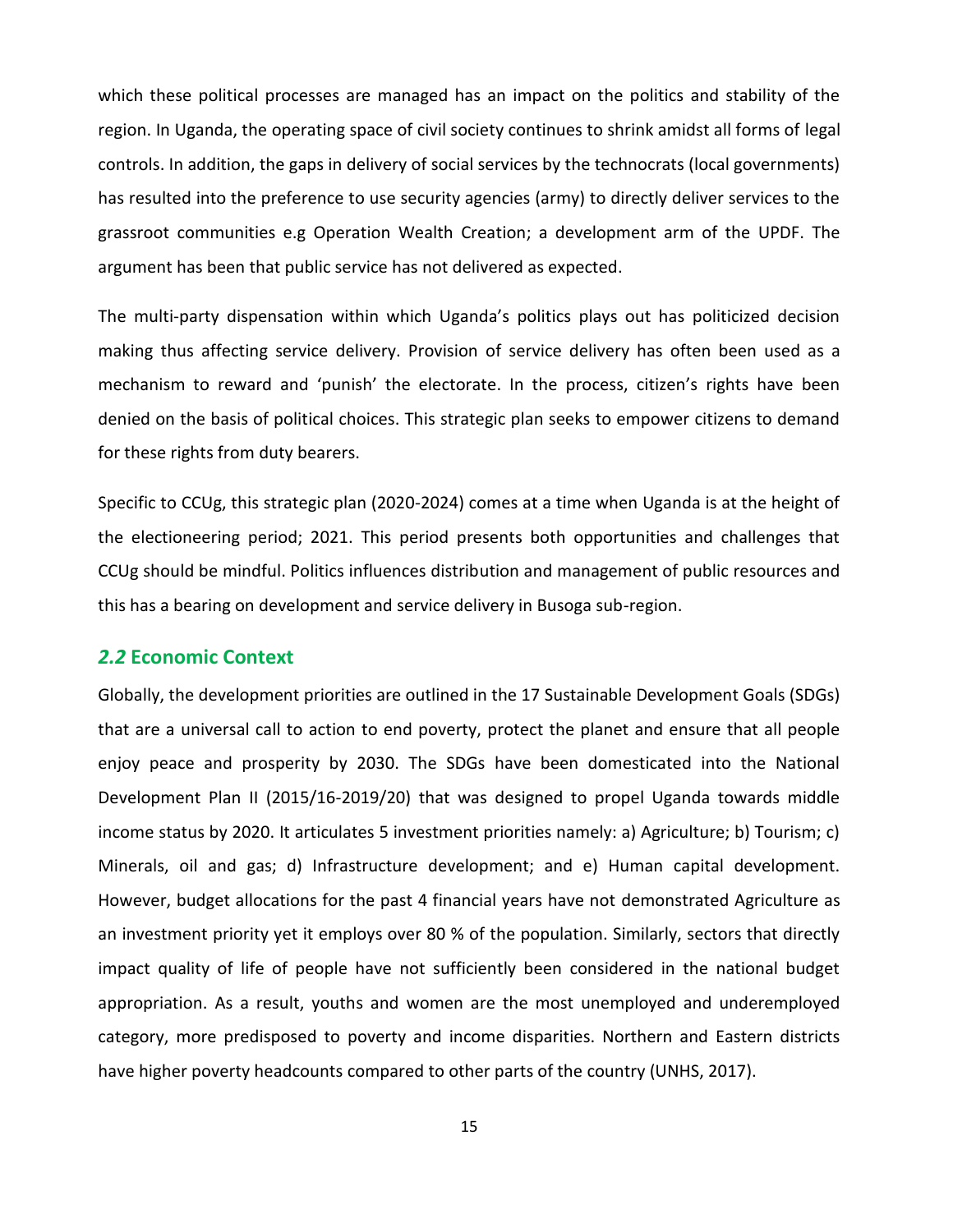The Eastern region has recorded an increase in poverty (from 24.3% in 1999/2000 to 35.7% in 2016/17), overtaking the northern region as the poorest. (UBOS,2018). National development infrastructure in the region is yet to transform into improved livelihood at household and community level. This calls for efforts for deliberate empowerment of communities to improve their livelihood. Uganda has the lowest Human Development Index in the region with a score of 0.528 and ranked at 159 out of 189 countries (UNDP, 2018). The national GDP is low averaging 474,547 per national (USAID, 2018). UNDP theorizes poverty as including deprivation in education, health, water and sanitation. Districts from Busoga sub regions are among those that contribute only 25% of the GDP. Specifically, Busoga total GDP contributes less than 1% of the national GDP (USAID, 2018). This is an opportunity for CCUg to a make contribution towards provision of alternative forms of economic empowerment and Local Economic Development (LED) in collaboration with existing government programmes, non-state organizations (offering similar services) and the private sector.

Within context CCUg should take advantage of the existing inter-institutional opportunities (state and non-state) to design and implement interventions that economically empower people such as Operation Wealth Creation, Youth Livelihood Programmes, Women Empowerment Programmes, Livelihood Economic Development, Community Driven Development, Uganda Development Bank social business intervention programmes. Now there is Emyooga and the Parish Development Model all geared towards addressing poverty. CCUg also requires collaborating and establish interventions that provide skilling among the youths and women to address youth and women unemployment.

#### <span id="page-15-0"></span>**2.3 Sociological context**

Government is making some progress in strengthening gender equality and women's empowerment through formulation of a gender responsive regulatory framework; including policies and strategies. Despite the developments, Gender Based Violence (GBV) is still prevalent specifically in Busoga sub-region. GBV is a human rights issue, which is rooted in gender inequality and primarily affects women and girls, although it also affects boys and men in some contexts. According to the Ministry of Gender Labor and Social Development (MGLSD), GBV undermines the health, dignity, security, mental health and autonomy of its victims, yet it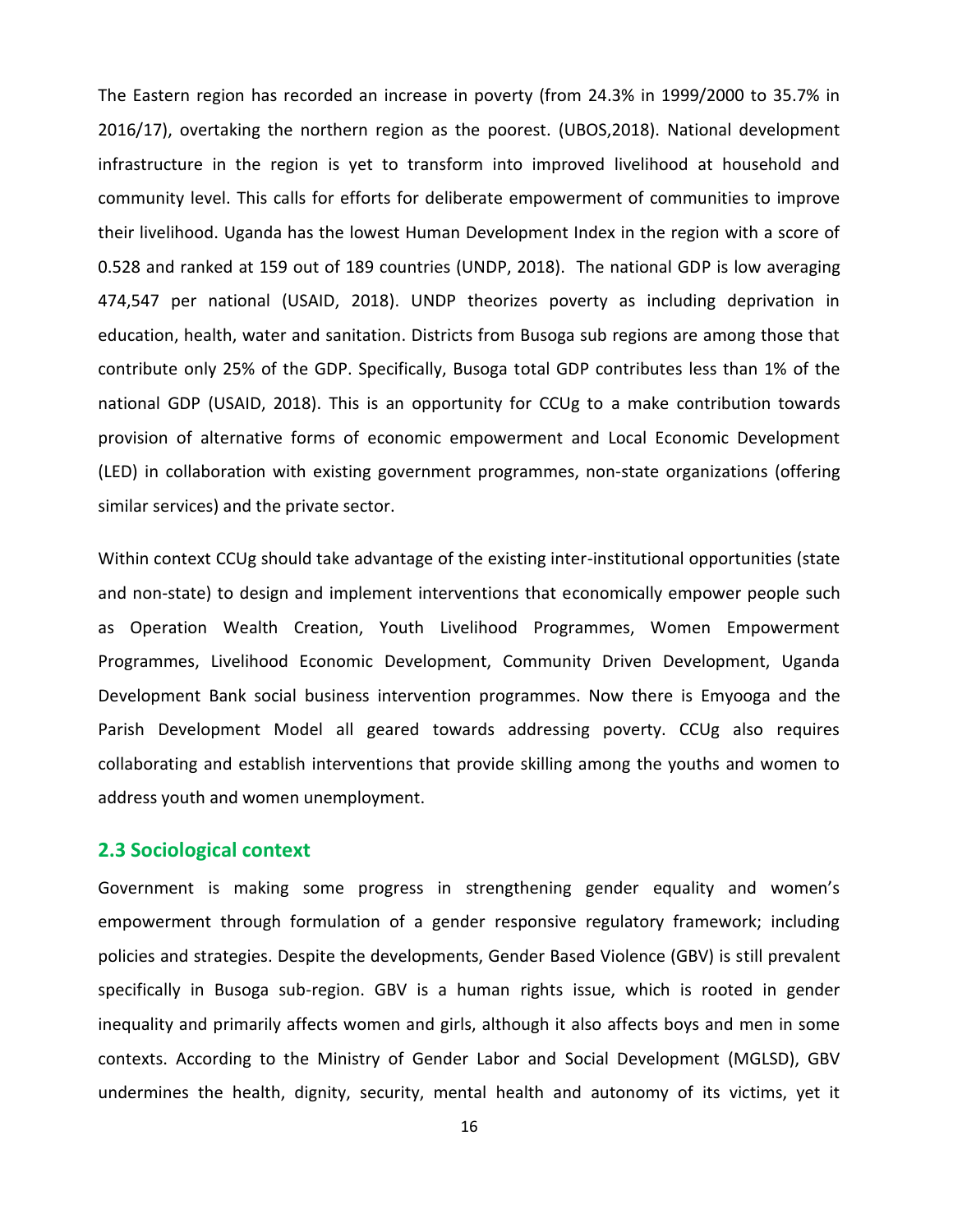remains hidden in a culture of silence. The largely acceptable practice has far reaching costs including sexual and reproductive health consequences, such as forced and unwanted pregnancies, unsafe abortions, traumatic fistula, and sexually transmitted infections including HIV. Progress made at the policy level is often inadequately matched in enforcement of protection for women against male violence. In some cases, law enforcement agencies continue to be perpetrators of violence against women. There is also widespread ignorance about the existence of the law due to lack of information dissemination. This is rooted in social constructs orchestrated by a highly patriarchal society. As such, levels of GBV remain very high and GBV prevails unabated in homes, communities and institutions as a socially acceptable practice. These gaps point to areas of intervention CCUg can consider in the long term.

The current population growth rate for Uganda is 3 percent per annum (UBOS, 2019/2020) making the country's population growth rate comparatively higher than the rest of the world. The Busoga region population percentage growth rate is among the highest with prevalence in teenage mothers. According to the 2014 Census, West Nile, Acholi, Teso and Busoga sub regions had the highest proportions of women in the reproductive age group (15-49 years). Access to Sexual and Reproductive Health Services continues to face significant obstacles in Uganda, making Busoga of the leading regions, second to Teso region (Uganda Demographic and Health Survey,2016). The main obstacles were cultural perceptions, physical barriers like access to health facilities, low levels of education and poverty. This presents an opportunity for CCUg to make interventions in areas of SRHR.

#### <span id="page-16-0"></span>**2.4 Technological context**

There is tremendous growth in digital media globally. The digitalization of the media industry has been driven by changing consumer behavior and expectations, especially among young people who demand instant access to content, anytime, anywhere. There is an increase in mobile and Internet penetration making "being connected" a way of life for young people who are also majority consumers. In Uganda, mobile telephone subscribers have grown to 23.2 million while internet subscribers are 13.5 million. This translates into 38 percent of internet penetration (UCC, 2018). The growth of telecom technology presents opportunities for CCUg to engage the youth who are the biggest consumers of digital technology.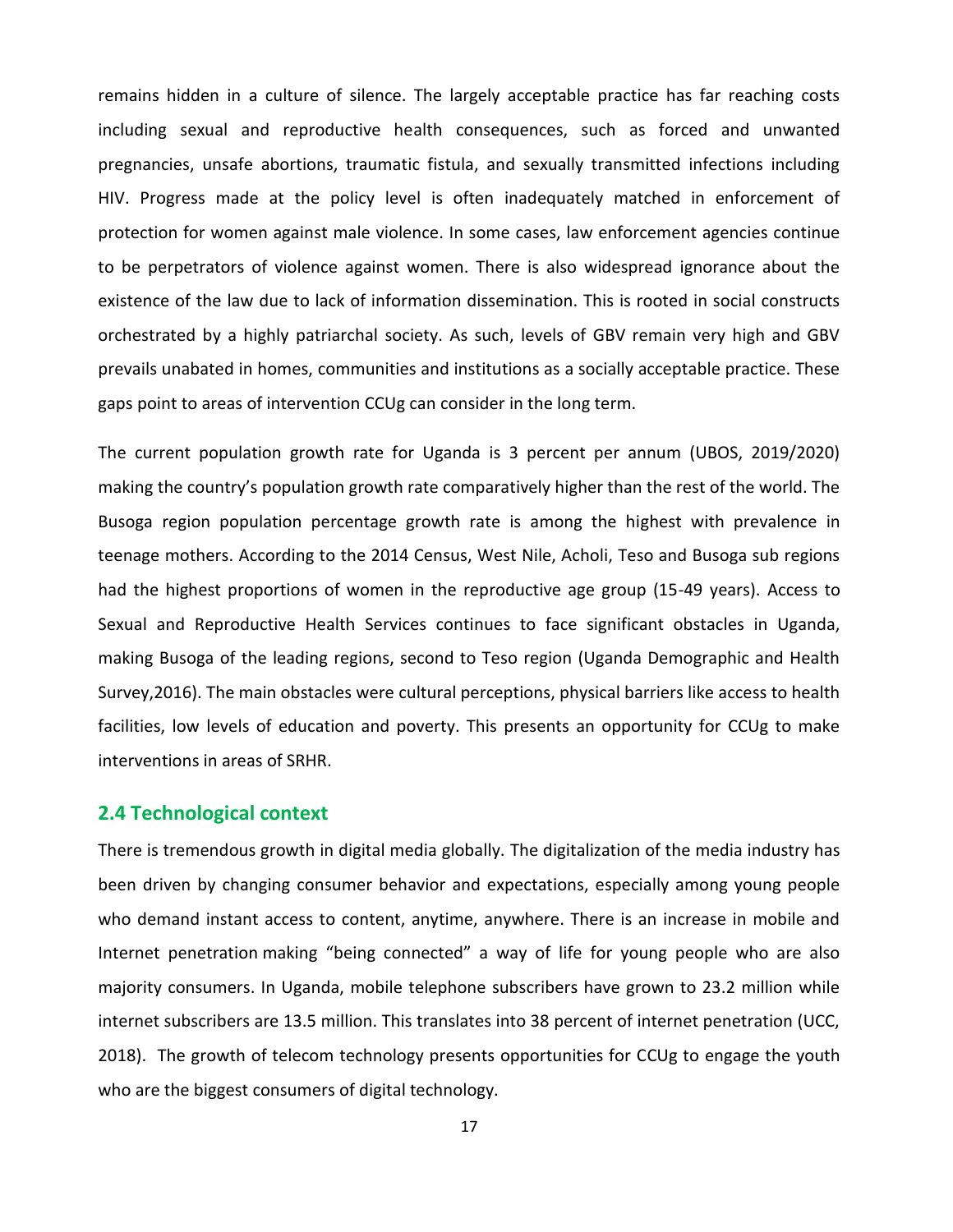Technology presents opportunities for CCUg to carry out her empowerment interventions through technological platforms.

#### <span id="page-17-0"></span>**2.6 Legal Context**

Globally, civic space is reducing. The democratic space for civil society is under attack. In recent years, legislation to restrict rights to freedom of association, assembly and expression have multiplied. Actors in development co-operation, human rights defenders and staff working within civil society are subject to acts of violence, threat and murder. Violations against civic rights are increasingly occurring in more than 111 countries in 2018, and only four per cent of the world's population live in countries where our fundamental civil society freedoms of association, peaceful assembly and expression are respected (Civicus, 2019). Additionally, more than 49 journalists (Reporters Without Borders, 2019) and 304 human rights defenders were killed or died in detention (Frontline Defenders, 2019). Between 2012 and 2015, more than 120 laws restricting civic rights were implemented or proposed in 60 countries (Rutzen Douglas, 2015).

The operating environment for civil society organisations in Uganda has been deteriorating, with the government tightening its grip through threats of closure and deregistration, freezing of bank accounts and restrictive legislation. The current government regulation and registration procedures have limited operations of CSOs. The NGO Act 2016 imposes red tape limitations and tougher restrictions on civil society operations including giving the NGO Bureau broad powers to revoke NGO permits. The Public Order Management Act 2013 gives Police arbitrary powers to authorize or deny authorization of any public gathering. This perhaps is the most abused legal instrument in Uganda today and civil society has had a fair share of its arbitrary use by being sometimes denied assembling or holding meetings. CCUg requires to be cognizant of the legal context and ensure they are compliant to the existing legal requirements.

#### <span id="page-17-1"></span>**2.7 The COVID-19 effect**

Covid-19 has caused major disruptions world over. The ongoing pandemic is already affecting many aspects of our daily life and will undoubtedly force rearrangements on our globalized society. Given its threat to global health, many countries (including Uganda) have introduced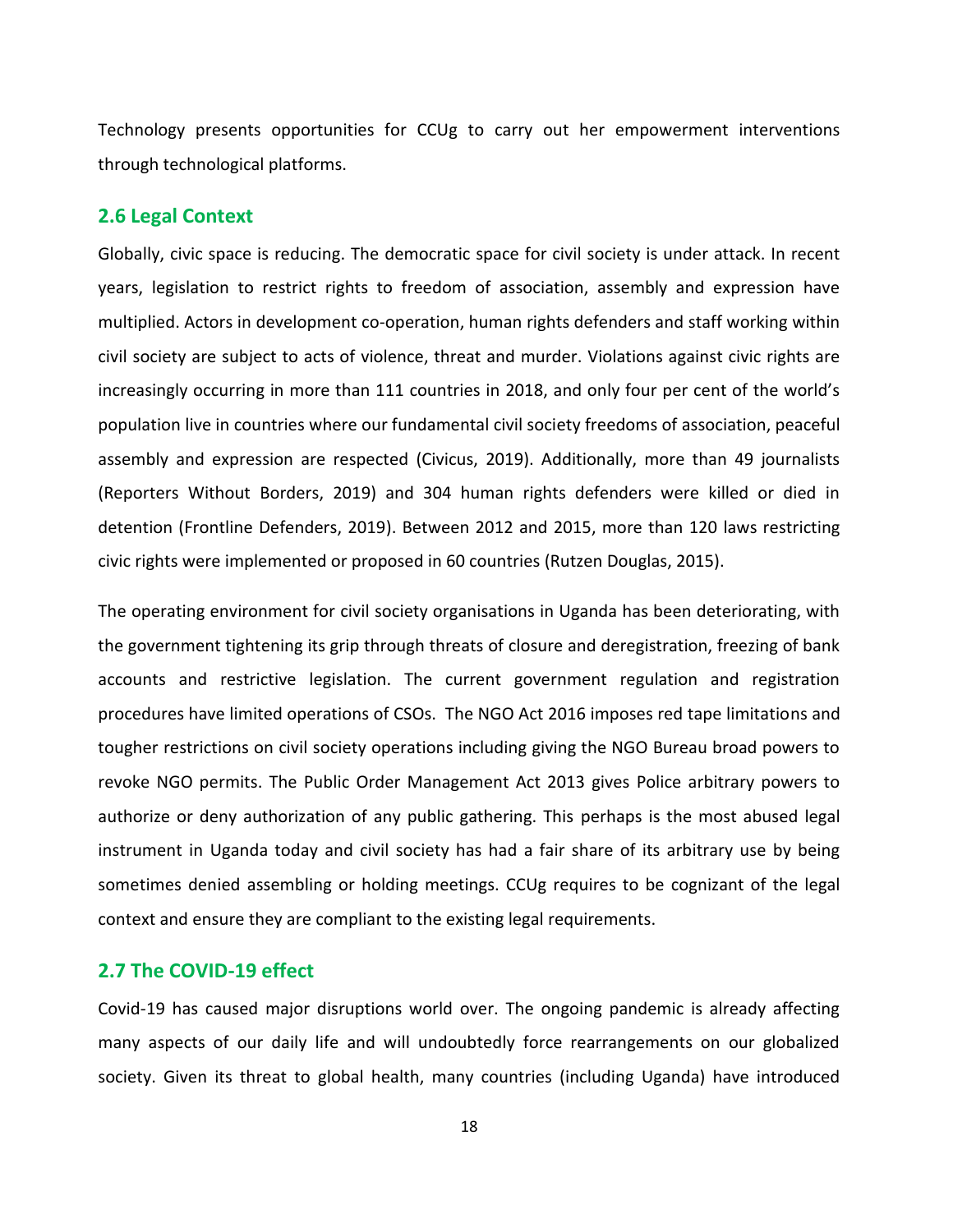measures aimed at containing the spread of the virus. Some of these unprecedented measures have been taken in a rush, without the usual democratic processes. Public gatherings are being banned; people are ordered to stay at home; freedom of movement between and within national borders is being restricted; surveillance measures are being used to monitor people's movements; access to health care is restricted to emergencies. Non-compliance is sanctioned and authorities are exercising exceptional powers. In Uganda, majority of youth have ended up unemployed due to closure of businesses especially in the informal sectors, and the downsizing of companies to stay afloat. According to the National labour force survey (2016/17), the informal economy alone employs 84.9 percent of the population, 90% of whom are youth (10-30 years). These economic hardships have led to the spiraling of domestic violence cases as poverty hits hard. It is also feared that the confinement of people to restricted places of socialization, amidst financial hardships has led to mental and emotional breakdown. There is an anticipated rise in teenage Pregnancies due to the long lockdown as a result of Covid-19 pandemic. With the already shrinking civic space and restricted financing for CSOs, it is to be expected that the situation created by the COVID-19 will only exacerbate CSOs challenges and impact their work.

Furthermore, due to the economic strain of Covid-19, it will probably become more difficult to access and ensure sustainable financial resources, especially for long term activities. The economic crisis after COVID-19 is expected to limit donors' capacity and availability, consequently making it more difficult for NGOs to rely on their contributions. CCUg will have to re-think her funding model, and to diversify her income and build new alliances with other NGOs.

At the same time, the Covid-19 pandemic has highlighted the rates of vulnerability of the people of and hence need for increased support during the downturn that will follow the present restrictions, and the consequent loss of jobs and livelihood. In order to ensure that the needs of these people are taken into account in post-pandemic policies and interventions, especially in relation to health and social issues, CCug is better placed to help authorities reach the most vulnerable populations, because they have been able to establish close contacts with the latter, earning their trust ahead of the crisis.

On the brighter side, the pandemic has provided opportunities for growth of the ICT sector to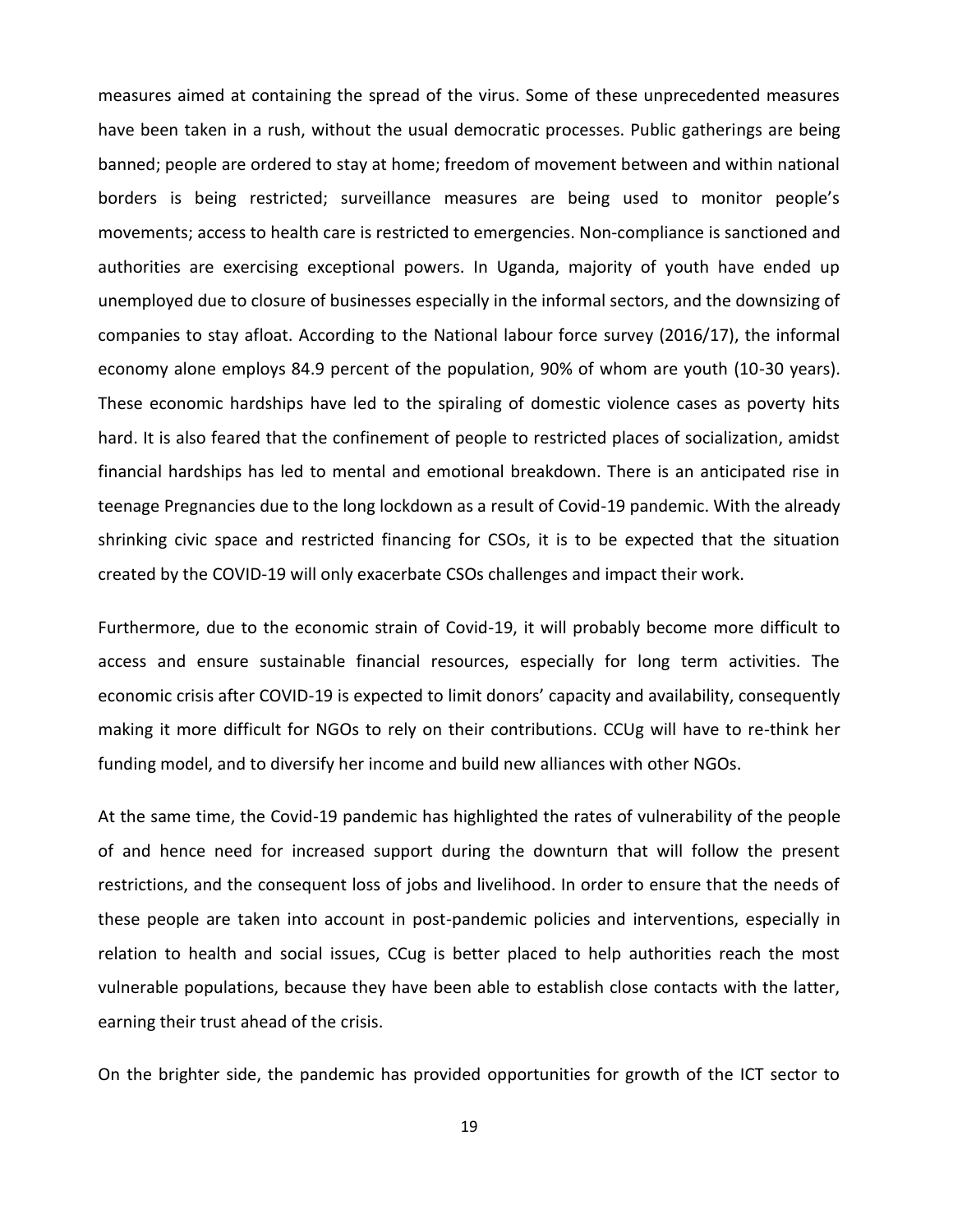drive business and support socialization through online and social platforms. It is envisaged that the 'new normal' in the aftermath of the COVID-19 pandemic will be driven by ICT. Innovations to transact online have increased to reduce contact and online meetings are taking route as alternatives to the regulated socialization. As the future after Covid-19 looks uncertain and volatile, the work of CCUg will be paramount in meeting the needs of the society's most vulnerable populations, and also to provide a bottom-up linkage for innovation and higher-level engagement.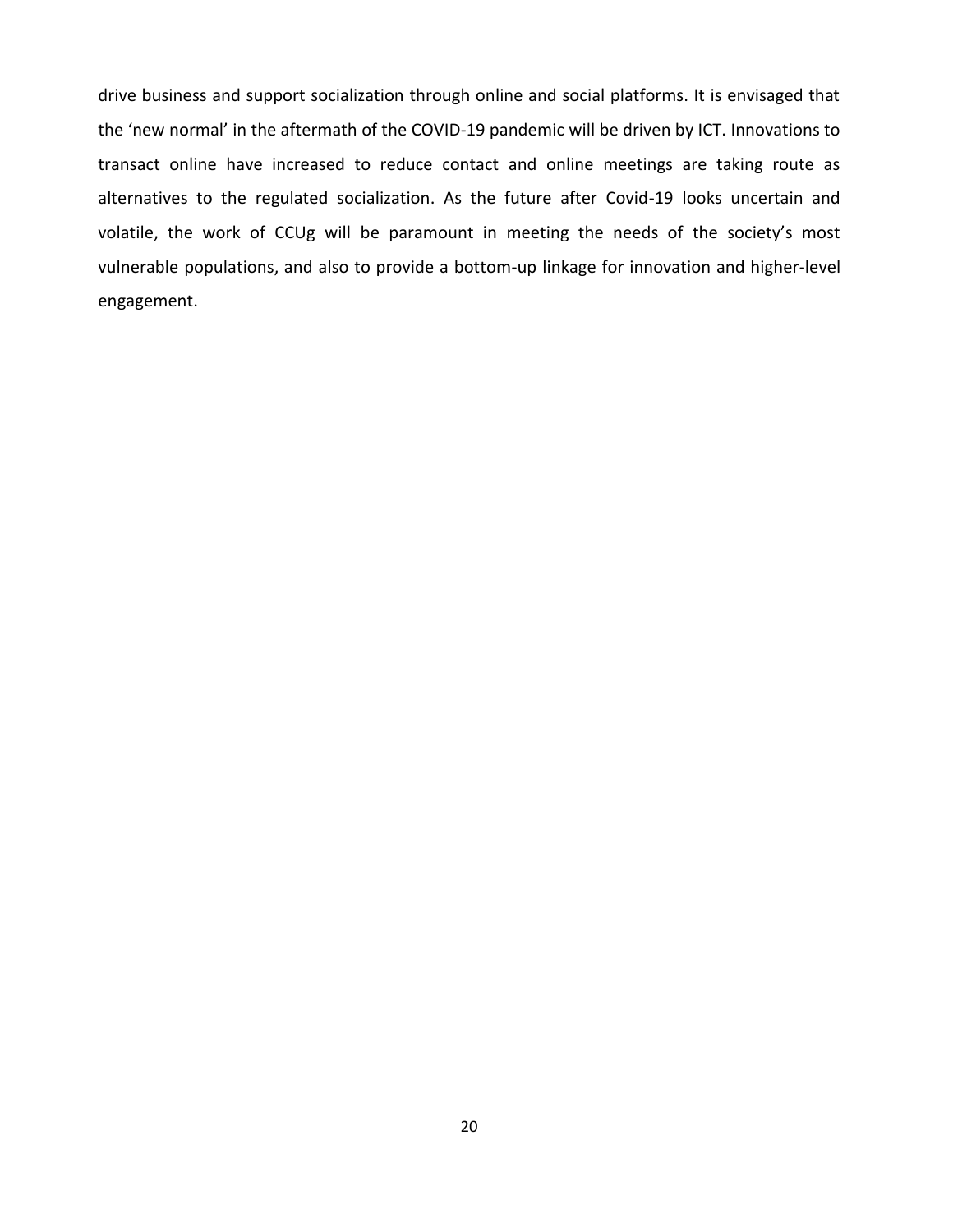# <span id="page-20-0"></span>**3.0 Strategic Framework**

<span id="page-20-1"></span>**3.1 Strategic Niche:** "Empowering women and girls in Busoga region through health and lifeskills education to fight poverty"

# <span id="page-20-2"></span>**3.2 Vision:**

The Vision of CCUg is an educated, healthy and productive community free from poverty.

## <span id="page-20-3"></span>**3.3 Mission:**

Providing education and skills, to empower women and girls acquire capacity for sustainable income generation and contribute to development of their communities.

# <span id="page-20-4"></span>**3.4 CCUg Values**

| Love                    |
|-------------------------|
| Concern for one another |
| Serving                 |
| Sharing                 |
| Respect                 |
| Transparency            |

# <span id="page-20-5"></span>**3.5 Purpose of the Strategic Plan**

This strategic plan articulates three purposes, namely:

- 1. Strategic priorities that determine where CCUg wants to focus on in the next 5 years
- 2. Strategies to be used in implementing the interventions laid out as programme areas in this strategic plan
- 3. Requisite resources for attaining goals and objectives set for the next 5 years

# <span id="page-20-6"></span>**3.6 Strategic Goal**

Women and girls economically and socially empowered to fight poverty and contribute towards the development of Busoga region.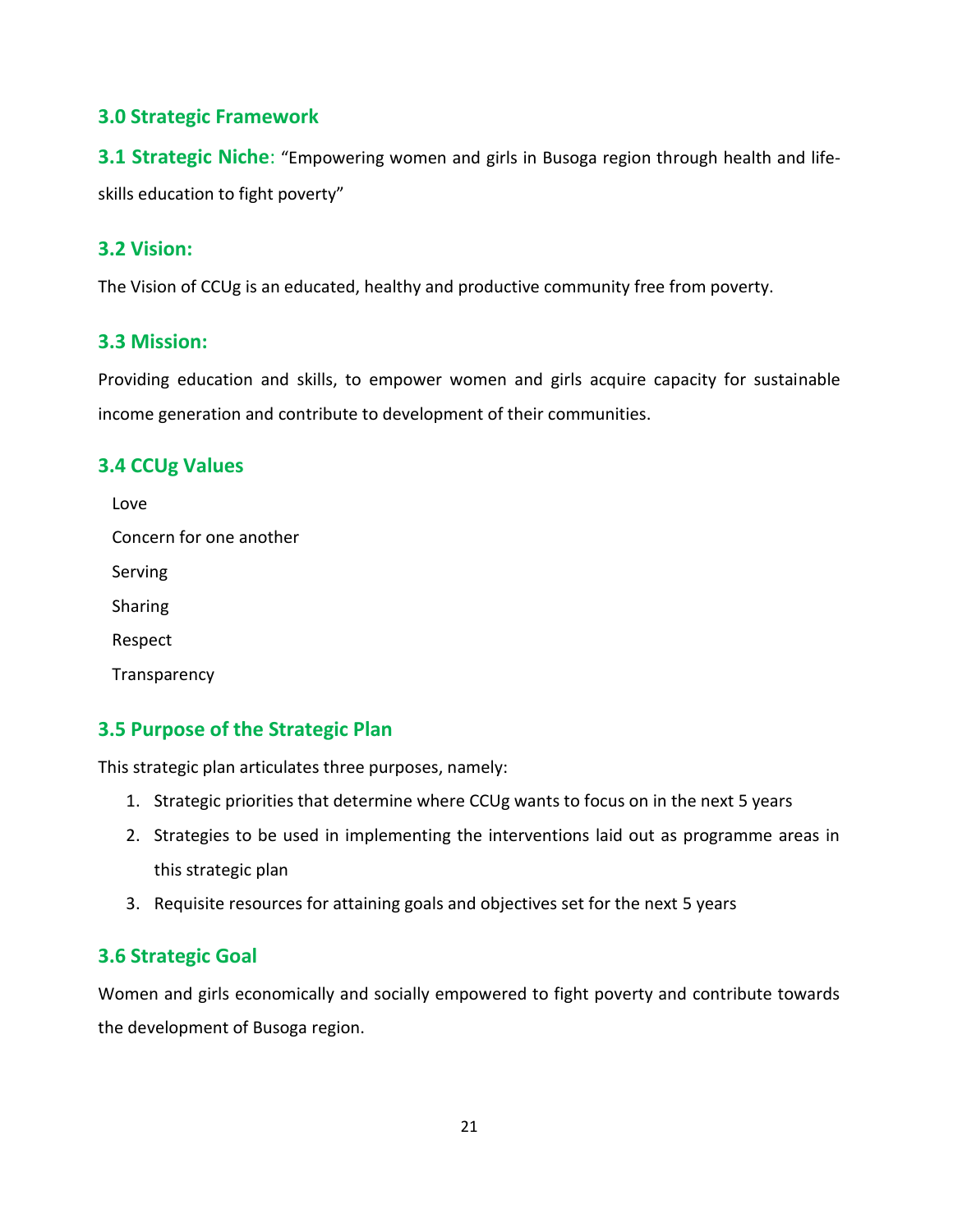# <span id="page-21-0"></span>**3.7 Theory of Change**

Our intervention is based on the theory that;

CCUg is capable of delivering sustainable, community-focused projects that use education and skills, to empower women and girls acquire capacity for sustainable income generation, and contribute to development of their communities: When;

#### *Our intervention logic is based on the theory that:*

An economically and socially empowered community in Busoga region will be attained when:

- a) Women have the requisite skills and knowledge; to engage in viable income generating activities for sustainable livelihood.
- b) Women have access to resources for production and sustainable livelihood.
- c) Most vulnerable category (OVC) attain literacy to access and benefit from opportunities and improve their well-being.
- d) Women and girls are empowered and have access to services that protect their gender and dignity to live a productive and a healthy life.

# <span id="page-21-1"></span>*3.8 Thematic Areas (Programme Intervention Areas)*

- WASH, SRHR and Mental health
- OVC sponsorship and literacy development
- Sustainable livelihood
- Gender Based Violence
- CCUg strengthening and development

# <span id="page-21-2"></span>**3.9 Strategic Objectives (SO***)*

- To promote hygiene and increase utilization of SRHR and mental health services in schools.
- To empower women and girls, including vulnerable children through literacy development.
- To provide sustainable livelihood for women and girls through vocational services and saving schemes.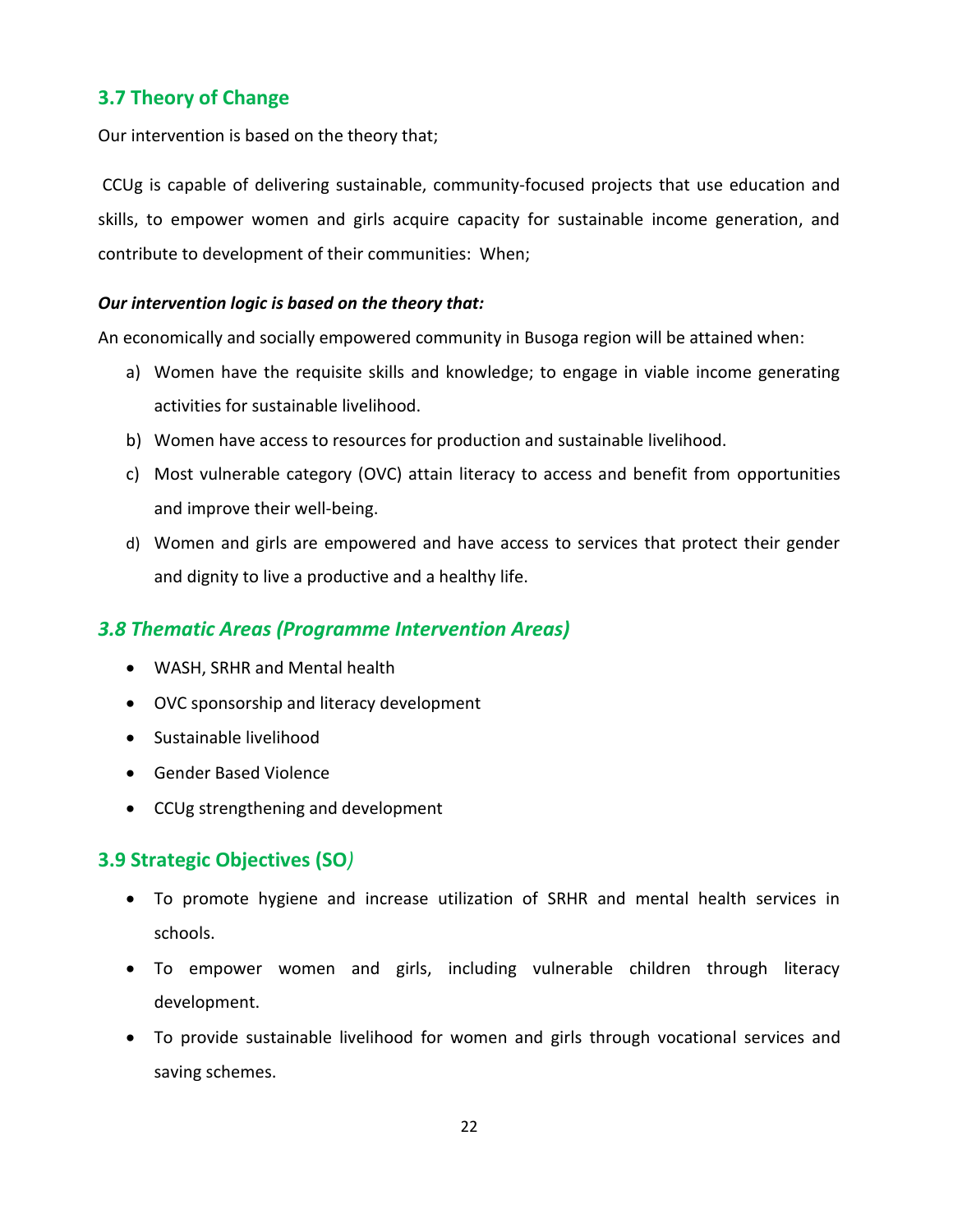- To reduce gender-based violence among women and girls.
- To develop and strengthen the institutional capacity of CCUg.

# <span id="page-22-0"></span>**3.10 Strategic objectives aligned to Programme Areas**

| <b>Programme Area</b>                              | <b>Strategic Objective</b>                                                                                              |
|----------------------------------------------------|-------------------------------------------------------------------------------------------------------------------------|
| <b>WASH, SRHR and Mental health</b>                | SO1: . To promote hygiene and increase utilization of<br>SRHR and mental health services in schools.                    |
| OVC sponsorship and literacy<br>development        | <b>SO2:</b> • To empower women and girls, including vulnerable<br>children through literacy development.                |
| Sustainable livelihood                             | <b>SO3</b> : • To provide sustainable livelihood for women and<br>girls through vocational services and saving schemes. |
| <b>Gender Based Violence</b>                       | <b>SO4:</b> • To reduce gender-based violence among women<br>and girls.                                                 |
| <b>CCUg</b><br>strengthening<br>and<br>development | <b>SO5:</b> • To develop and strengthen the institutional capacity<br>of CCUg.                                          |

# *3.11 Key implementation approaches*

- 1) **Community participation Approach (CPA**): We engage communities through Focus Group Discussions and In-depth Interviews to ascertain their problems and work together with beneficiaries to develop projects and implement that solve their problems. We use.
- 2) **Research:** CCUg reaches out to the communities to conduct both qualitative and quantitative research to find out and collect evidence on community needs. The research findings are discussed with stakeholders at the community and institutional level to inform tailored interventions in form of projects.
- 3) **School and Community Approach**: CCUg engages the schools particularly teachers, children and surrounding communities to address sanitation and hygiene challenges.
- 4) **Participatory Hygiene and Sanitation Transformation**: CCUg uses a participatory learning methodology that seeks to help communities and schools to improve hygiene behaviors, reduce diarrheal disease and encourage effective school and community management of water and sanitation services.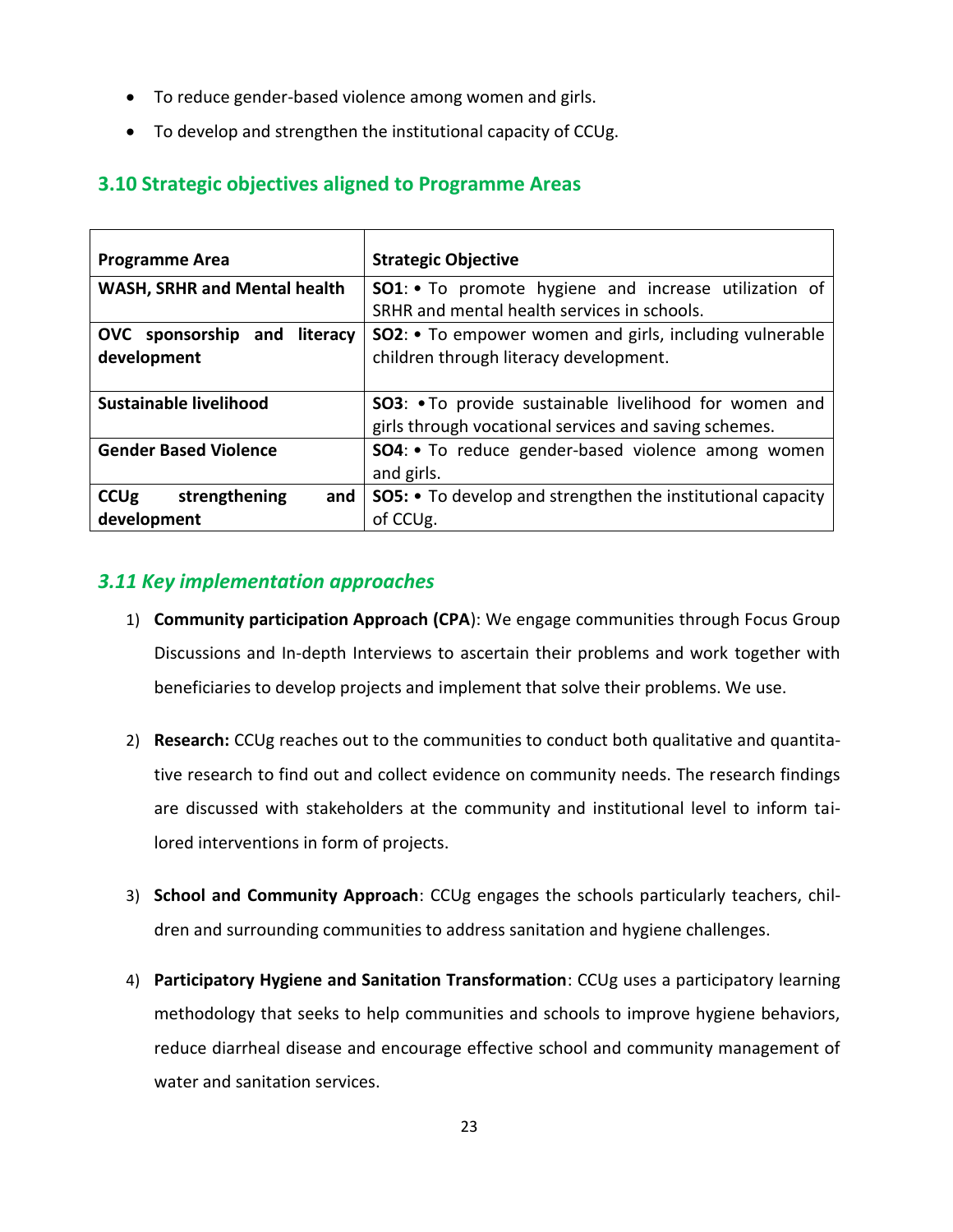- 5) **Behavior Change Communication Approach**: Involves encouraging individuals or communities to change their behavior in the areas of sanitation and hygiene, sexual reproductive health and rights. It triggers people/communities to adopt healthy, beneficial and positive behavioral practices. It's an effective approach which helps to promote changes in knowledge, attitudes, norms, beliefs and behaviors.
- 6) **Village Savings and Loans Associations (VSLA)** which is a methodology that helps provide simple savings and loan facilities to women who do not have access to formal financial services. Loans can also provide a form of self-insurance to members, particularly if they are supplemented by a Social Fund to provide small but important grants and no-cost loans to members in distress.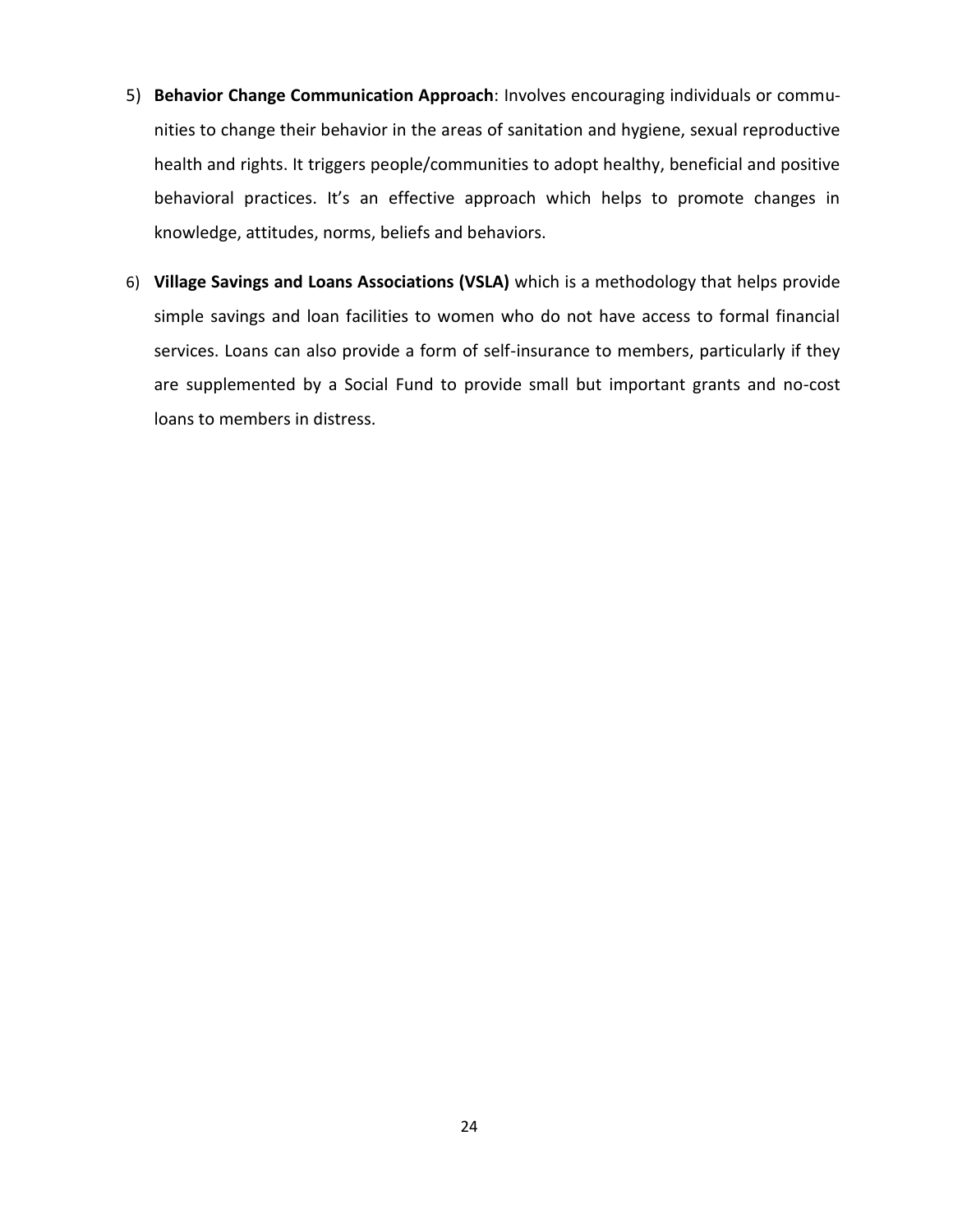#### <span id="page-24-0"></span>*4.0 Programme Areas.*

#### <span id="page-24-1"></span>*4.1 Programme Area 1: WASH, SRHR and Mental Health*

Access to safe and clean drinking water and sanitation is a human right, (United Nations (2010) however, 2.1 billion people lack safe drinking water at home and more than twice as many lack sanitation<sup>1</sup>. In addition, 31% of schools worldwide don't have clean water and 34% lack adequate toilets (WHO,2017). In Uganda, 8 million people lack access to safe water and 27 million do not have access to improved sanitation facilities (water.org, 2020). Unsafe water, inadequate sanitation and lack of hygiene not only affect the health, safety, and quality of life of children, they also claim the lives of an estimated 1.5 million children under the age of five who die each year from diarrhea. Providing better water, sanitation and hygiene (WASH) services in schools reduces hygiene-related diseases. An estimated 1.9 billion school days could be gained if the Sustainable Development Goals (SDGs) related to safe water supply and sanitation are achieved and the incidence of diarrheal illness is reduced. This strategic plan will focus on promoting sanitation and hygiene in schools and communities. It will further support increase and access to WASH services.

In sub-Saharan Africa, adolescents comprise 23% of the region's population. Ensuring adolescents achieve their full potential by providing them education and promoting their sexual and reproductive health rights is an important aspect of their healthy development (UNPF 2014). In Uganda, though a third of the population is adolescents, sexual and reproductive health issues are a public challenge. According to DHS 2016, a quarter of girls begin childbearing between 15- 19 years predisposing them to several life-threatening health risks, poor infant health and survival and school dropouts. Furthermore, the DHS report also reported that more than half of adolescents have inadequate knowledge about HIV prevention. Among adolescent girls, every single hour, 2 young women in Uganda get infected with HIV every day and HIV prevalence among this cohort is 9.1%. In addition, several studies have shown that adolescent girls in primary and secondary schools in Uganda have inadequate knowledge about Menstrual Health and Hygiene Management (MHHM). According to World Health Organization (WHO, 2012), proper Menstrual Hygiene Management (MHM) entails access to necessary resources: education concerning MHM, menstrual materials to absorb or collect menstrual blood, soap, and water),

<sup>&</sup>lt;sup>1</sup> WHO (2017). 2.1 billion people lack safe drinking water at home, more than twice as many lack sanitation. http://www.who.int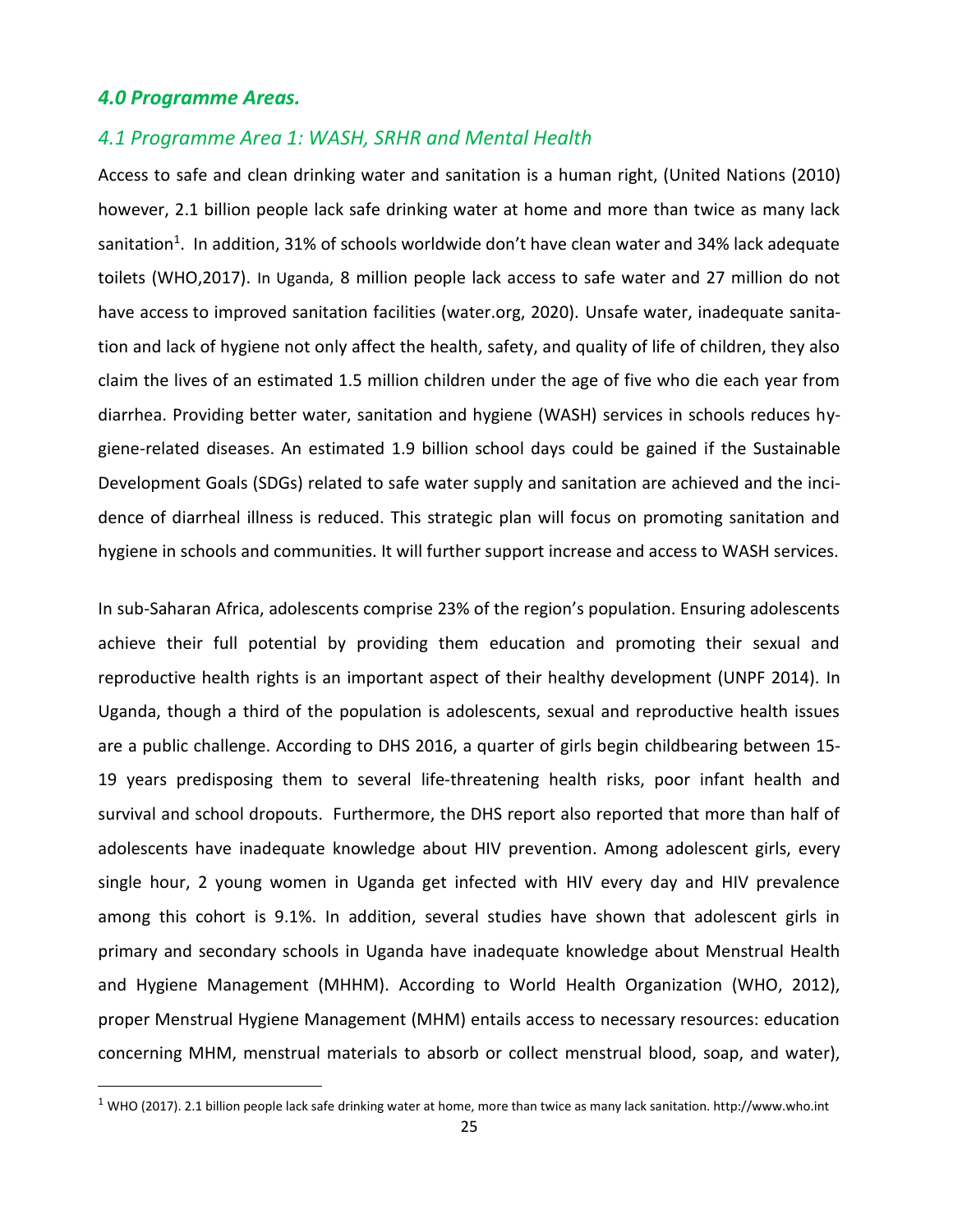facilities (a private place to wash, change and dry reusable menstrual materials, in addition to an adequate disposal system for menstrual materials).However, in Low and Medium Income Countries (LMIC), even if menstruation marks an important point of transition into womanhood, there is poor MHM among adolescent girls in schools (Sommer & Sahin, 2013).

In Uganda, MHM among girls in rural primary and secondary schools is a challenge. A study by Stichting Nederlandse Vrijwilligers (SNV, 2014) revealed that 84% (3.75%) of adolescent girls living in rural settings practice unsafe menstrual hygiene. Girls in these settings are less likely to have access to materials and facilities to properly manage menstruation thus resulting in frequent absenteeism from school (Wilson, Reeve, Pitt, Sully & Julious, 2012). In addition, other studies have shown that poor MHM affects the health and wellbeing of adolescent girls (Crichton et al., 2013; Mason et al., 2013). Adolescent girls in Uganda are subjected to discrimination and stigma due to stereotypes and misconceptions that have historically developed from misinformation, harmful cultural beliefs and gender inequality (Netwas, 2014). Not only that, girls also face several restrictions during menstruation that affect their social lives, including school attendance and engagement in other activities. This strategic plan will focus on increasing access to SRHR services among the women and girls.

Mental health is the axis of human life. However, despite its importance, it is often the least prioritized amongst health conditions. In low- and medium-income countries like Uganda where disease, ignorance, and poverty are common, a claim for a dedicated mental healthcare and services can seem a luxury (WHO, 2019). In Uganda, depression, anxiety disorders, and elevated stress levels are the most common, sometimes leading to suicide attempts (Farzaei et al., 2016). Uganda is ranked among the top six countries in Africa in rates of depressive disorders with 4.6% (Miller et al., 2020), while 2.9% live with anxiety disorders (WHO, 2017). About 5.1% of females and 3.6% of males are affected. The estimated incidence of mental illnesses is high: 35% of Ugandans suffer from a mental illness, and 15% of Ugandans require treatment, It is likely that the incidence of mental illnesses and the need for treatment is much higher (Nixon, 2017). The number of people affected by mental health disorders greatly varies from source to source as well, as there is little pre-existing research on mental health in Uganda. For instance, in a survey of 387 respondents in Jinja and Iganga districts, Eastern Uganda, contrary to the estimate by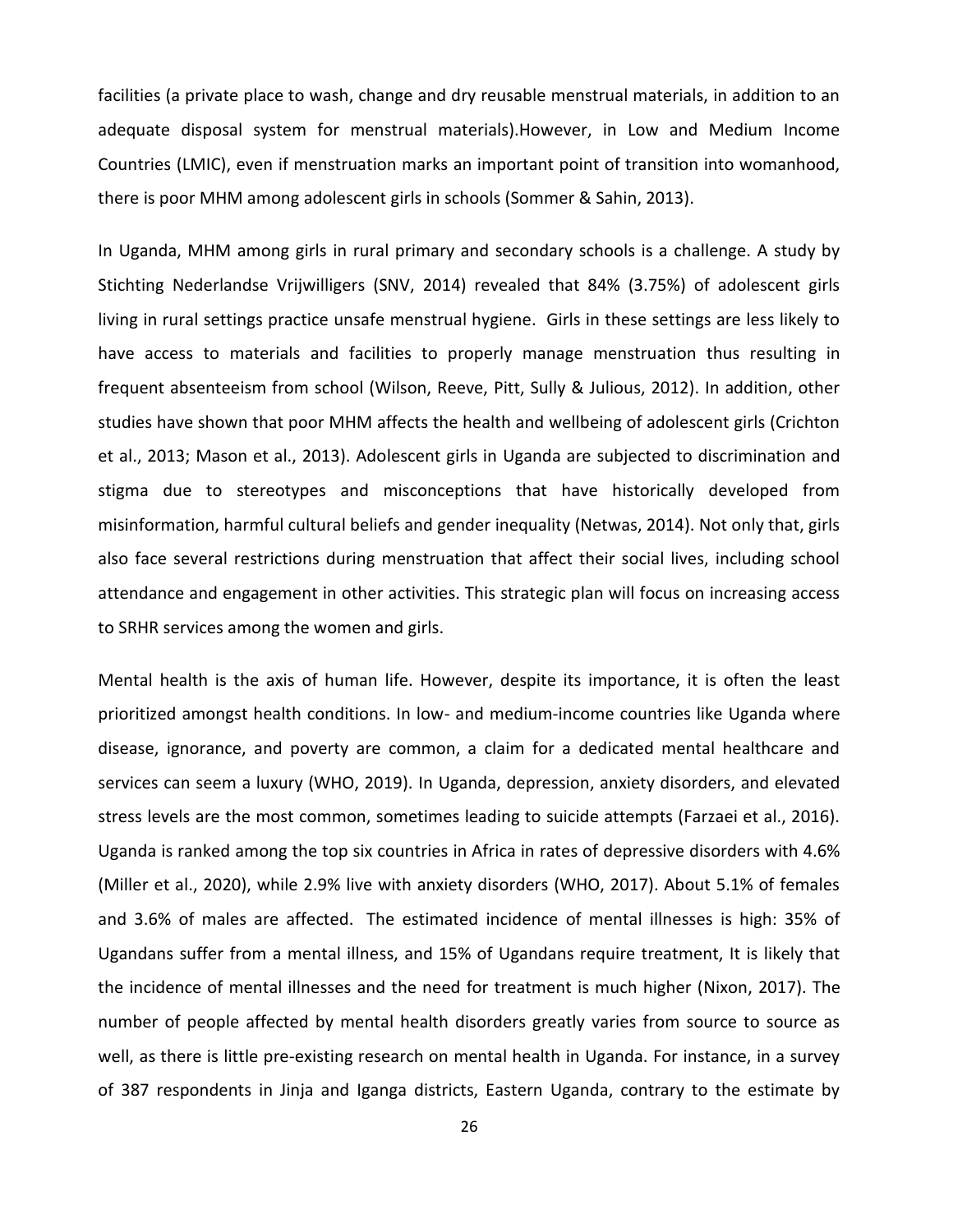WHO, found that 60.2% of people had a diagnosable mental illness. In addition, most disorders were classified as moderate or severe (72.8%), by international standards (Musis et al., 2009). This strategic plan focuses on promoting and increasing access to mental health services in schools and communities. Under this program area, CCUg will carry out the following Strategic actions

# **Strategic Actions**

| <b>Strategic Action (SA)</b> | Description of Strategic Action Under WASH, SRHR and Mental health                            |
|------------------------------|-----------------------------------------------------------------------------------------------|
| <b>SA1</b>                   | Increase access and awareness to SRHR and WASH information.                                   |
| <b>SA 2</b>                  | Conduct community and in-school integrated outreach for SRHR and WASH<br>initiatives.         |
| SA <sub>3</sub>              | Create awareness on mental health information and counseling services                         |
| <b>SA4</b>                   | Sensitize women and girls on mental health.                                                   |
| <b>SA 5</b>                  | Support women and girls through referral system to access SRHR and<br>Mental health services. |

**Strategic objective 1:** To promote hygiene and increase utilization of SRHR and mental health services in schools and communities.

#### **Key Results**

- 1.1 Increased access and utilization of quality SRHR and WASH services amongst rural schools and vulnerable communities
- 1.2 Increased access to mental health information and counseling services targeting 2000 young people, adolescents and women.
- 1.3 Increased access and utilization of sanitary facilities among adolescents and young people for schools in the area of operation.

**Key Result 1.1: increased access and utilization of SRHR and WASH services amongst rural schools and vulnerable communities**

**Key outputs**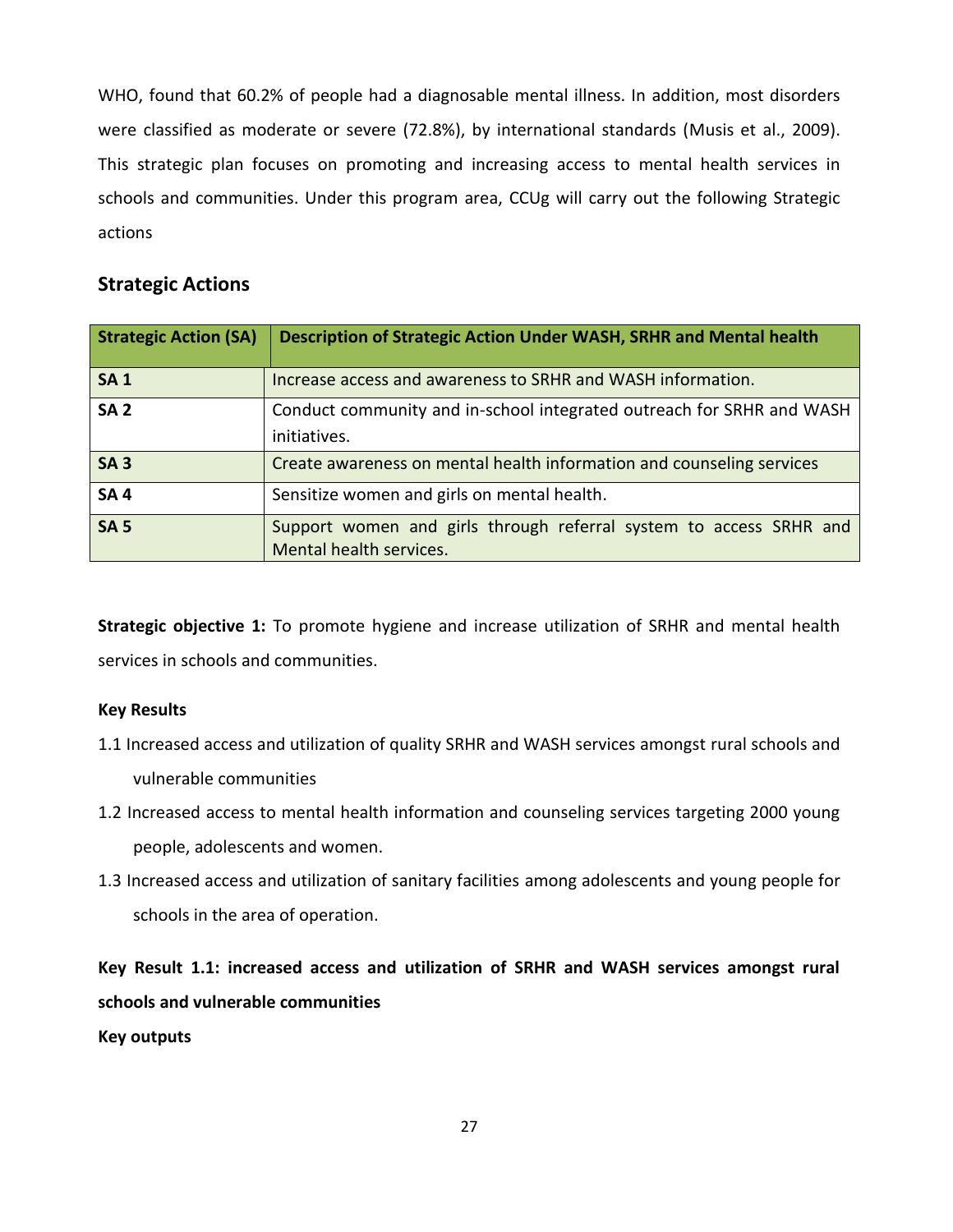- 1. Young women and girls empowered to access and utilize SRHR and WASH services among schools and vulnerable communities.
- 2. Attitude and behavior change towards embracing good practices of WASH and SRHR

# **Key Result 1.2: Increased access to mental health information and counseling services targeting 2000 young people, adolescents and women**

#### **Key outputs**

- 1. Young people and women empowered to access mental health information and counseling services
- 2. Women and girls equipped with problem solving skills
- 3. Reduced sexual risk behaviors among adolescent girls in schools

# **Key Result 1.3: Increased access and utilization of sanitary facilities among adolescents and young people for schools in the area of operation**

#### **Key outputs**

- 1. Adolescents and young people empowered to access and utilize sanitary facilities in schools
- 2. Capacity of teachers and village health teams built in sanitation and hygiene services.

# <span id="page-27-0"></span>*4.2 Programme Area 2: OVC sponsorship*

Although Uganda has taken several strides over the years to increase enrolment of the girl child into educational institutions, her adult literacy rate is still low. According to the Protocol to the African Charter on Human and Peoples' Rights on the Rights of women in Africa adopted by the African Union, to which Uganda is a member, state parties shall take all measures to promote literacy among women. To that effect, Uganda is one of the 164 countries that signed a pledge at the World Education Forum in 2000, to achieve the Education for all target, set at 90%. However, by the end of 2015, only 64% of women are literate. According to DHS 2016, a quarter of girls begin childbearing between 15- 19 years predisposing them to several life-threatening health risks, poor infant health and survival and school dropouts. Many OVC in Uganda are not able to achieve the right to Education yet it a fundamental right of a child. When a child is educated, that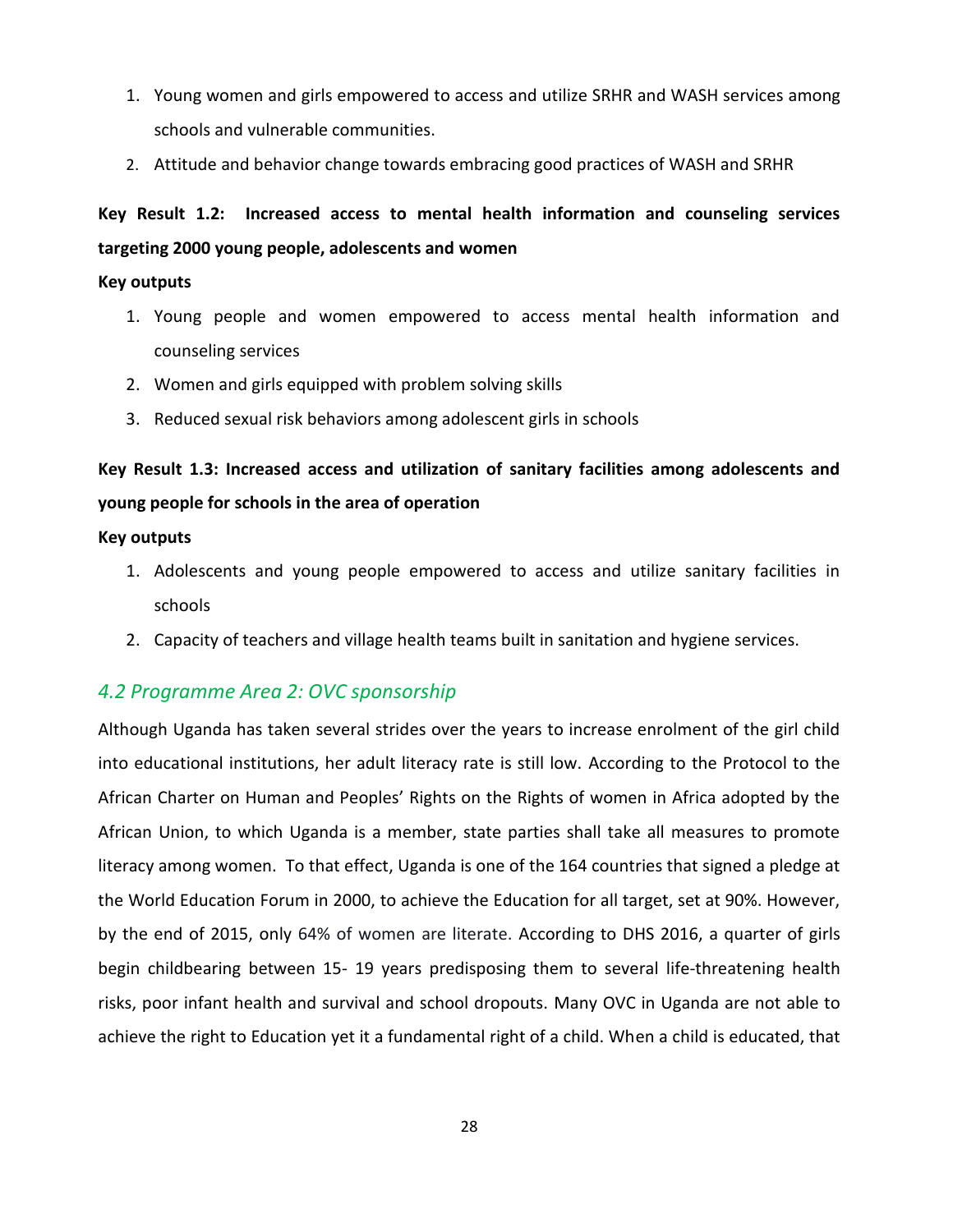child becomes socially, mentally, morally and spiritually sound. Education is the way forward to end poverty in Busoga Sub-region.

Literacy development plays a crucial part in the learning and academic performance of students throughout their education. Therefore, it is necessary that primary education entities establish strong reading, writing, speaking, listening, and comprehension skills. Although there is scarcity of literacy data among primary schools, a 2015 UWEZO report revealed that only 33% of Ugandan pupils in primary were competent in reading English while only 32.9% were competent in reading their local language. Additionally, more than half of pupils surveyed (50.6%) had poor numeracy skills and 2 out of 10 primary seven students who are promoted to secondary were unable to complete reading and undertake tasks of Primary 2 level. By region, 25.9% of pupils in Mayuge district (East Central Region) were competent in reading English as compared to the national average of 33% as per the Uwezo report. This strategic plan will focus on empowering women and girls to attain education and literacy.

| <b>Strategic Action</b> | Description of Strategic Actions under OVC sponsorship and literacy<br>development                                    |
|-------------------------|-----------------------------------------------------------------------------------------------------------------------|
| <b>SA1</b>              | Sponsor OVC to access to education                                                                                    |
| <b>SA 2</b>             | Provide scholastic materials to vulnerable children to enable learning                                                |
| SA <sub>3</sub>         | To improve the economic status for orphans and other vulnerable<br>children, their caregivers and families/households |

**Strategic Objective 2: To increase access to education for girls, orphans and vulnerable children**

#### **Key Results**

- 2.1 Girl children sponsored to access literacy education
- 2.2. Literacy levels in rural schools are improved

#### **Key Result 2.1: Girl children sponsored to access literacy education**

#### **Key Outputs**

1. Increased retention and opportunities for girl's education

#### **Key Result 2.2: Literacy levels in rural schools are improved**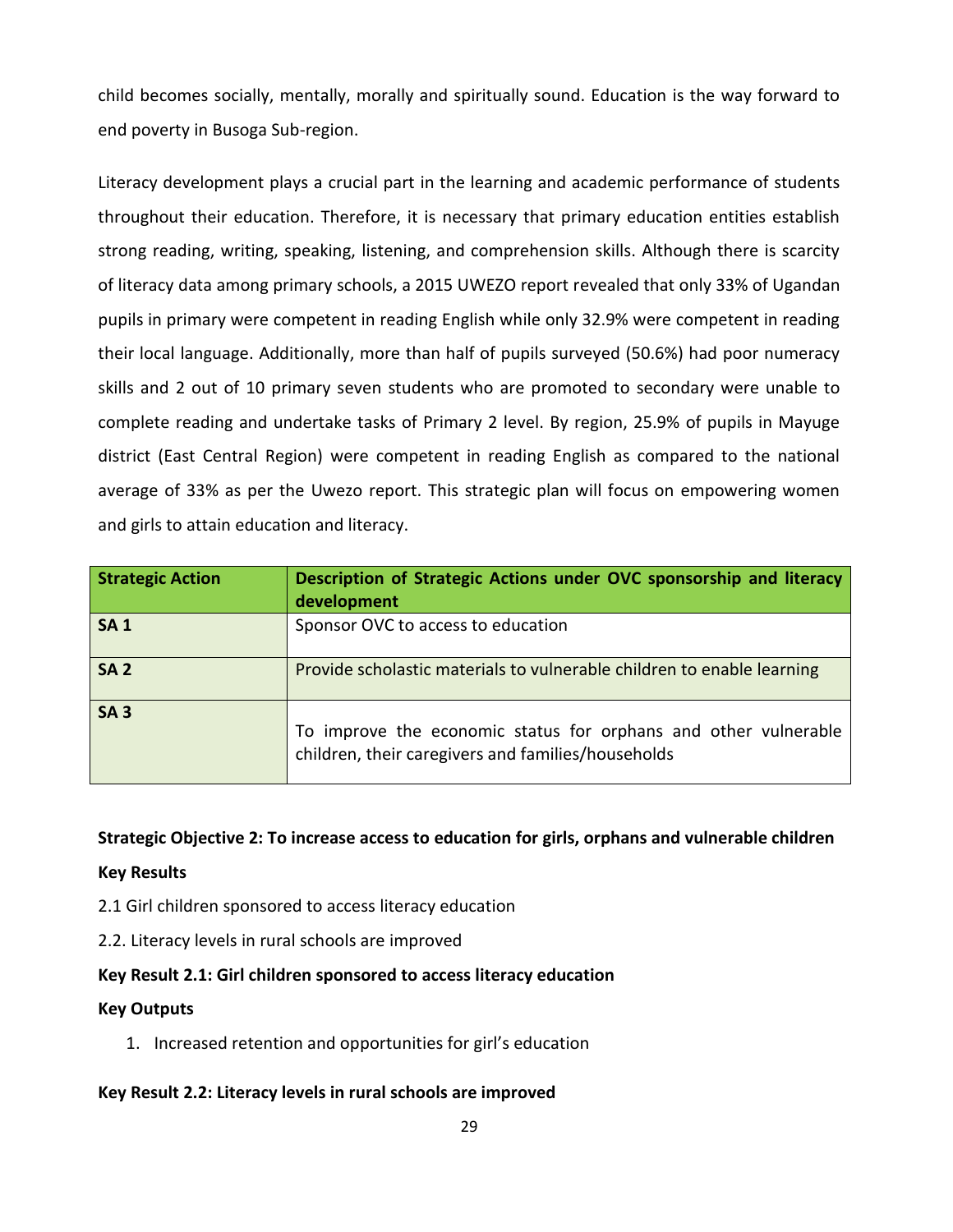#### **Key Outputs**

1. Improved academic performance in rural schools

#### <span id="page-29-0"></span>*4.3 Program Area 3: Sustainable Livelihoods*

The fight against poverty and hunger has seen some progress over the past 15 years. Globally, the proportion of undernourished people declined from 15% in 2000-2002 to 11% in 2014-2016. However, more than 790 million people still lack regular access to adequate food, descent shelter and regular incomes. If current trends continue, the zero poverty and hunger target will be largely missed by 2030.

Uganda has seen a slight reduction in monetary poverty where the Ugandan population living below the national poverty line declined from 31.1% in 2006 to 19.7% in 2013. It has been noted that progress in reducing poverty has been much slower in Northern and Eastern. According to UBOS report 2019/2020, Busoga region was ranked the poorest at 14% compared to other regions, this is because most of them engage in sugarcane growing. Uganda, and thus, the concentration of poverty is higher in these two regions. The proportion of the total number of poor people who live in the Northern and Eastern regions increased between 2006 and 2013, from 68% to 84%.

Adult Literacy Training involves reading and writing, arithmetic, basic computer, parenting and communication skills. The training is conducted using a Humanistic approach to adult education. Peer mentoring is used to relate and encourage support between pre-literate women with those possessing very low literacy skills. Although the government of Uganda has rolled out various direct economic strengthening programs like, OWC, NAADS, they do not necessarily reach the most vulnerable members of the community due to strict beneficiary qualification criteria or guidelines that do not favor critically vulnerable households.

Uganda has achieved significant milestones in its fight against poverty over the past three decades, with poverty rates standing at 21.4% in 2016, down from 56.0% in 1993 according to the national poverty line. Although levels are higher according to the international poverty line, the

30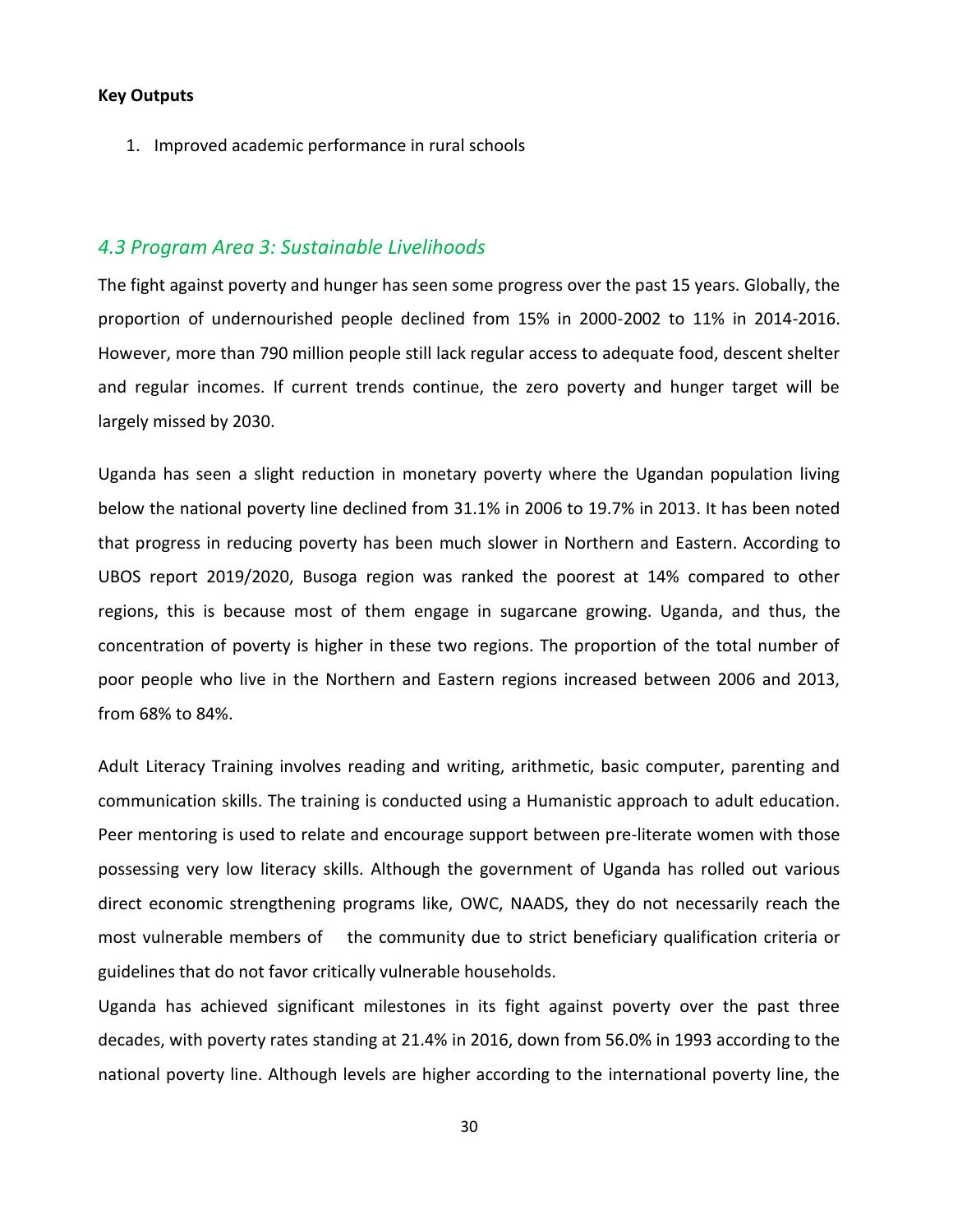trend is also an overall decline in this period. However, the proportion of people living in poverty according to the national poverty line increased by 1.7% between 2012 and 2016. The international poverty line of \$1.90 measure also shows an increase, and at a much higher level, with 41.7% of the population living in extreme poverty as of 2016. At 24.5 percent, the overall poverty rate in the eastern region is significantly higher than the national rate (19.7 percent), and 27.6 percent of children in the eastern region live below the national poverty line. This Strategic plan focuses on strengthening capacity of women to be financially literate and increase access to credit and savings.

| <b>Strategic Action</b> | Description of Strategic Action under sustainable livelihood              |
|-------------------------|---------------------------------------------------------------------------|
| <b>SA1</b>              | Strengthen the capacity of women in financial literacy and business       |
|                         | management                                                                |
| <b>SA 2</b>             | Mobilize women into self-help groups and form a SACCO                     |
| <b>SA3</b>              | Mobilise and VSLA groups to the CCUg SACCO                                |
| <b>SA4</b>              | Facilitate access to affordable financial services through banking insti- |
|                         | tutions, savings and microcredit                                          |
| SA <sub>5</sub>         | Support vocational education for out of school young women to en-         |
|                         | hance their ability in enterprise development and job creation            |

**Strategic Objective 3:** To provide sustainable livelihood for women and girls through vocational skilling, saving and credit schemes.

#### **Key Results**

- 3.1 Capacity of women strengthened in financial literacy and business management
- 3.2 Women mobilized to form a SACCO
- 3.3 School dropouts equipped with life skills for sustainable livelihood
- 3.4 Vocational skilling equipment and facilities in place to benefit women and girls.

#### **Key Result 3.1: Capacity of women strengthened in financial literacy and business management**

#### **Key Outputs**

- 1. Women and girls are empowered to manage their finances.
- 2. Women and girls are empowered to manage their businesses well with record bookkeeping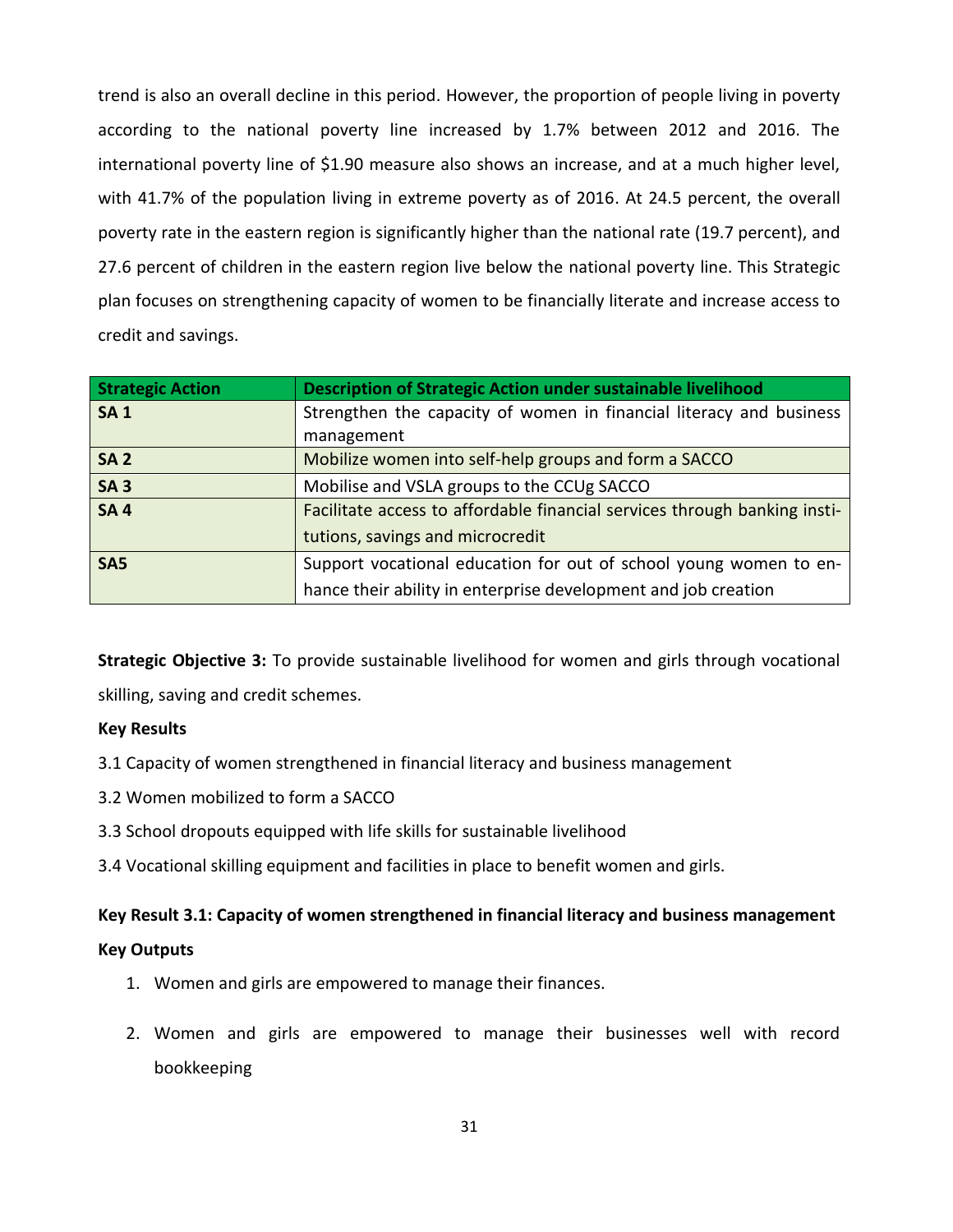#### **Key Result 3.2: Women mobilized to form a SACCO**

#### **Key Outputs**

- 1. Women access savings and credit services
- 2. Increased household income

# **Key Result 3.3: School dropouts equipped with vocational skills for sustainable livelihood Outputs**

- 1. School dropouts are able to live a productive and sustainable life
- 2. School dropouts are empowered with life and parenting skills

# **Key result 3.4 Vocational skilling equipment and facilities in place to benefit women and girls Outputs**

1. Vocational skilling equipment and centre in place to benefit women and girls.

# <span id="page-31-0"></span>*4.4 Program Area 4: Reducing GBV*

Gender-based violence (GBV) in Uganda is widespread. The 2012 Uganda Bureau of Statistics report indicated that 60% of Ugandan women experienced GBV, which is approximately twice the global rate. The 2016 Uganda Demographic and Health Survey revealed that up to 22% of women aged 15 to 49 in the country had experienced some form of sexual violence. The report also revealed that annually, 13% of women aged 15 to 49 report experiencing sexual violence. This translates to more than 1 million women exposed to sexual violence every year in Uganda.

Uganda has one of fast increasing rates of School Related Gender Based Violence (SRGBV) among children in East Africa. A study by the Ministry of Education and Sports and other organizations (MoES, 2012) revealed that 43% of children had ever experienced bullying, emotional abuse by teachers (46.7%), sexual violence (77.7%) in primary and 82% among secondary school students. In addition, findings also reported that 8% of girls had been subjected to defilement, 18% had received marriage proposals, and 25% had ever been touched in a sexual manner while 29% had been made to watch pornography. In Busoga sub region, there is a gap for available data on GBV, therefore this strategic plan will focus on generating evidence which will inform programing and policy. The SP will also focus on strategies which will increase awareness and enhance systems for prevention of GBV.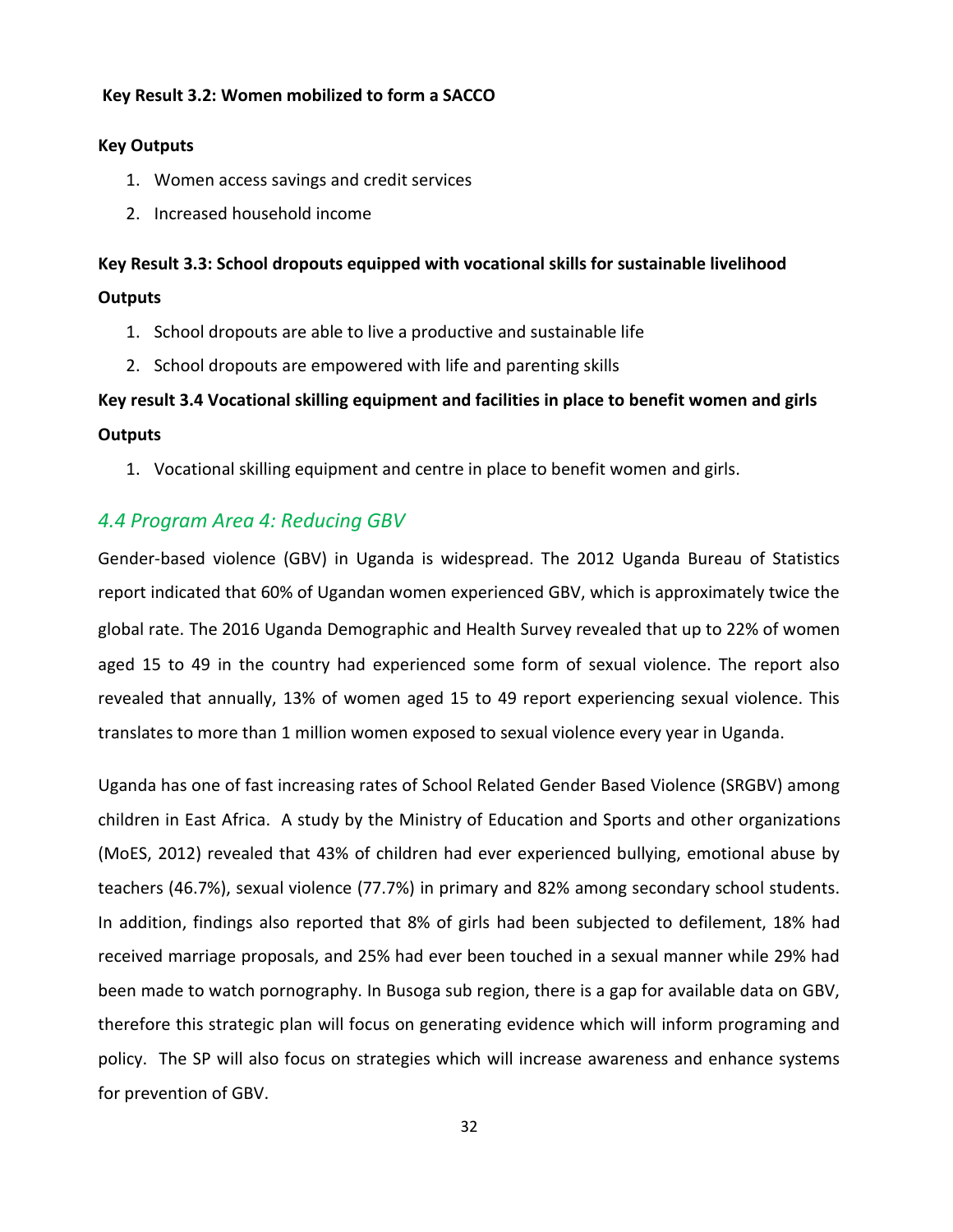#### **Strategic Objective 4: To reduce gender-based violence among women and girls.**

| <b>Strategic Actions</b> | Description of the strategic actions under Gender Based Violence          |
|--------------------------|---------------------------------------------------------------------------|
| <b>SA1</b>               | Change attitude, behavior and practices related to gender-based           |
|                          | violence among, men, women, girls, religious leaders and cultural         |
|                          | leaders                                                                   |
| <b>SA 2</b>              | Build the capacity of teachers to handle, refer, link, report and resolve |
|                          | SRGBV-related cases.                                                      |
| SA <sub>3</sub>          | Strengthen referral and linkage systems for SRGBV cases to relevant       |
|                          | actors for action.                                                        |
| <b>SA4</b>               | To increase awareness and enhance systems for the prevention of           |
|                          | <b>GBV</b>                                                                |

#### **Key Results**

- 4.1 Availability of data on GBV
- 4.2 Women and girls are empowered to protect, prevent and report GBV
- 4.3 Women and girls are empowered to access prevention and response services
- 4.4 Reduction in cases of sexual violence among girls and women
- 4.5 Increase in reporting cases of GBV

#### **Key Result 4.1 Availability of data on Gender Based Violence**

#### **Outputs**

1. Gender Based Violence data on the Busoga region produced to inform GBV interventions.

#### **Key Result 4.2 Women and girls are empowered to protect, prevent and report GBV**

#### **Outputs**

- 1. Women and girls are empowered to speak out about GBV
- 2. Men empowered to support and protect women and girls from GBV
- 3. Religious, local and cultural leaders protect women and girls from GBV

# **Key Result 4.2: Women and girls are empowered to access GBV prevention and response services**

#### **Outputs**

- 1. Women and girls are supported to access GBV prevention and response services
- 2. Capacity of teachers is built to be able to offer SRGBV prevention in schools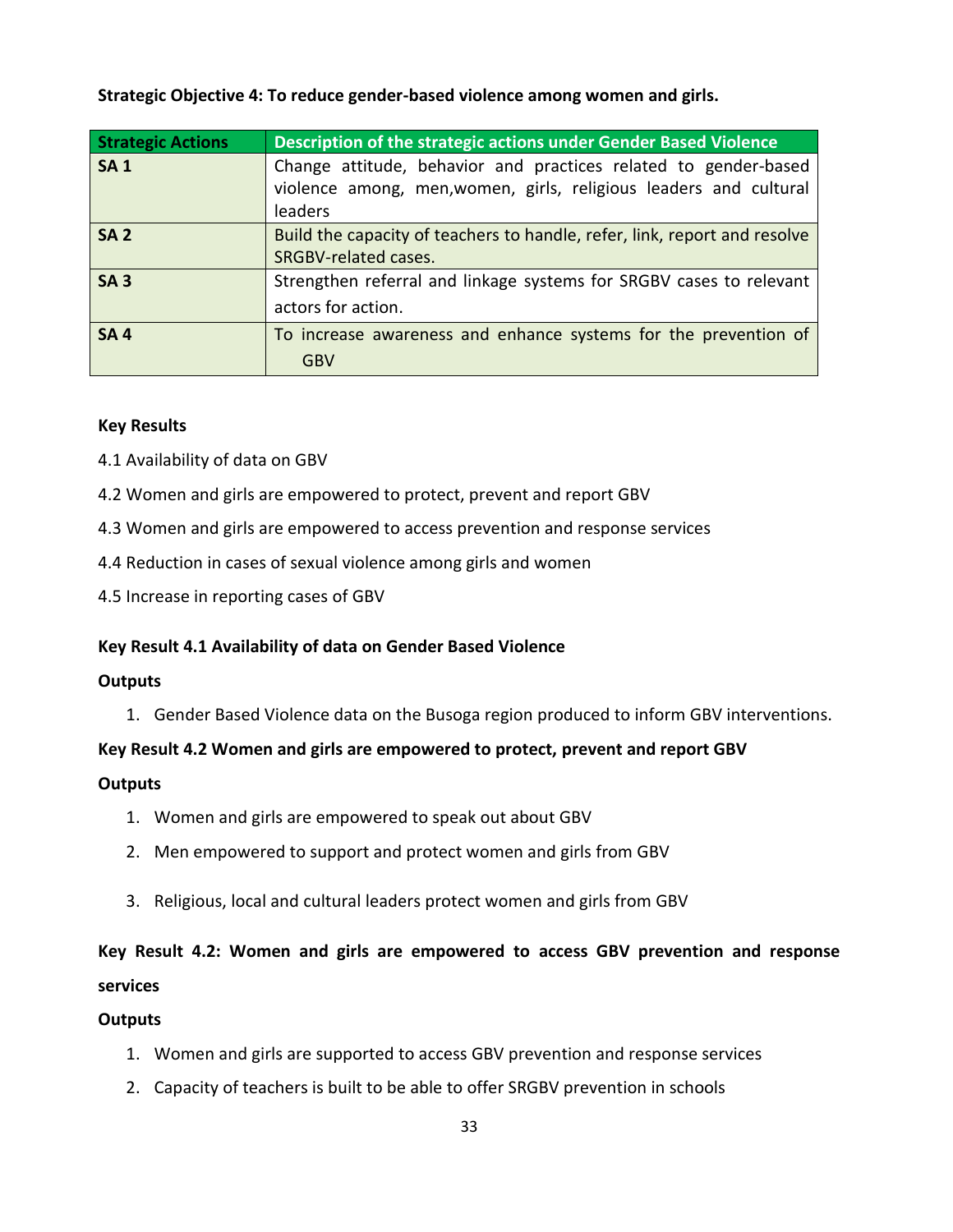- 3. Women and girl's confidence is built so that they are able to stand up for their rights and report against Sexual violence and report any form of sexual Violence
- 4. Duty bearers provide timely and quality GBV services.

# <span id="page-33-0"></span>*Program Area 5: CCUg Strengthening and Development*

CCUg is still a young but growing organisation which just upgraded from CBO to NGO. This upgrade comes with a great need to attract resources, manage the organisation in a professional manner in-order to fulfil the organisational mandate and comply to the legal and ethical requirements. This therefore calls for strengthening the governance structures like the board and management, putting in place the necessary framework to guide the functioning and execution of Board and Management of CCUg as an institution.

Another critical area this SP focuses on is the organisation's sustainability in terms of resources both financial and human. The SP emphasizes the need to invest in building the capacity of the Board and Staff to be effective and efficient in performing their tasks for the fulfilment of CCUg's mandate.

| Strategic      | Description of Strategic Actions under CCUg strengthening and             |
|----------------|---------------------------------------------------------------------------|
| <b>Actions</b> | development                                                               |
| <b>SA1</b>     | Building strategic partnerships with other likeminded organisations       |
| <b>SA 2</b>    | Increasing visibility of the organization                                 |
| <b>SA3</b>     | <b>Building capacity of staff and Board</b>                               |
| <b>SA4</b>     | Ensuring sustainability of the organization                               |
| <b>SA 5</b>    | Revise the organogram to ensure that the structure realistically responds |
|                | to the programmatic strategic plan                                        |

#### <span id="page-33-1"></span>**4.5 S. O 5: To develop and strengthen the institutional capacity of CCUg.**

#### **Key Results**

- 5.1 Governance and management capacity of CCUg strengthened.
- 5.2 CCUg's interventions sustainably financed
- 5.3 CCUg strategically positioned in Busoga sub region.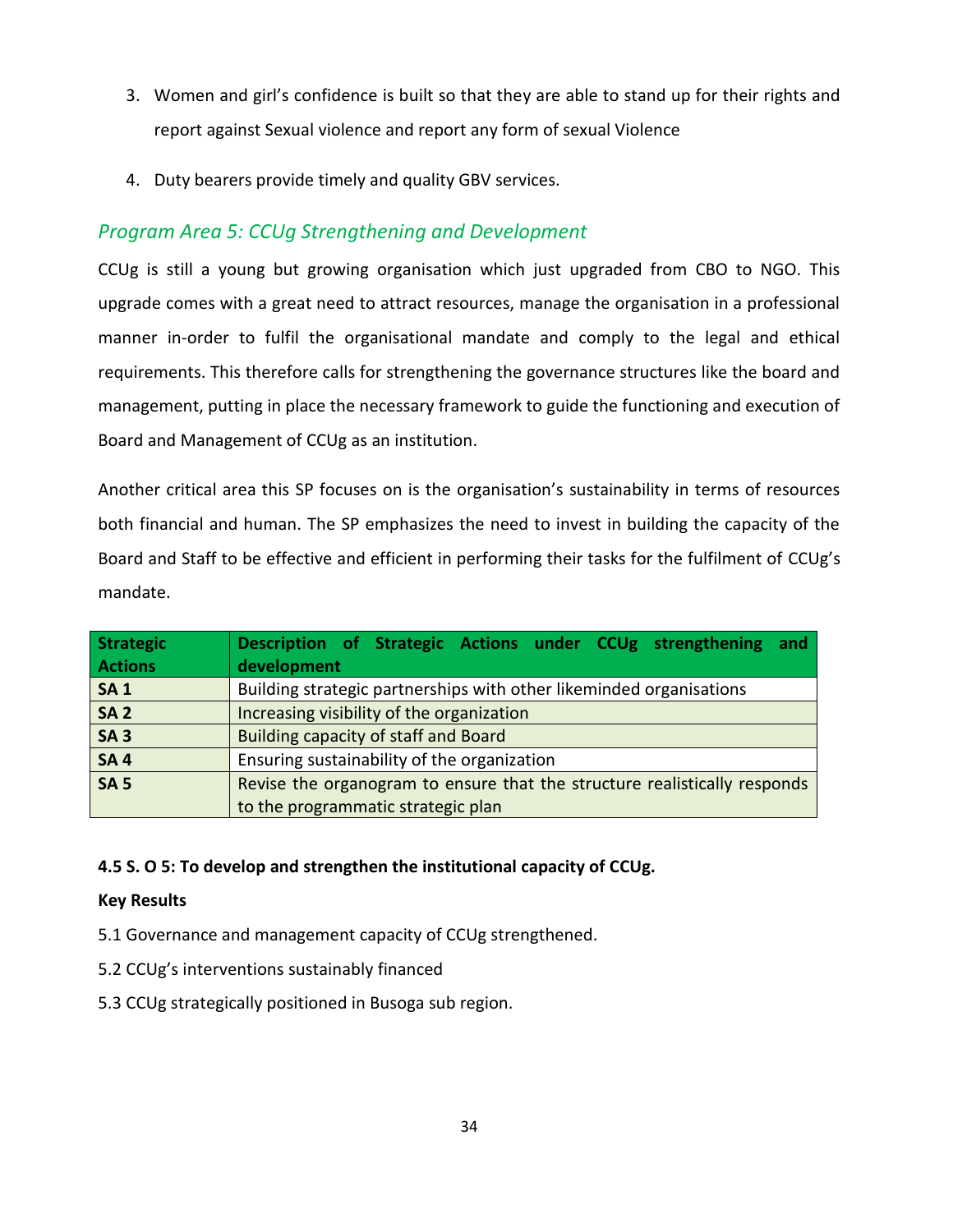## **Key Result 5.1 Governance and management capacity of CCUg strengthened**

## **Outputs**

- 1. A functional Board that meets periodically.
- 2. Necessary supporting organizational policies that address existing organization gaps are developed.
- 3. Organization systems and processes are implemented and evaluated.
- 4. Board and staff retreats conducted
- 5. Staff performance and evaluation
- 6. Staff and Board capacity built
- 7. Board and staff oriented on the strategic plan and trained on program-based evaluations
- 8. Assorted equipment and furniture procured
- 9. Staff management meetings conducted.

## **Key Result 5.2: CCUg's interventions sustainably financed**

## **Output**

- 1. Creation and maintenance of meaningful, beneficial partnerships
- 2. Resource Mobilisation Strategy implemented

## **Key Result 5.3:** CCUg strategically positioned in Busoga sub region

# **Output**

- 1. Strategic identity defined and implemented
- 2. CCUg Networks widely with like-minded NGOs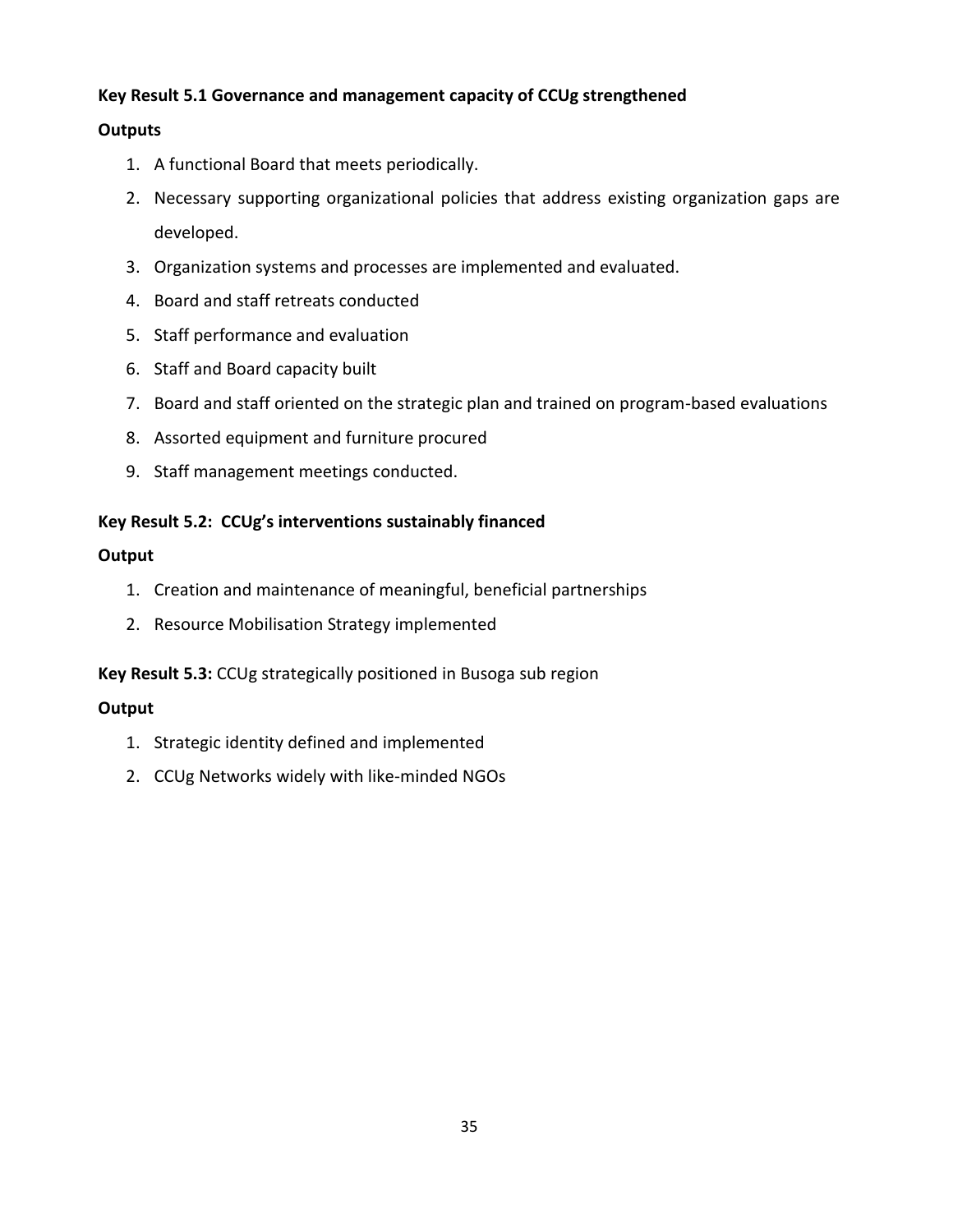# **5.0 Implementation framework**

<span id="page-35-0"></span>

| Programme Area: WASH, SRHR, and Mental Health                                                                         |                                                                                                                                                                                                                                                                                                                                                                                                           |                                                                                                                                                                                                                                                                                                                                                                                                                                                                                                                                                              |                                                                                                                                                                                                                                                                                                                                                                                                                                                                                                                                                                                 |                                                                                                                                                                                                                                                                                                                                                                  |
|-----------------------------------------------------------------------------------------------------------------------|-----------------------------------------------------------------------------------------------------------------------------------------------------------------------------------------------------------------------------------------------------------------------------------------------------------------------------------------------------------------------------------------------------------|--------------------------------------------------------------------------------------------------------------------------------------------------------------------------------------------------------------------------------------------------------------------------------------------------------------------------------------------------------------------------------------------------------------------------------------------------------------------------------------------------------------------------------------------------------------|---------------------------------------------------------------------------------------------------------------------------------------------------------------------------------------------------------------------------------------------------------------------------------------------------------------------------------------------------------------------------------------------------------------------------------------------------------------------------------------------------------------------------------------------------------------------------------|------------------------------------------------------------------------------------------------------------------------------------------------------------------------------------------------------------------------------------------------------------------------------------------------------------------------------------------------------------------|
| <b>Strategic Objective</b>                                                                                            | <b>Key Strategies</b>                                                                                                                                                                                                                                                                                                                                                                                     | <b>Strategic Actions</b>                                                                                                                                                                                                                                                                                                                                                                                                                                                                                                                                     | <b>Key Outputs</b>                                                                                                                                                                                                                                                                                                                                                                                                                                                                                                                                                              | <b>Key Results</b>                                                                                                                                                                                                                                                                                                                                               |
| (SO)<br>SO1: • To promote<br>hygiene and increase<br>utilization of SRHR<br>and mental health<br>services in schools. | Building of teacher,<br>Capacity<br>students, community<br>activists,<br>child related teams<br>-Community Mobilisation<br>-Sensitizations on mental health<br>-Linkages and referrals<br>-Construct and rehabilitate WASH<br>facilities<br>-Research and documentation<br>-Community dialogues<br>-Health Education sessions in<br>schools and communities<br>-Psychosocial support<br>-Music and Sports | -Engage target groups in SRHR and WASH<br>initiatives through edutainment.<br>-Conduct community and in-school<br>integrated outreach in SRHR and WASH<br>initiatives.<br>- Create awareness on mental health<br>information and counseling services<br>- Sensitize women and girls on mental<br>health.<br>- Support women and girls through referral<br>system to access SRHR and Mental health<br>services<br>-Train teachers and village health teams in<br>sanitation and hygiene services<br>Provide individual and group therapy on<br>mental health. | -Adolescents and young people<br>empowered to access and utilize<br>SRHR and WASH services.<br>- Attitude and behavior change<br>towards embracing good practices of<br>WASH and SRHR<br>-Young people and women<br>empowered to access mental health<br>information and counseling<br>-Women and girls equipped with<br>problem solving<br>-Reduced sexual risk behaviors among<br>adolescent girls in schools<br>Capacity of teachers and village<br>health teams built in sanitation and<br>hygiene services<br>-Community members access<br>individual and group therapy on | -Increased access to and<br>utilization of quality SRHR<br>and WASH services among<br>rural schools and vulnerable<br>communities<br>-Increased access to mental<br>health information and<br>counseling services targeting<br>2000 young people and<br>adolescents.<br>-Increased access and<br>utilization of sanitary<br>facilities among 4500<br>adolescents |
|                                                                                                                       |                                                                                                                                                                                                                                                                                                                                                                                                           | -Construction and Rehabilitation of sanitary<br>facilities                                                                                                                                                                                                                                                                                                                                                                                                                                                                                                   | mental health.                                                                                                                                                                                                                                                                                                                                                                                                                                                                                                                                                                  |                                                                                                                                                                                                                                                                                                                                                                  |
| Programme Area: OVC sponsorship                                                                                       |                                                                                                                                                                                                                                                                                                                                                                                                           |                                                                                                                                                                                                                                                                                                                                                                                                                                                                                                                                                              |                                                                                                                                                                                                                                                                                                                                                                                                                                                                                                                                                                                 |                                                                                                                                                                                                                                                                                                                                                                  |
| <b>Strategic Objective</b>                                                                                            | <b>Key Strategies</b>                                                                                                                                                                                                                                                                                                                                                                                     | <b>Strategic Actions</b>                                                                                                                                                                                                                                                                                                                                                                                                                                                                                                                                     | <b>Key Outputs</b>                                                                                                                                                                                                                                                                                                                                                                                                                                                                                                                                                              | <b>Key Results</b>                                                                                                                                                                                                                                                                                                                                               |
| SO2: To empower<br>women and girls,                                                                                   | -Mapping of vulnerable children<br>for sponsorship                                                                                                                                                                                                                                                                                                                                                        | -In partnership with care givers sponsor<br>OVCs to access education                                                                                                                                                                                                                                                                                                                                                                                                                                                                                         | -Children sponsored                                                                                                                                                                                                                                                                                                                                                                                                                                                                                                                                                             | Girl children sponsored to<br>access literacy education                                                                                                                                                                                                                                                                                                          |
| including vulnerable<br>children through literacy<br>development.                                                     | -Cost share with parents and<br>sponsor the children<br>-Provide scholastic materials for                                                                                                                                                                                                                                                                                                                 | -Provide scholastic materials to vulnerable<br>children                                                                                                                                                                                                                                                                                                                                                                                                                                                                                                      | -Increased retention among the girls<br>& orphans in schools                                                                                                                                                                                                                                                                                                                                                                                                                                                                                                                    |                                                                                                                                                                                                                                                                                                                                                                  |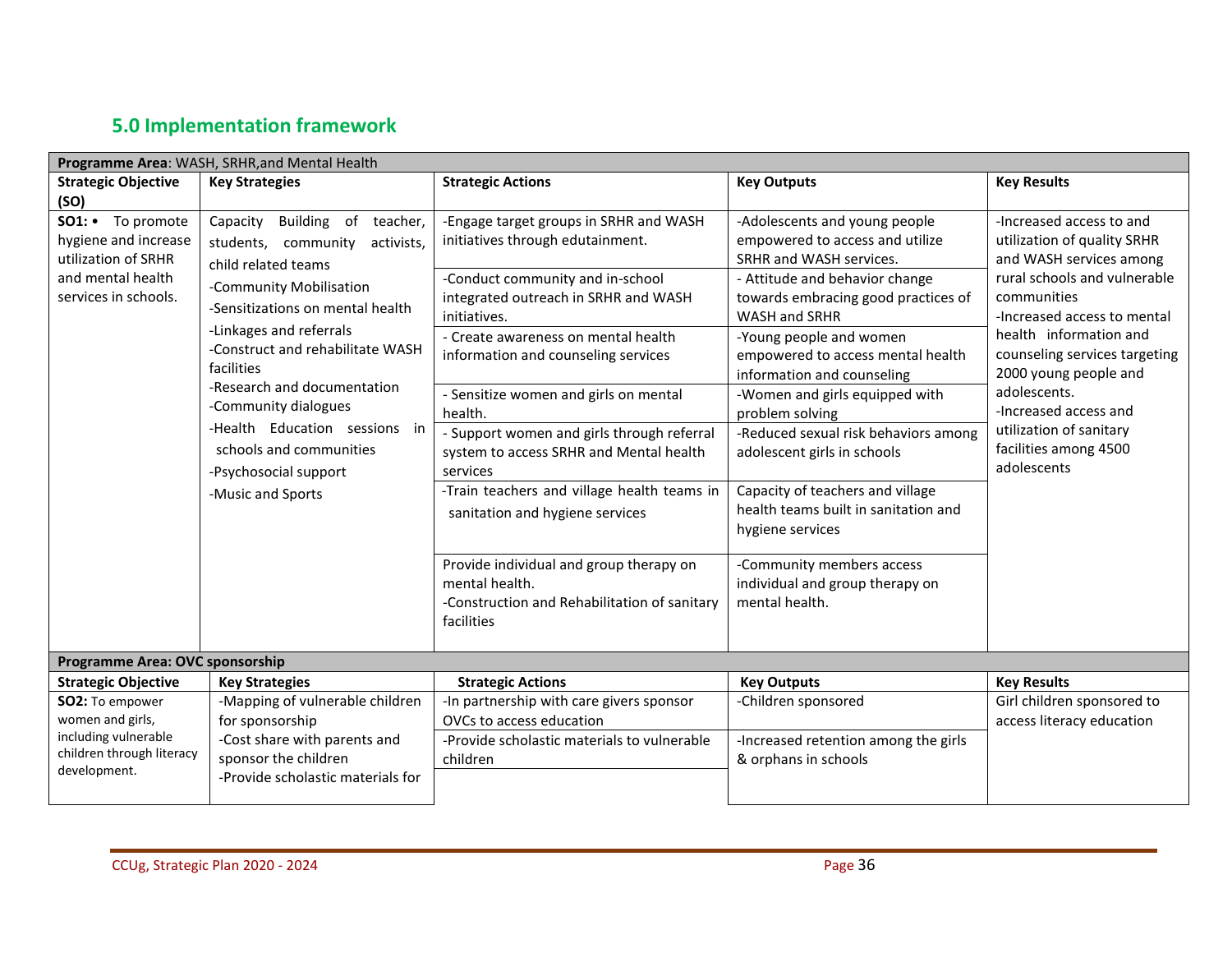|                                                                      | vulnerable children<br>-Counseling and guidance for<br>the sponsored children<br>-Engagement meetings with the<br>parents |                                                                                                                                                                      |                                                                                                                                                                              |                                                                                                                    |
|----------------------------------------------------------------------|---------------------------------------------------------------------------------------------------------------------------|----------------------------------------------------------------------------------------------------------------------------------------------------------------------|------------------------------------------------------------------------------------------------------------------------------------------------------------------------------|--------------------------------------------------------------------------------------------------------------------|
| Programme Area: Sustainable livelihood                               |                                                                                                                           |                                                                                                                                                                      |                                                                                                                                                                              |                                                                                                                    |
| <b>Strategic Objective</b><br>SO3: To provide                        | <b>Key Strategies</b><br>-Mobilization of Women                                                                           | <b>Strategic Actions</b><br>-Strengthen the capacity of women and                                                                                                    | <b>Key Outputs</b><br>-Women empowered to manage their                                                                                                                       | <b>Key Results</b><br>of<br>Capacity<br>women                                                                      |
| sustainable livelihood                                               | -Capacity building in financial<br>literacy                                                                               | girls in financial literacy and business<br>management                                                                                                               | finances                                                                                                                                                                     | strengthened in<br>financial<br>literacy                                                                           |
| for women and girls<br>through vocational<br>skilling, saving and    | -Mobilization of women groups<br>into SACCOs<br>-Formation of more VSLAs                                                  | -Mobilize women into self-help groups to<br>form a SACCO                                                                                                             | -Women create and manage IGAs<br>-Women are able to access easily<br>savings and credit                                                                                      | business<br>and<br>management<br>- Women mobilized to form                                                         |
| credit schemes.                                                      | -Linkage of VSLAs to SACCO<br>-Establish vocational centers                                                               | -Procure more saloon, tailoring and adult<br>literacy equipment                                                                                                      | Skilling center equipped to facilitate<br>learning                                                                                                                           | a SACCO                                                                                                            |
|                                                                      | -Provide start-ups                                                                                                        | -Use of open learning model to train<br>school dropouts in vocation skilling.                                                                                        | -School dropouts are able to live a life<br>that is sustainable                                                                                                              | - School dropouts equipped<br>with vocational skills for<br>sustainable livelihood                                 |
|                                                                      |                                                                                                                           |                                                                                                                                                                      |                                                                                                                                                                              | - Vocational skilling<br>equipment and Centre in<br>place to benefit women and<br>girls                            |
| Programme Area: Gender Based Violence                                |                                                                                                                           |                                                                                                                                                                      |                                                                                                                                                                              |                                                                                                                    |
| <b>Strategic Objective</b>                                           | <b>Key Strategies</b>                                                                                                     | <b>Strategic Actions</b>                                                                                                                                             | <b>Key Outputs</b>                                                                                                                                                           | <b>Key Results</b>                                                                                                 |
| SO4: To reduce<br>gender-based violence<br>among women and<br>girls. | -Research and documentation<br>-Capacity building of teachers, -<br>students, community leaders<br>and police             | - Conduct studies on rates of SGBV in<br>Busoga region.<br>-Conduct studies on the effectiveness and<br>impact on the current GBV interventions in<br>Busoga Region. | -2 studies conducted to inform GBV<br>interventions in the region                                                                                                            | -Availability of data on GBV<br>-Women and girls are<br>empowered to access<br>prevention and response<br>services |
|                                                                      | -Networking and coordination<br>-Linkages for GBV services                                                                | -Mobilise men to support and protect<br>women and girls from GBV.                                                                                                    | - Men mobilized to champion<br>advocacy against GBV<br>-Men empowered through<br>sensitization and awareness creation<br>to support and protect women and<br>girls from GBV. | -Reduction in cases of sexual<br>violence among girls and<br>women<br>-Increase in reporting cases<br>of GBV       |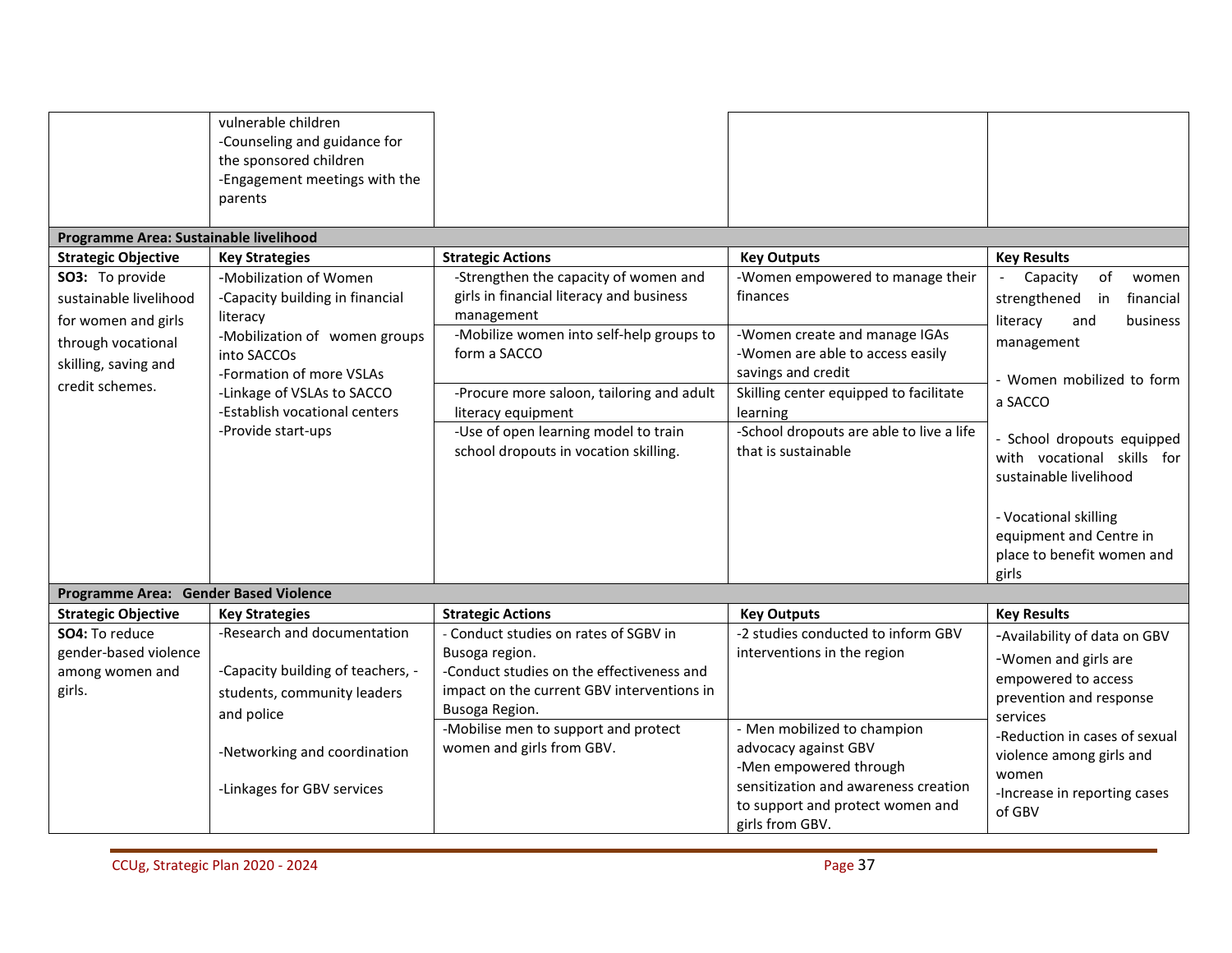|                            | Stakeholders' dialogues                            | -Support women and girls to access GBV      | -Women and girls supported to access  |                          |
|----------------------------|----------------------------------------------------|---------------------------------------------|---------------------------------------|--------------------------|
|                            |                                                    | services through referral mechanisms        | GBV prevention and response           |                          |
|                            | Community dialogues                                |                                             | services                              |                          |
|                            |                                                    | -Collaborate with other child protection    | -Capacity of teachers built to offer  |                          |
|                            | Media engagements                                  | actors in the districts of operation and    | SRGBV prevention in Schools           |                          |
|                            |                                                    | strengthen child related teams at both      | -Religious and Cultural Leaders       |                          |
|                            | Music & Sports                                     | village and district levels.                | protect women and girls from GBV      |                          |
|                            |                                                    | -Mobilise religious and cultural leaders to |                                       |                          |
|                            |                                                    | champion campaign against GBV.              |                                       |                          |
|                            |                                                    | -Building capacity of media practioners on  |                                       |                          |
|                            |                                                    | GBV reporting.                              |                                       |                          |
|                            |                                                    | -Use media personalities to be              |                                       |                          |
|                            |                                                    | ambassadors to fight GBV.                   |                                       |                          |
|                            |                                                    | -Publicizing best practices.                |                                       |                          |
|                            |                                                    | -Mobilizing performing artists to champion  | -Compose songs, participate in drama  |                          |
|                            |                                                    | the fight against GBV                       | -Become ambassadors to fight GBV      |                          |
|                            |                                                    | -Using sports to create awareness about     |                                       |                          |
|                            |                                                    | GBV.                                        |                                       |                          |
|                            | Programme Area: CCUg strengthening and development |                                             |                                       |                          |
|                            |                                                    |                                             |                                       |                          |
| <b>Strategic objective</b> | <b>Key Strategies</b>                              | <b>Strategic Actions</b>                    | <b>Outputs</b>                        | <b>Key Results</b>       |
| SO 5: To develop and       | -Organizational capacity                           | Networking and Building partnerships        | -Networks and partnerships            | -Governance and          |
| strengthen the             | assessment                                         |                                             | established                           | management capacity of   |
| institutional capacity     | -Capacity building of staff and                    | Increasing visibility of the organisation   | -Increased Visibility of organisation | CCUg strengthened.       |
| of CCUg.                   | BOT.                                               | Building sustainability of organisation     | -Sustainability of organisation       | -CCUg's interventions    |
|                            | Organizational Policy and                          | -Conduct staff and Management meetings      | -Staff and Management meetings        | sustainably financed     |
|                            | Institutional reforms                              |                                             | conducted                             | -CCUg strategically      |
|                            | -Resource Mobilization                             | -Conduct BOT orientation on the Strategic   | -Necessary supporting policies and    | positioned in Busoga sub |
|                            | <b>Branding and Visibility</b>                     | Plan and Program based evaluations          | frameworks developed and              | region                   |
|                            | <b>Digital Presence</b>                            |                                             | implemented.                          |                          |
|                            |                                                    | -Implement resource mobilization strategy   | -Resource mobilization strategy       |                          |
|                            |                                                    |                                             | implemented                           |                          |
|                            |                                                    | -Implement Board Manual                     | -Networks with likeminded CSOs        |                          |
|                            |                                                    |                                             | mapped and established                |                          |
|                            |                                                    | -Build capacity of staff and Board          | Capacity of Board and staff built     |                          |
|                            |                                                    | Revision of organogram to ensure that       | Organogram revised                    |                          |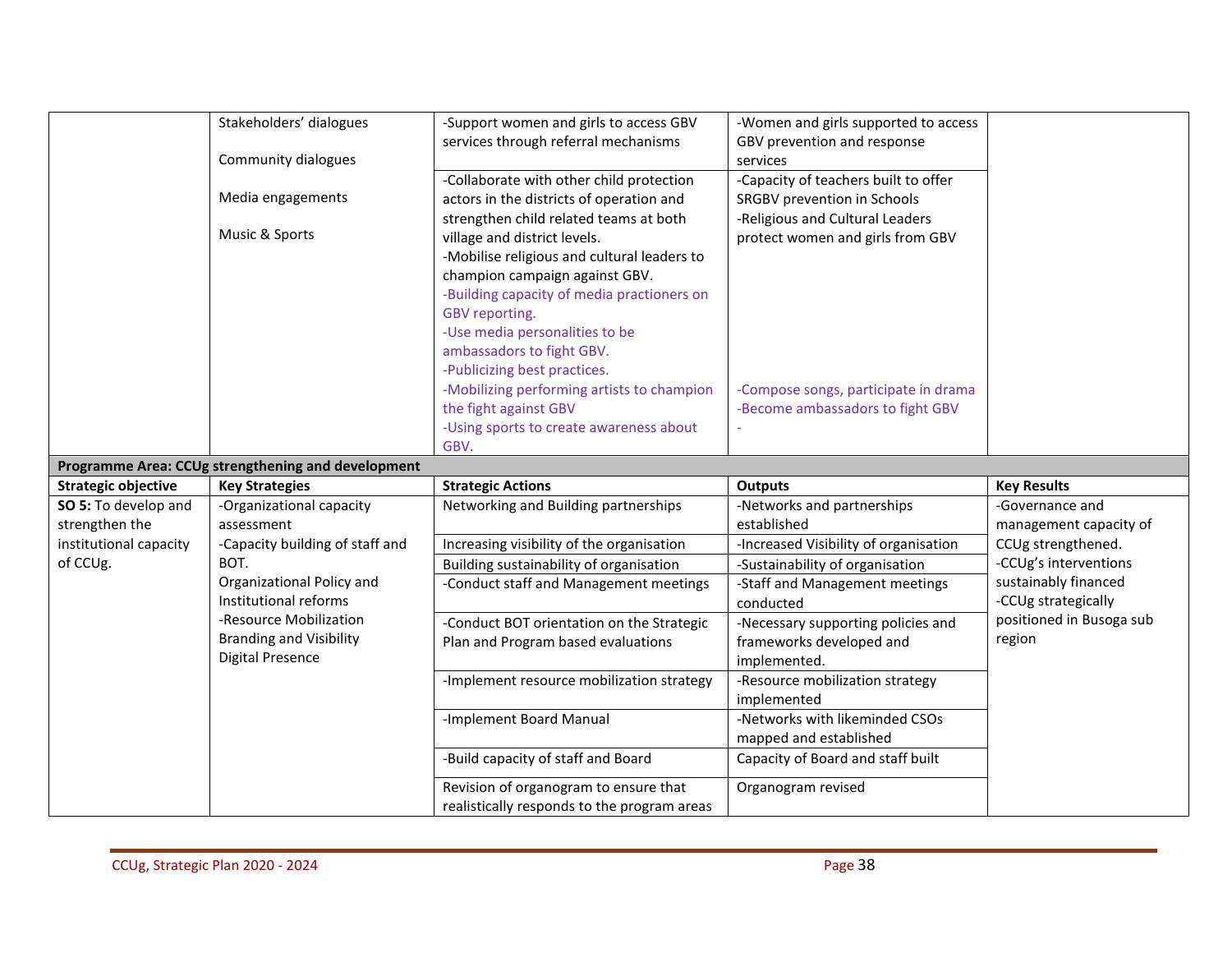# <span id="page-38-0"></span>**6.0 Financing plan**

#### **6.1 Strategic Plan Revenue Targets over 5 Years**

| <b>Resource</b> | <b>YEAR 1 [2020]</b> | <b>YEAR 2 [2021]</b> | <b>YEAR 3 [2022]</b> | <b>YEAR 4 [2023]</b> | <b>YEAR 5 [2024]</b> | <b>TOTAL</b>   |
|-----------------|----------------------|----------------------|----------------------|----------------------|----------------------|----------------|
| <b>Targets</b>  | <b>000 UGX</b>       | <b>000 UGX</b>       | <b>000 UGX</b>       | <b>000 UGX</b>       | <b>000 UGX</b>       | <b>000 UGX</b> |
| <b>[USHS]</b>   | 300,000              | 400.000              | 500,000              | 600,000              | 700,000              |                |
|                 |                      |                      |                      |                      |                      | 2,500,000      |
|                 |                      |                      |                      |                      |                      |                |

#### **6.2 Classification of funding sources and Income Streams Proposed**

The following funding sources and income streams are proposed;

| <b>Category of Financing</b>                                   | <b>Period</b>                        |  |  |  |  |  |
|----------------------------------------------------------------|--------------------------------------|--|--|--|--|--|
| <b>Core financing</b>                                          | (Unrestricted, longer-term)          |  |  |  |  |  |
| Programme Financing (competitive, targeted<br>or continuation) | Restricted and Long-term             |  |  |  |  |  |
| <b>Projects Financing (internally funded, support</b>          | Restricted and unrestricted (Medium- |  |  |  |  |  |
| from external sources)                                         | term and long-term)                  |  |  |  |  |  |
| Income generation (IGAs)                                       | Unrestricted (short and medium)      |  |  |  |  |  |
| <b>Budget and cost management</b>                              | Continuous                           |  |  |  |  |  |
| (contribution<br>toward<br>target<br>Impact<br>beneficiaries)  | Continuous                           |  |  |  |  |  |

## **6.3.1. Core Financing (Un restricted and Long- term)**

Core funding will cover financial support for basic and "core" organizational and administrative costs including salaries of non-project staff, rent, equipment, utilities, communication and other overheads. This is a key requirement for sustaining CCUg as a going concern with or without development financing. CCUg will focus on raising unrestricted funding majorly to cover the cost of running the organisation.

IGAs are critical in raising core funding, and CCUg should explore small and medium scale projects that are economically viable. Programmes and projects that come on board can contribute 7 percent of the gross revenue raised towards organizational; and administrative costs.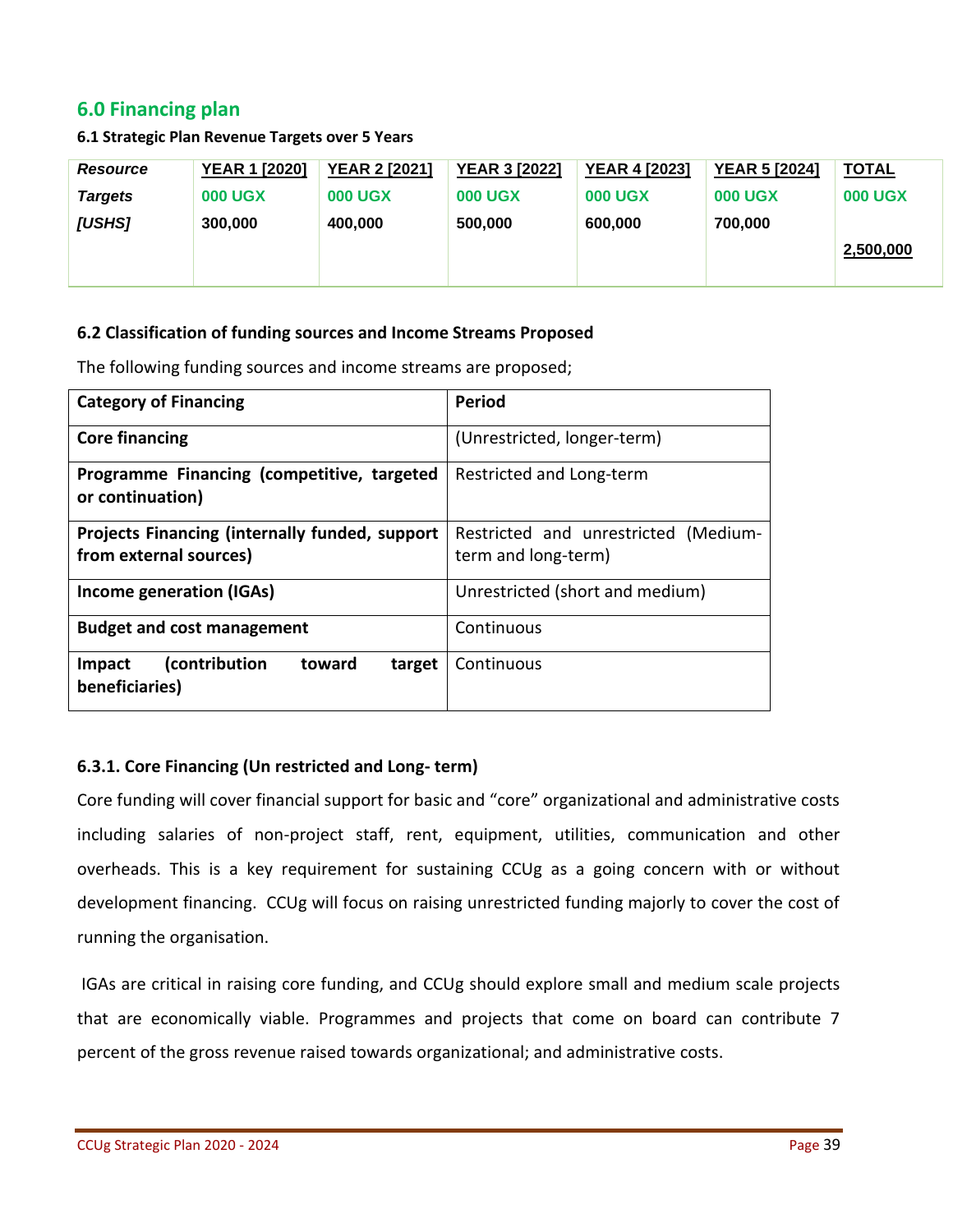#### **6.3.2. Programme Financing (Long-term and restricted)**

CCUg will require full-time engagement of specific/expert staff and resources to mobilize and fundraise for medium and long-term programmes and projects. This requires commitment of CCUg to engage in competitive<sup>2</sup>, formula<sup>3</sup> and continuation<sup>4</sup> grants' search and writing. Programmes financing will be tagged to programme areas of CCUg and strategic plan goals and outcomes. A core fundraising and resource mobilization team and office is a pre-requisite to achieve Programme Financing.

#### **6.3.3. Project funding (restricted, shorter term)**

CCUg will be required to engage in grant proposals with intent of identifying resources from prospective funders to finance projects. Project makes part of internal and external investment. The resources mobilization team will have this as a core responsibility. For purposes of income generation, the projects could be both service and business oriented. Projects that are directly related to improvement of people's lives and value addition in productive sectors get quick returns and CCUg should focus on these e.g provision of cottage skills to youths and women, and education services. Also, the provision of low-interest venture capital through SACCOs and Voluntary Saving and Loan Associations (VSLAs) can be explored.

#### **6.3.4. Business and Income Generation (unrestricted, shorter term)**

CCUg requires to use an entrepreneurial approach to identify viable IGAs. This will contribute towards generation of core unrestricted financing to the organisation. CCUg will need to register a business arm that allows it legally to operate a profit-making venture whose proceeds will contribute towards the core financing of the organization and short-term projects. Other possible scenarios include; private sector partnerships with "invest-operate-handover" model as well as collaborations with financial and non-financial intermediaries. The partners can agree on mechanisms of sharing profit and losses. Some of the possible business ventures include;

- a. Skills development facility for youths and women; carpentry, tailoring and crafts making, etc
- b. Demonstration farm (mixed farm) for training farmers while earning from farm products as

<sup>&</sup>lt;sup>2</sup>Access to financing involves proposal writing and selection is based on an evaluation criteria and merit of the application. <sup>3</sup>Pre-determined and non-competitive based in values of the organization

<sup>&</sup>lt;sup>4</sup>Offered to current grantees based on performance, impact and sustainability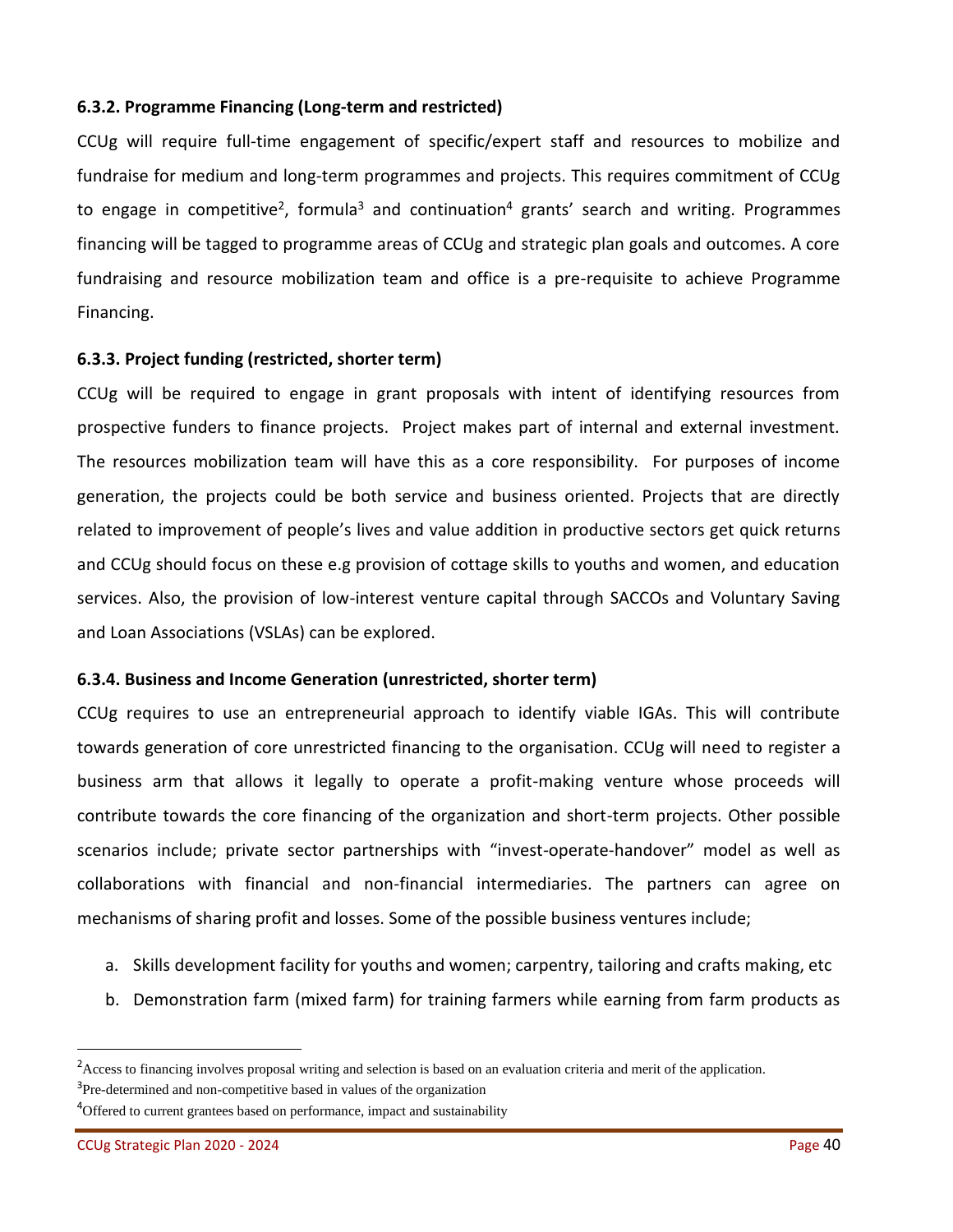well as earning from training

- c. Forestry and tree nursery business (commercial tree planting)
- d. Rental apartments (including office space)
- e. Consultancy and resource services (outsource knowledge based experiential mentoring, training etc)

#### **6.3.5 Efficiency in Management of Financial and Non-Financial Resources**

This is not an area that is usually given specific attention. CCUg requires to be frugal in usage and management of financial and non-financial resources and ensure proper utilization of resources with mechanisms to account for the resources. This will not only save resources for the organization but will also create donor trust and reliability.

#### **6.4 Recommended Financing Structure for Sustainability of CCU**

#### **Recommended Financing Structure for Sustainability of CCUg**

CCUg should have an appropriate mix of unrestricted funds against and restricted funds. The recommended "golden rule" for non-state institutions is 70% of unrestricted funds against 30% of unrestricted funds. This can vary though depending on funding sources. Considering the assessed potential of CCUg and the current financing environment, the following financing structure is recommended. It is assumed that this can reduce the financial sustainability risk of CCUg.

#### **Proposed financing structure of CCUg**

| Sn | <b>Funding Source</b>                                                                                  | $%$ of<br>contribution |
|----|--------------------------------------------------------------------------------------------------------|------------------------|
|    | Grants from donors (Restricted and non-<br>restricted)                                                 | 50                     |
|    | IGAs (Projects both internal & external)                                                               | 40                     |
| 3  | Other forms (Membership subscriptions,<br><b>Contributions from Directors, Savings from</b><br>groups) | 10                     |
|    | <b>Total</b>                                                                                           | 100                    |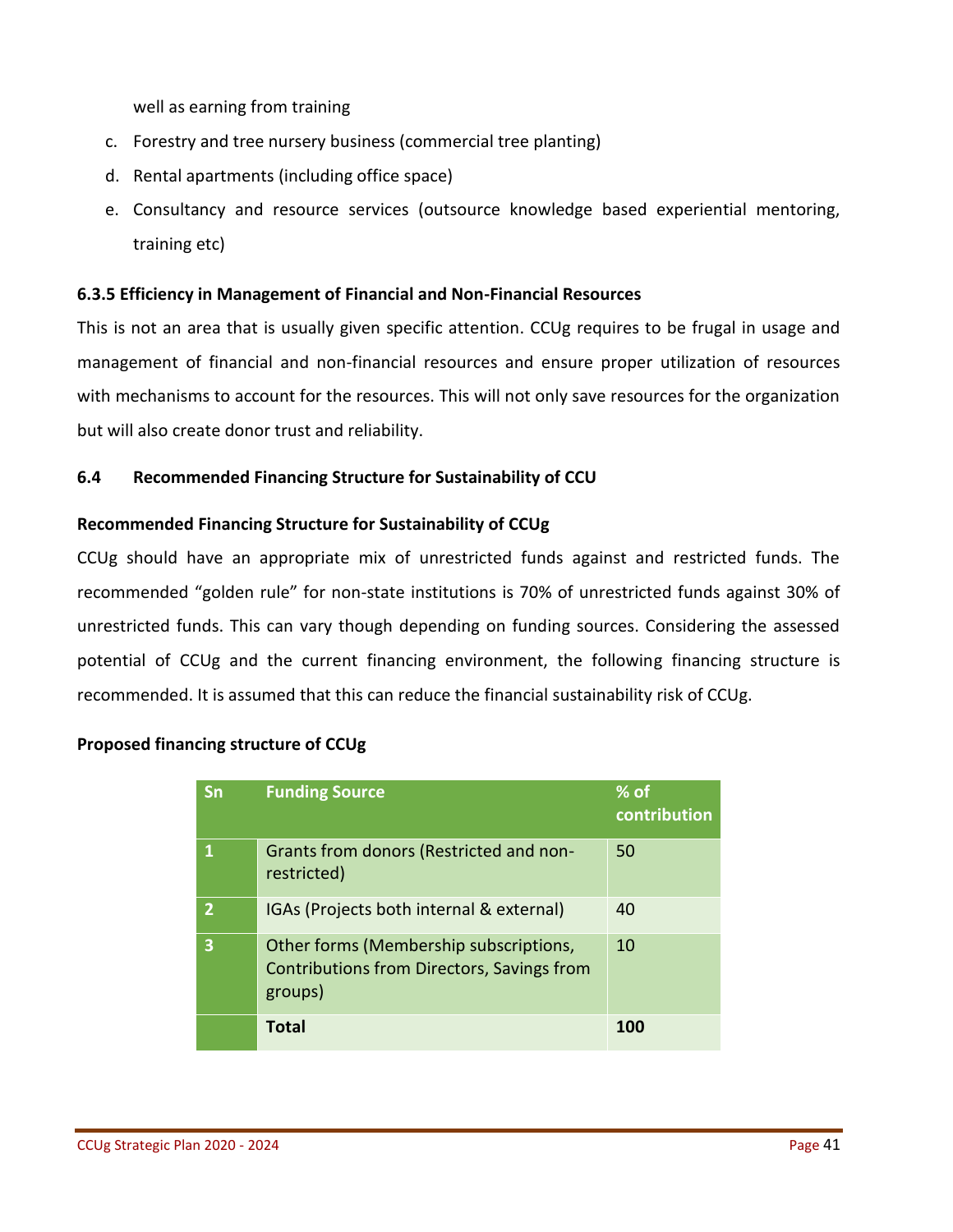# <span id="page-41-0"></span>**Appendix 1: Planning, Monitoring, Evaluation, Accountability and Learning Framework**

Accountable planning, monitoring, evaluation and learning means working together with communities, partners, and donors to decide what success looks like in the context of the programme, and how we propose to go about measuring performance of CCUg programmes by establishing clear links between the past, present and future interventions and development results. Without effective planning, monitoring, evaluation and learning, it would be impossible to judge if work is going in the right direction, whether progress and success can be realized, and how future efforts could potentially be improved.

#### **1. Objective**

The overall Objective of the PMEL plan is to enable CCUg measure its programme performance and report against the Strategic Plan.

The specific objectives of the plan are;

- 1. To mainstream data collection, management and reporting for timely decision making and improved service delivery at various levels of the programme.
- 2. To facilitate evidence-based planning and implementation using findings for continuous programme improvement.
- 3. To promote a learning culture through strengthening documentation of lessons learnt and best practices for better programming and impact.

#### **2. The Guidance**

These are the aspects of PMEL that CCUg in Uganda will undertake to meet measure the Strategic Plan. The Programme and management teams will base on this framework to develop the MEL action plans and this should be part of the Programme development process.

#### **2.1 Planning**

- All programmes and projects will be aligned to the CCUg Strategic Plan
- The Strategic plan will have a theory of Change and all programmes and projects proposals developed will develop logic models that will show clear alignment and contribution to the strategic plan theory of change.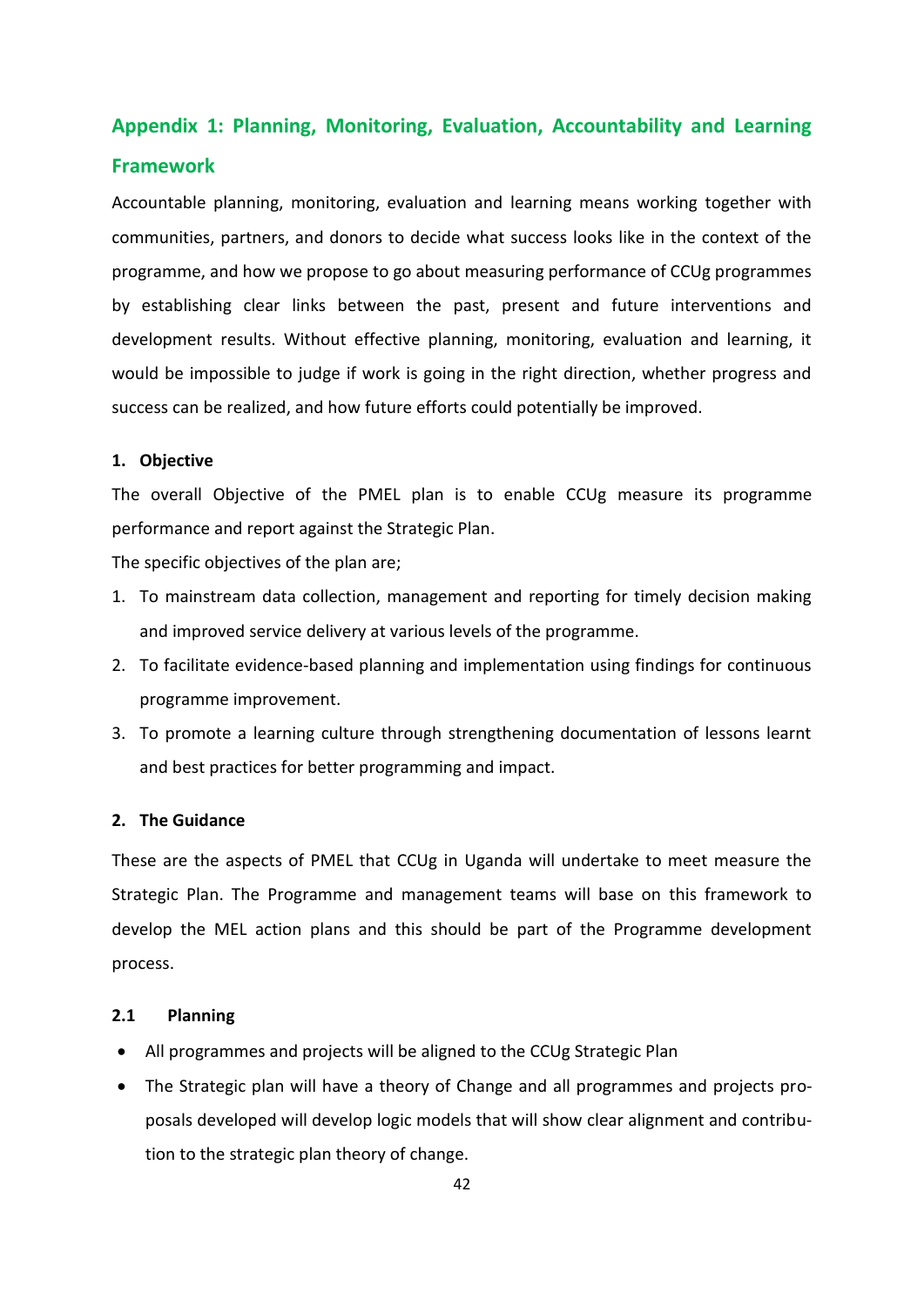• Each programme and project have a MEL framework, which feed into the strategic plan MEL framework. This MEL framework will also guide all future project proposals that are developed.

#### **2.2 Monitoring**

- The Programme and projects will have clearly defined indicators for outputs and key result areas.
- All projects will have monitoring plans covering Outputs, Processes (where applicable) and Key result areas. These plans shall cover, data needs, tools to be used, periodicity, and outputs of monitoring.
- Where applicable, in cases where the project comes before-after change, a baseline will be planned and budgeted for. The baseline will be necessarily around the outputs and key result areas and strategic objective that are being proposed.

## **2.3 Evaluation**

- The CCUg Evaluation policy will guide all evaluations for projects and the Programme around the strategic objectives and key result areas.
- The Programme team will plan to conduct all donor demanded evaluations.
- The Programme will plan for evaluations at the mid and end of strategic plan.

## **2.4 Learning**

- The Programme will plan and implement at least one Learning Review each year. This will be an event, based on a process, with participation of community representatives, other partners and other stakeholders (government and donors etc.). The theme of the learning review will be determined by what the Programme wants to focus on in any given year.
- This review will, preferably, be conducted in the last quarter of the financial year to enable it to feed into the annual reporting process.
- All projects will plan either quarterly or mid-year reviews, which feed into the annual learning review.

#### **Please see annex for the detailed MEL Framework.**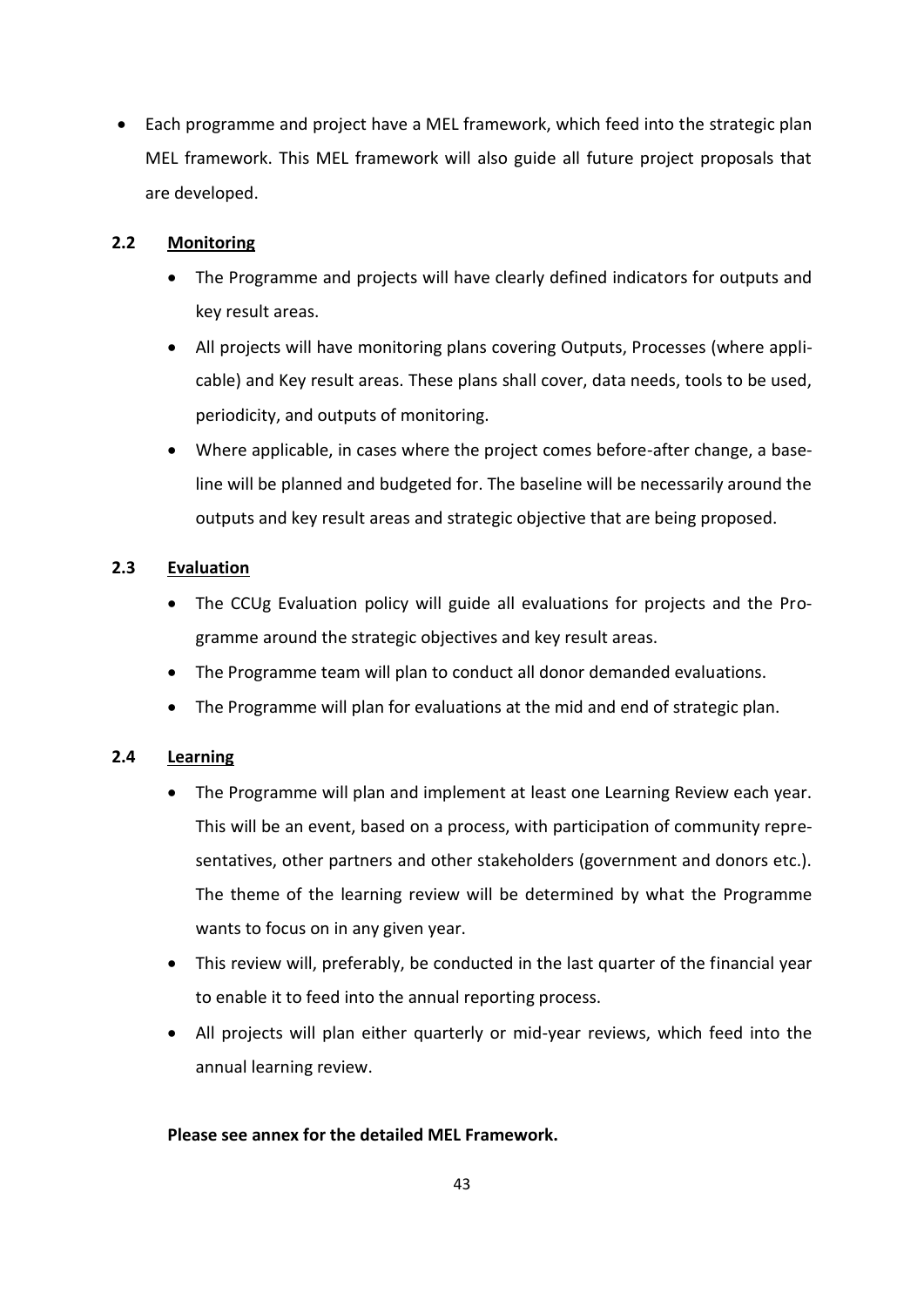| <b>Strategic Goal</b><br>Women and girls economically and socially empowered to fight poverty and contribute towards the development of Busoga region. |                                                                                                                                                                                                                                                                                                                                                                             |                                                                                                                                                                                              |                           |                                                                                        |                                                              |                                                                                                         |                                                                         |                       |  |  |
|--------------------------------------------------------------------------------------------------------------------------------------------------------|-----------------------------------------------------------------------------------------------------------------------------------------------------------------------------------------------------------------------------------------------------------------------------------------------------------------------------------------------------------------------------|----------------------------------------------------------------------------------------------------------------------------------------------------------------------------------------------|---------------------------|----------------------------------------------------------------------------------------|--------------------------------------------------------------|---------------------------------------------------------------------------------------------------------|-------------------------------------------------------------------------|-----------------------|--|--|
| <b>Objective Hierarchy</b>                                                                                                                             | <b>Performance Indicator</b>                                                                                                                                                                                                                                                                                                                                                | <b>Indicator</b><br>definition and<br>unit of<br><b>Measurement</b>                                                                                                                          | <b>Baseline</b><br>values | <b>LoP Targets</b><br>(segregate<br>by gender<br>and district,<br>where<br>applicable) | <b>Data Sources</b>                                          | <b>Data Collection</b><br>method                                                                        | <b>Frequency</b>                                                        | <b>Responsibility</b> |  |  |
| Program Area: WASH, SRHR and Mental health                                                                                                             |                                                                                                                                                                                                                                                                                                                                                                             |                                                                                                                                                                                              |                           |                                                                                        |                                                              |                                                                                                         |                                                                         |                       |  |  |
| <b>Strategic Objective</b>                                                                                                                             |                                                                                                                                                                                                                                                                                                                                                                             |                                                                                                                                                                                              |                           |                                                                                        |                                                              |                                                                                                         |                                                                         |                       |  |  |
| Strategic Objective 1: To<br>promote hygiene and increase<br>utilization of SRHR and mental<br>health services in schools and<br>communities.          | #Proportion of women,<br>and girls who think<br>access and uptake of<br>WASH, SRHR and mental<br>health services in<br>schools increased<br># of girls in target<br>schools access and<br>utilize WASH, SRHR and<br>mental health services.<br># of women and girls in<br>communities who access<br>and utilize WASH, SRHR<br>and mental health<br>services in communities. | we can define<br>access and<br>utilization <i>i.e.</i><br>increased<br>number of<br>beneficiaries<br>(girls and<br>women) receiving<br>and using<br>WASH/SRHR/Me<br>ntal Health<br>services. | $\mathbf{0}$              |                                                                                        | Schools and<br>Households                                    | Surveys, Key<br>Informant<br>Interviews, Focus<br><b>Group Discussions</b><br>and stories of<br>change. | Baseline, annual<br>Midterm and end<br>of strategic plan<br>evaluation. | Programme<br>Director |  |  |
| Key Result 1.1: Increased<br>access and utilization of SRHR<br>and WASH services amongst<br>rural schools and vulnerable<br>communities.               | Number of girls and<br>women in rural schools<br>and vulnerable<br>communities accessing<br>and utilizing SRHR and<br>WASH services.                                                                                                                                                                                                                                        | $\mathbf{0}$                                                                                                                                                                                 |                           | 15,000                                                                                 | Household,<br>Schools, Key in-<br>formants, field<br>reports | Interviews and Fo-<br>cus Group Discus-<br>sions                                                        | Quarterly/<br>Annual                                                    | Programme<br>Director |  |  |
| <b>Key Output</b>                                                                                                                                      |                                                                                                                                                                                                                                                                                                                                                                             |                                                                                                                                                                                              |                           |                                                                                        |                                                              |                                                                                                         |                                                                         |                       |  |  |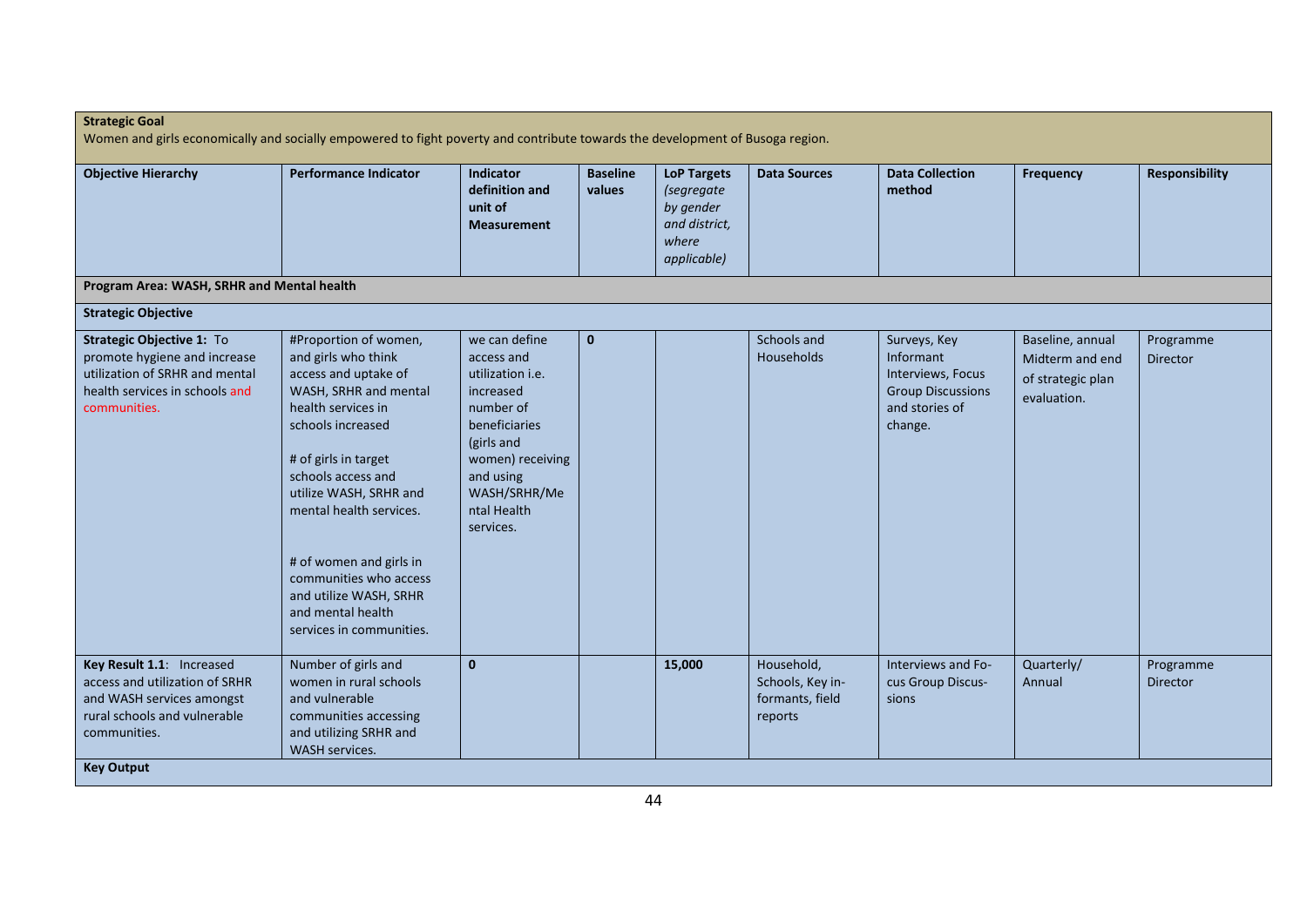| 1.1.1 Young women and girls<br>empowered to access and utilize<br>SRHR and WASH services among<br>schools and vulnerable<br>communities.               | Number of women, and<br>girls directly supported<br>to access and utilize<br><b>SRHR and WASH</b><br>services among schools<br>and vulnerable<br>communities. | Count of women,<br>and girls directly<br>supported to<br>access and utilize<br><b>SRHR and WASH</b><br>services among<br>schools and<br>vulnerable<br>communities.       | 15,000 | field office reports                                       | Physical counts and<br>record aggregation | Monthly           | Programme<br>Director<br>M&E |
|--------------------------------------------------------------------------------------------------------------------------------------------------------|---------------------------------------------------------------------------------------------------------------------------------------------------------------|--------------------------------------------------------------------------------------------------------------------------------------------------------------------------|--------|------------------------------------------------------------|-------------------------------------------|-------------------|------------------------------|
| 1.1.2 Attitude and behavior<br>change towards embracing good<br>practices of WASH and SRHR                                                             | Number of women, and<br>girls among schools and<br>vulnerable communities<br>directly influenced to<br>embrace good practices<br>of SRHR and WASH<br>services | Count of<br>women, and girls<br>among schools<br>and vulnerable<br>communities<br>directly<br>influenced to<br>embrace good<br>practices of SRHR<br>and WASH<br>services | 3,000  | field office reports<br>Monthly reports                    | Physical counts and<br>record aggregation | Monthly           | Programme<br>Director        |
| Key Result 1.2: Increased access<br>to mental health information<br>and counseling services targeting<br>2,000 young people, adolescents<br>and women. | Number of women and<br>girls accessing mental<br>health information and<br>counseling services                                                                | Count of young<br>people and<br>women who<br>access mental<br>health<br>information and<br>counseling<br>services                                                        | 2,000  | Household,<br>Schools, Key<br>informants, field<br>reports | Physical counts and<br>record aggregation | Quarterly, Annual | Programme<br>Director        |
| <b>Key Output</b>                                                                                                                                      |                                                                                                                                                               |                                                                                                                                                                          |        |                                                            |                                           |                   |                              |
| 1.2.1. Women and girls<br>empowered to access mental<br>health information and<br>counseling services                                                  | No. of young people and<br>women empowered to<br>access mental health<br>information and<br>counseling services                                               | Count of young<br>people and<br>women empow-<br>ered to access<br>mental health<br>information and<br>counselling ser-                                                   | 4,000  | field office reports<br>Monthly reports                    | Physical counts and<br>record aggregation | Monthly           | Programme<br>Director        |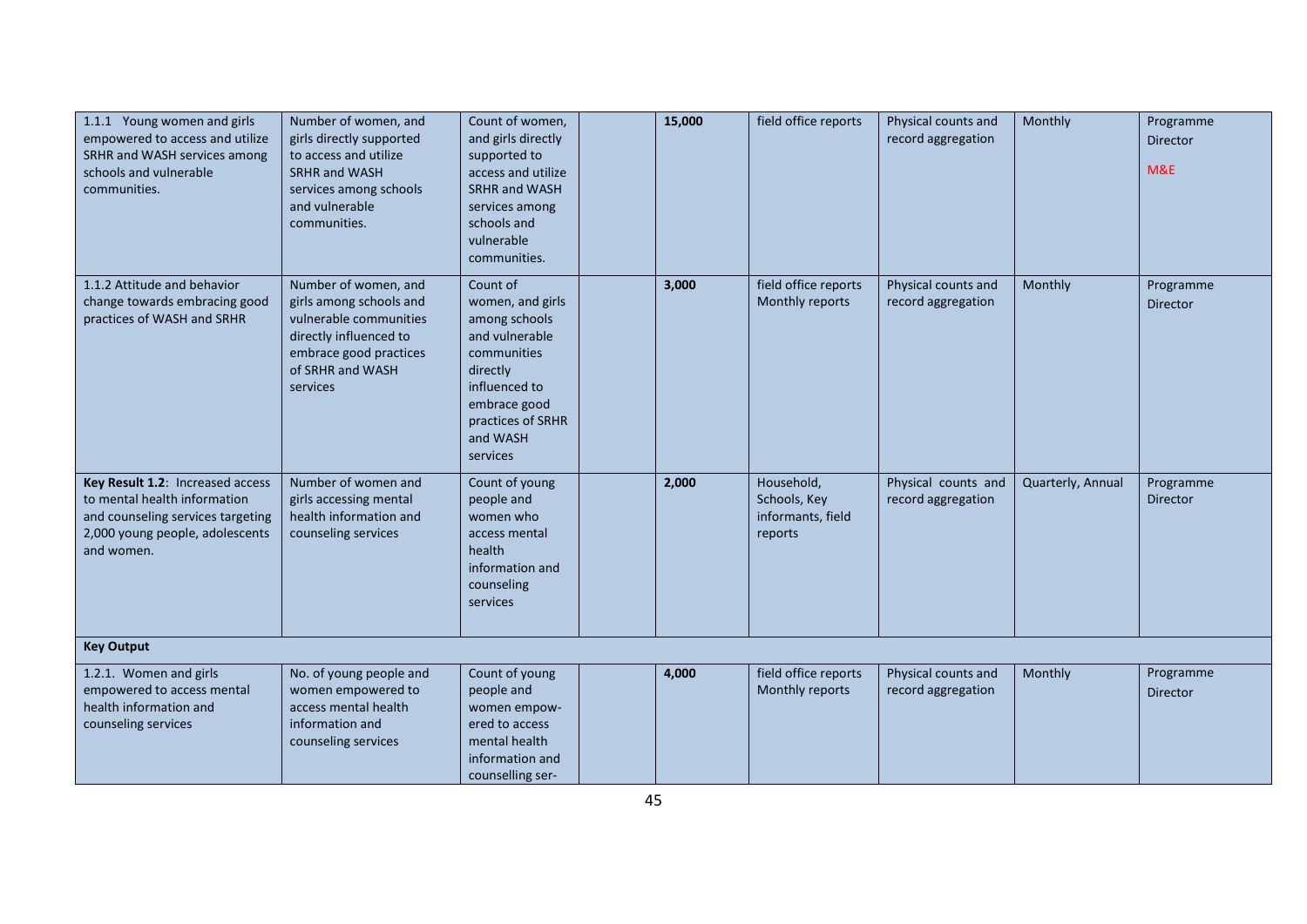|                                                                                                                                           |                                                                                                                                                                                                  | vices                                                                                                                                                                                                              |             |                                         |                                                                                   |                       |                       |
|-------------------------------------------------------------------------------------------------------------------------------------------|--------------------------------------------------------------------------------------------------------------------------------------------------------------------------------------------------|--------------------------------------------------------------------------------------------------------------------------------------------------------------------------------------------------------------------|-------------|-----------------------------------------|-----------------------------------------------------------------------------------|-----------------------|-----------------------|
| 1.2.2 Women and girls equipped<br>with problem solving skills                                                                             | No of women and girls<br>equipped with problem<br>solving skills through<br>group therapy                                                                                                        | Count of women<br>and girls<br>equipped with<br>problem solving<br>skills through<br>group therapy                                                                                                                 | 2,000       |                                         | Physical counts and<br>record aggregation                                         | Monthly/quarterly     | Programme<br>Director |
| Key result 1.3. Increased access<br>and utilization of sanitary facili-<br>ties among adolescents and<br>young people in targeted schools | No of adolescents and<br>young people who<br>access and utilizes<br>sanitary facilities in<br>schools<br>No of sanitary facilities<br>constructed,<br>rehabilitated and<br>maintained in schools | Count of<br>adolescents and<br>young people<br>who access and<br>utilizes sanitary<br>facilities in<br>schools<br>Count of sanitary<br>facilities<br>constructed,<br>rehabilitated and<br>maintained in<br>schools | 4,500<br>20 | Schools and<br>Households               | Interviews and<br>review of reports,<br>Physical counts and<br>record aggregation | Monthly/<br>quarterly | Programme<br>Director |
| <b>Key output</b>                                                                                                                         |                                                                                                                                                                                                  |                                                                                                                                                                                                                    |             |                                         |                                                                                   |                       |                       |
| 1.3.1 Adolescents and young<br>people empowered to access<br>and utilize sanitary facilities in<br>schools                                | No of young people<br>empowered to access<br>and utilize sanitary<br>facilities in schools                                                                                                       | Count of young<br>people<br>empowered to<br>access and utilize<br>sanitary facilities<br>in schools                                                                                                                | 4,500       | field office reports<br>Monthly reports | Physical counts and<br>record aggregation                                         | Monthly               | Programme<br>Director |
| 1.3.2 Capacity of teachers and<br>village health teams built in<br>sanitation and hygiene services                                        | No of teachers' capacity<br>built in sanitation and<br>hygiene services<br>No of Village Health<br>Teams capacity built in<br>sanitation and hygiene                                             | Count of teachers<br>and Village<br><b>Health Teams</b><br>capacity built in<br>sanitation and                                                                                                                     | 100         | field office reports<br>Monthly reports | Physical counts and<br>record aggregation                                         | Monthly               | Programme<br>Director |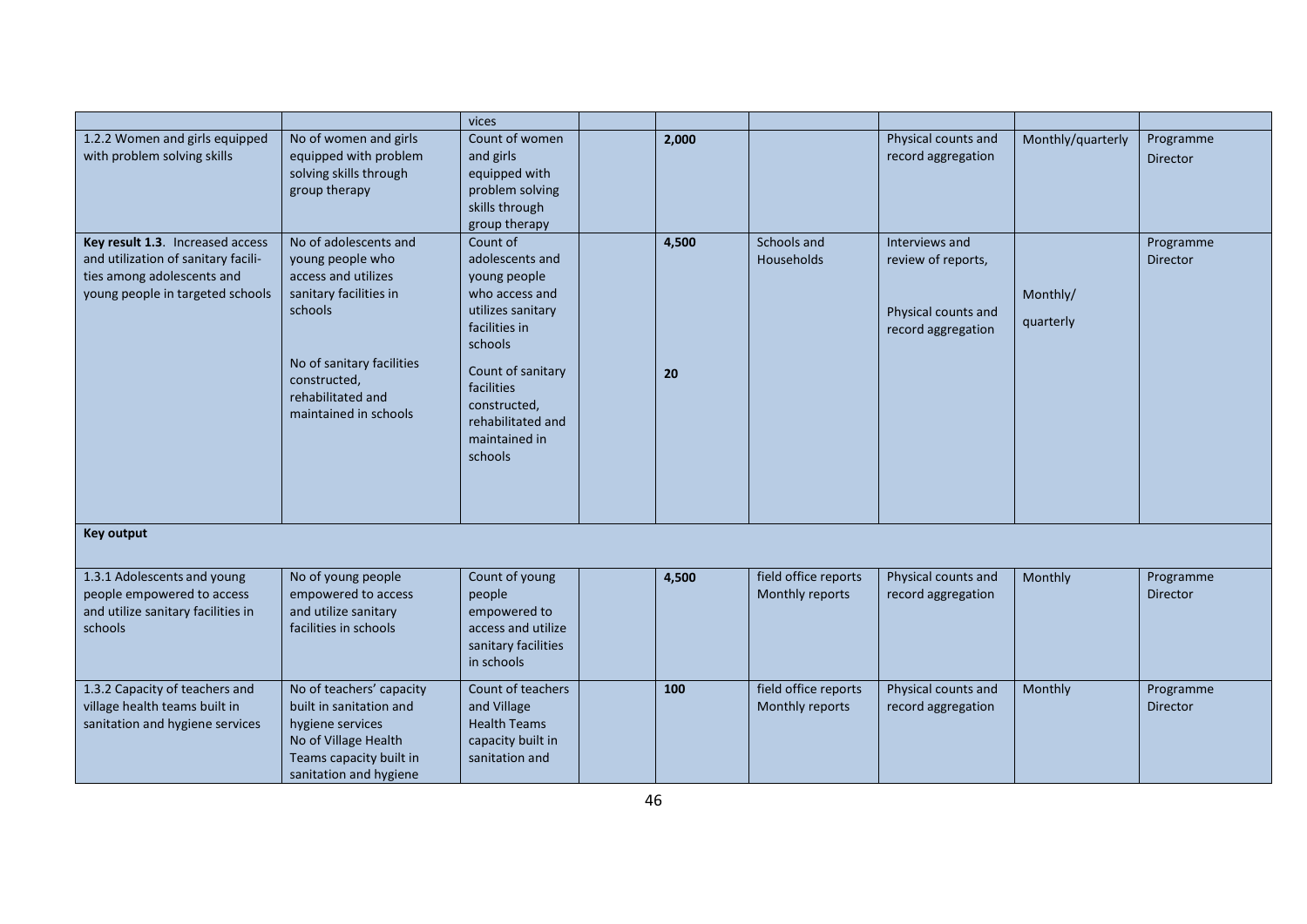|                                                                                                                                | services                                                                                                                                                                          | hygiene.                                                                                                                                              |                                    |                                              |                                                                                                                                |                                                                        |                              |
|--------------------------------------------------------------------------------------------------------------------------------|-----------------------------------------------------------------------------------------------------------------------------------------------------------------------------------|-------------------------------------------------------------------------------------------------------------------------------------------------------|------------------------------------|----------------------------------------------|--------------------------------------------------------------------------------------------------------------------------------|------------------------------------------------------------------------|------------------------------|
| Programme Area: OVC sponsorship                                                                                                |                                                                                                                                                                                   |                                                                                                                                                       |                                    |                                              |                                                                                                                                |                                                                        |                              |
| <b>Strategic Objective 2: To</b><br>empower women and girls,<br>including vulnerable children<br>through literacy development. | Percentage of women,<br>and girls who have been<br>empowered through<br>literacy development<br>Percentage of<br>vulnerable children<br>empowered through<br>literacy development | Proportion of<br>women and girls<br>empowered<br>through literacy<br>development<br>Proportion of<br>vulnerable<br>children who can<br>read and write | 50% of<br>target<br>population     | Schools,<br>Households and<br>key informants | School and<br>Household Surveys,<br>key informant<br>interviews, Focus<br><b>Group Discussions</b><br>and stories of<br>change | Baseline, annual<br>Midterm and end<br>of strategic plan<br>evaluation | Programme<br>Director        |
| Key result 2.1. Girl children<br>sponsored to access literacy<br>education                                                     | Percentage of children<br>that are girls sponsored<br>to access literacy<br>education                                                                                             | Count of children<br>that are girls<br>sponsored to<br>access literacy<br>education                                                                   | 50% of<br>target<br>population     | Schools,<br>Households, key<br>informants    | Interviews and<br>review of reports,<br>Physical counts and<br>record aggregation                                              | Quarterly, annual                                                      | Programme<br><b>Director</b> |
| <b>Key Output</b>                                                                                                              |                                                                                                                                                                                   |                                                                                                                                                       |                                    |                                              |                                                                                                                                |                                                                        |                              |
| 2.1.1 Increased retention and<br>opportunities for girl's education                                                            | Percentage of girls<br>retained in schools<br>Percentage of girls<br>receiving and utilizing<br>opportunities for<br>education                                                    | Count of girls<br>retained in<br>schools and<br>receiving<br>education<br>Count of girls<br>utilizing<br>opportunities for<br>education               | 50% of the<br>target<br>population | Schools,<br>Households, key<br>informants    | Interviews and<br>review of reports,<br>Physical counts and<br>record aggregation                                              | Monthly/<br>Quarterly                                                  | Programme<br><b>Director</b> |
| Key result 2.2. Literacy levels in<br>rural schools are improved.<br>CCUg has to make sure that it is                          | Percentage of girls in<br>rural schools whose<br>literacy has improved.                                                                                                           | Count of girls in<br>rural schools<br>whose literacy<br>has improved                                                                                  | 50% of the<br>target<br>population | Schools,<br>Households, key<br>informants    | Interviews and<br>review of reports,<br>Physical counts and                                                                    | Quarterly, annual                                                      | Programme<br><b>Director</b> |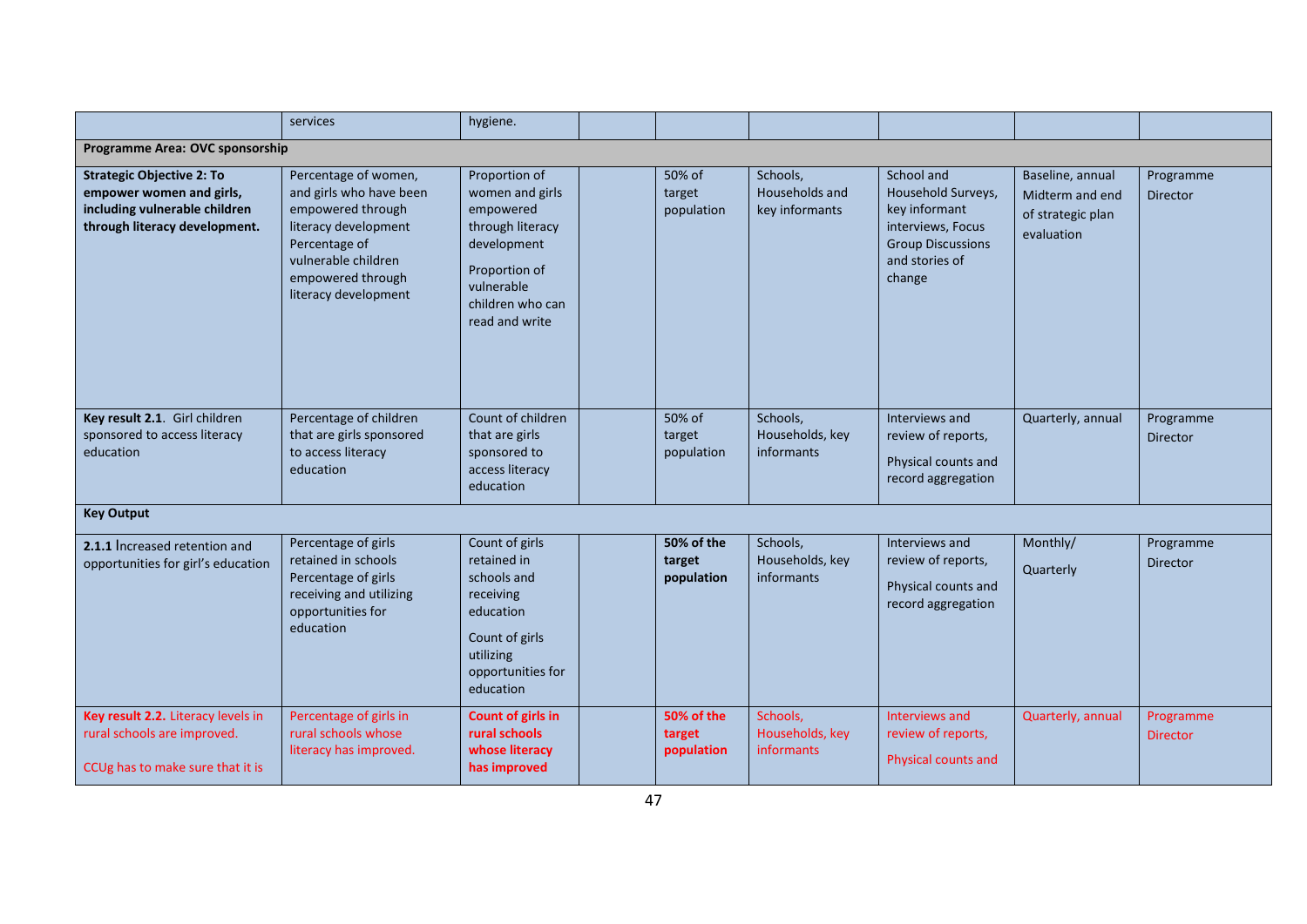| the only intervening agency.                                                                                                                     |                                                                                     |                                                                                              |     |                                    |                                                           | record aggregation                                                                                       |                                                                         |                              |  |  |
|--------------------------------------------------------------------------------------------------------------------------------------------------|-------------------------------------------------------------------------------------|----------------------------------------------------------------------------------------------|-----|------------------------------------|-----------------------------------------------------------|----------------------------------------------------------------------------------------------------------|-------------------------------------------------------------------------|------------------------------|--|--|
| <b>Key Output</b>                                                                                                                                |                                                                                     |                                                                                              |     |                                    |                                                           |                                                                                                          |                                                                         |                              |  |  |
| 2.2.1 Improved academic per-<br>formance in rural schools.<br>CCUg has to make sure that it is<br>the only intervening agency.                   | No of rural schools<br>whose academic<br>performance has<br>improved                | <b>Count of rural</b><br>schools whose<br>academic<br>performance has<br>improved            |     | 50% of the<br>target<br>population | Schools, key<br>informants                                | Interviews and<br>review of reports,<br>Physical counts and<br>record aggregation                        | Monthly                                                                 | Programme<br>Director        |  |  |
| 2.2.2 Improved reading and writ-<br>ing among the children in rural<br>schools                                                                   | Number of children in<br>rural schools whose<br>reading and writing has<br>improved | <b>Count of children</b><br>in rural schools<br>whose reading<br>and writing has<br>improved |     | 50% of the<br>target<br>population | Schools,<br>Households, key<br>informants                 | Interviews and<br>review of reports,<br>Physical counts and<br>record aggregation                        | Monthly                                                                 | Programme<br><b>Director</b> |  |  |
| Program Area 3: Sustainable Livelihoods                                                                                                          |                                                                                     |                                                                                              |     |                                    |                                                           |                                                                                                          |                                                                         |                              |  |  |
| Strategic Objective 3: To<br>provide sustainable livelihood for<br>women and girls through<br>vocational skilling, saving and<br>credit schemes. | No. of women and girls<br>who report having<br>sustainable livelihoods              | <b>Proportion of</b><br>women and girls<br>with sustainable<br>livelihoods                   | 300 | 1,000                              | Households, field<br>reports and key<br>informants        | HH Survey, key<br>informant<br>interviews, Focus<br><b>Group discussions</b><br>and stories of<br>change | Baseline Midterm,<br>annual and end of<br>strategic plan<br>evaluation. | Programme<br>Director        |  |  |
| Key result 3.1: Capacity of<br>women strengthened in financial<br>literacy and business<br>management                                            | No. of women trained in<br>financial literacy and<br>business management            | <b>Count of women</b><br>trained in<br>financial literacy<br>and business<br>management      |     | 1,000                              | Households and<br>key informants,<br>field office reports | HH Survey, key<br>informant<br>interviews, Focus<br><b>Group discussions</b><br>and stories of<br>change | Baseline, annual<br>Midterm and end<br>of strategic plan<br>evaluation  | Programme<br>Director        |  |  |
| <b>Key outputs</b>                                                                                                                               |                                                                                     |                                                                                              |     |                                    |                                                           |                                                                                                          |                                                                         |                              |  |  |
| 3.1.1. Women and girls are                                                                                                                       | Number of women and                                                                 | Count of women                                                                               | 300 | 1,000                              | Households and                                            | Physical counts and                                                                                      | Monthly/                                                                | Programme                    |  |  |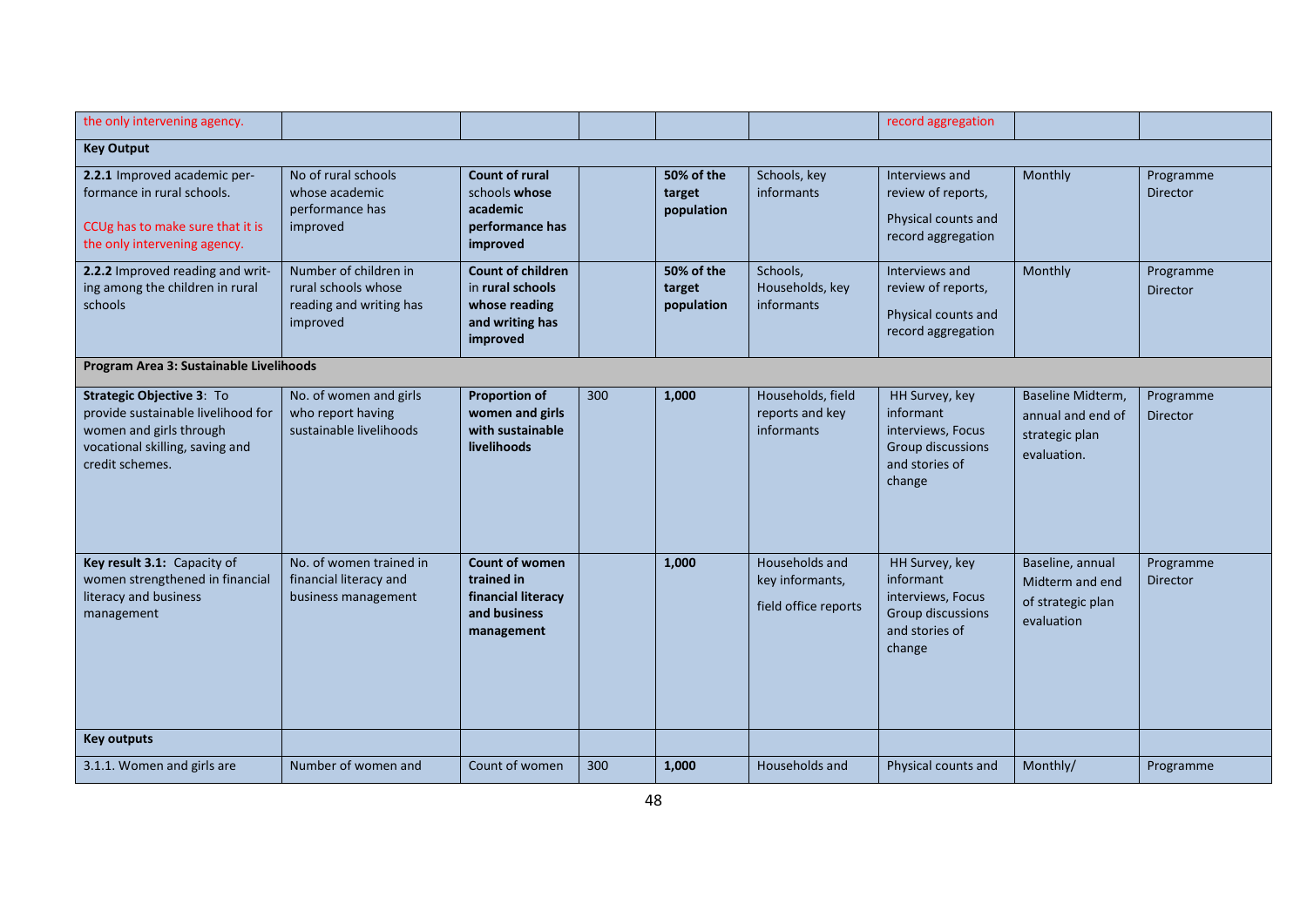| empowered to manage their<br>finances.                                                            | girls supported to man-<br>age their finances                                                                                                     | and girls<br>supported to<br>manage their<br>finances                                                                                                        |     |       | key informants,<br>field office reports                   | record aggregation                                                                                | Quarterly                                                              | Director              |
|---------------------------------------------------------------------------------------------------|---------------------------------------------------------------------------------------------------------------------------------------------------|--------------------------------------------------------------------------------------------------------------------------------------------------------------|-----|-------|-----------------------------------------------------------|---------------------------------------------------------------------------------------------------|------------------------------------------------------------------------|-----------------------|
| 3.1.2. Women and girls are<br>empowered to manage their<br>businesses well with record<br>keeping | Number of women and<br>girls supported to man-<br>age their businesses well<br>with record keeping                                                | Count of women<br>and girls<br>supported to<br>manage their<br>businesses well<br>with keeping                                                               | 300 | 1,000 | Households and<br>key informants,<br>field office reports | Physical counts and<br>record aggregation                                                         | Monthly/<br>Quarterly                                                  | Programme<br>Director |
| Key result 3.2 Women mobilized<br>to form a SACCO                                                 | Number of women<br>engaging in Savings and<br><b>Credit Schemes</b><br>Number of women ac-<br>cessing financial ser-<br>vices (loans and savings) | Count of women<br>mobilized and<br>supported to<br>form SACCOS                                                                                               | 200 | 1,000 | Households and<br>key informants,<br>field office reports | HH Survey, key<br>informant<br>interviews, Focus<br>Group discussions<br>and stories of<br>change | Baseline, annual<br>Midterm and end<br>of strategic plan<br>evaluation | Programme<br>Director |
| <b>Key outputs</b>                                                                                |                                                                                                                                                   |                                                                                                                                                              |     |       |                                                           |                                                                                                   |                                                                        |                       |
| 32.1. Women access savings<br>and credit services                                                 | No of women mobilized<br>to save with SACCOs and<br><b>VSLAs</b><br>No of women supported<br>to access credit from<br><b>SACCOs and VSLAs</b>     | Count of women<br>mobilized to save<br>with SACCOs and<br><b>VSLAs</b><br>Count of women<br>supported to<br>access credit<br>from SACCOs and<br><b>VSLAs</b> | 200 | 1,000 | Households and<br>key informants,<br>field office reports | Physical counts and<br>record aggregation                                                         | Monthly                                                                | Programme<br>Director |
| 3.2.2.<br>Increased<br>household<br>income                                                        | No. of women<br>supported to start or<br>strengthen existing<br>income generating<br>activities                                                   | Count of women<br>supported in<br>income<br>generating<br>activities                                                                                         | 100 | 1,000 | Households and<br>key informants,<br>field office reports | Physical counts and<br>record aggregation                                                         | Monthly                                                                | Programme<br>Director |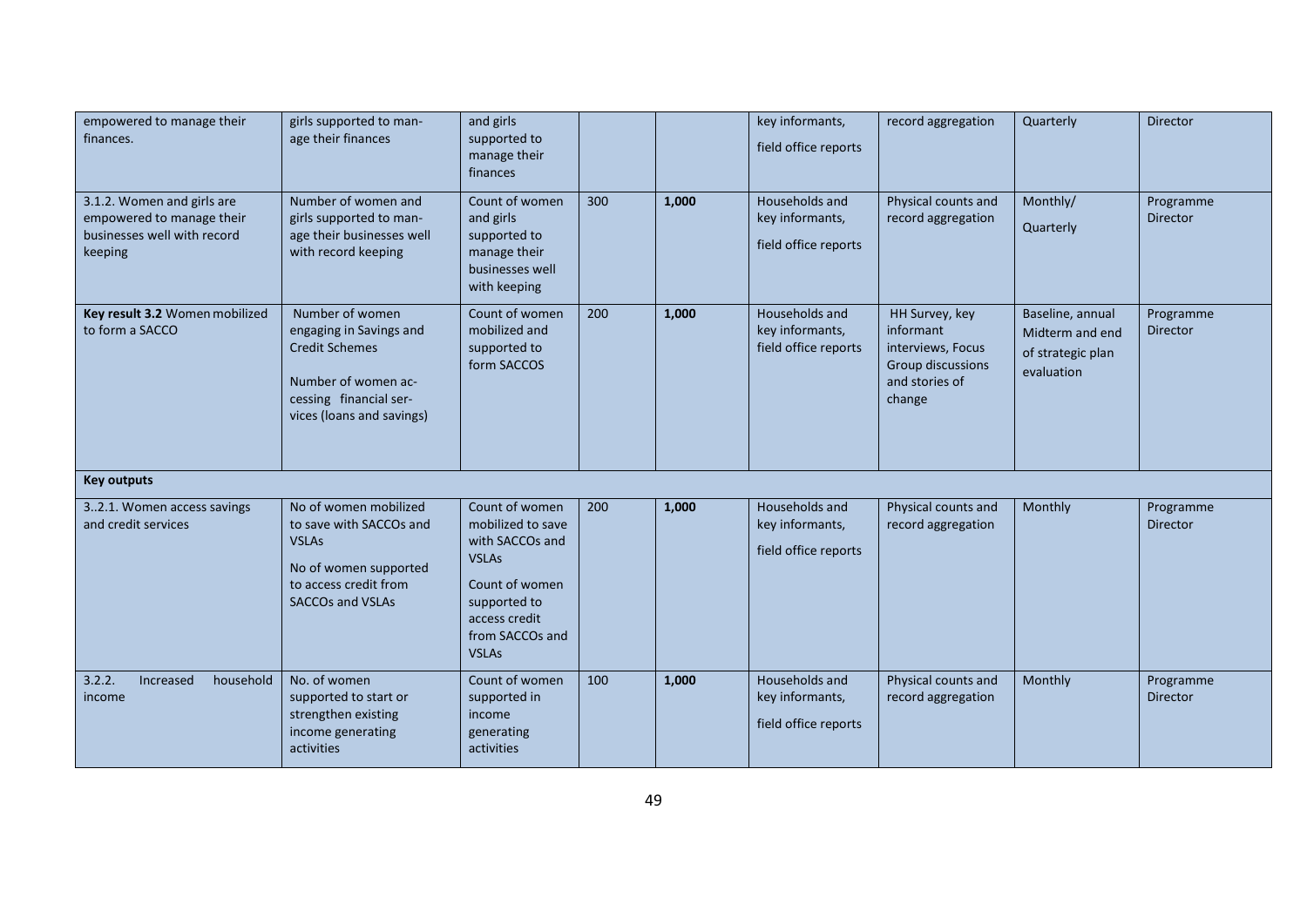| Key result 3.3 School dropouts<br>equipped with vocational skills<br>for sustainable livelihood    | No. of school dropouts<br>equipped with<br>vocational skills for<br>sustainable livelihood    | Count of school<br>dropouts<br>equipped with<br>vocational skills<br>for sustainable<br>livelihood | 50           | 125 | Households and<br>key informants,<br>field office reports | HH Survey, key<br>informant<br>interviews, Focus<br>Group discussions<br>and stories of<br>change | Baseline, annual<br>Midterm and end<br>of strategic plan<br>evaluation | Programme<br>Director        |
|----------------------------------------------------------------------------------------------------|-----------------------------------------------------------------------------------------------|----------------------------------------------------------------------------------------------------|--------------|-----|-----------------------------------------------------------|---------------------------------------------------------------------------------------------------|------------------------------------------------------------------------|------------------------------|
| <b>Key outputs</b>                                                                                 |                                                                                               |                                                                                                    |              |     |                                                           |                                                                                                   |                                                                        |                              |
| 3.3.1. school dropouts are able<br>to live a productive and<br>sustainable life                    | No. of school dropouts<br>supported to live a<br>productive and<br>sustainable life           | Count of school<br>dropouts<br>supported to live<br>a productive and<br>sustainable life           | 50           | 125 | Households and<br>key informants,<br>field office reports | Physical counts and<br>record aggregation                                                         | Monthly                                                                | Programme<br><b>Director</b> |
| 3.3.2. School dropouts are<br>empowered with life and<br>parenting skills                          | School dropouts<br>empowered with<br>parenting and life skills                                | Count of school<br>dropouts<br>empowered with<br>parenting and life<br>skills                      | 50           | 125 | Households and<br>key informants,<br>field office reports | Physical counts and<br>record aggregation                                                         | Monthly                                                                | Programme<br><b>Director</b> |
| Key result 3.4 Vocational skilling<br>equipment and centre in place to<br>benefit women and girls. | No of vocation skilling<br>equipment and centre<br>put in place to benefit<br>women and girls | Count of<br>vocation skilling<br>equipment put in<br>place to benefit<br>women and girls           | 13           | 50  | Households and<br>key informants                          | HH Survey, key<br>informant<br>interviews, Focus<br>Group discussions<br>and stories of<br>change | Baseline, annual<br>Midterm and end<br>of strategic plan<br>evaluation | Programme<br><b>Director</b> |
|                                                                                                    | No of vocation skilling<br>centres put in place to<br>benefit women and girls                 | <b>Count of</b><br>vocation skilling<br>centres                                                    | $\mathbf{1}$ | 10  |                                                           |                                                                                                   |                                                                        |                              |
| <b>Key outputs</b>                                                                                 |                                                                                               |                                                                                                    |              |     |                                                           |                                                                                                   |                                                                        |                              |
| Vocational<br>equipment<br>3.4.1<br>procured to support skilling of<br>women and girls             | Number of women and<br>girls benefitting from<br>the vocational<br>equipment                  | Count of women<br>and girls<br>benefitting from<br>the vocational<br>equipment                     | 13           | 52  | Households and<br>key informants,<br>field office reports | Physical counts and<br>record aggregation                                                         | Monthly                                                                | Programme<br><b>Director</b> |
| 3.4.2<br>Vocational<br>centre                                                                      | Number of women and                                                                           | <b>Count of women</b>                                                                              | $\mathbf{1}$ | 10  | Households and                                            | Physical counts and                                                                               | Monthly                                                                | Programme                    |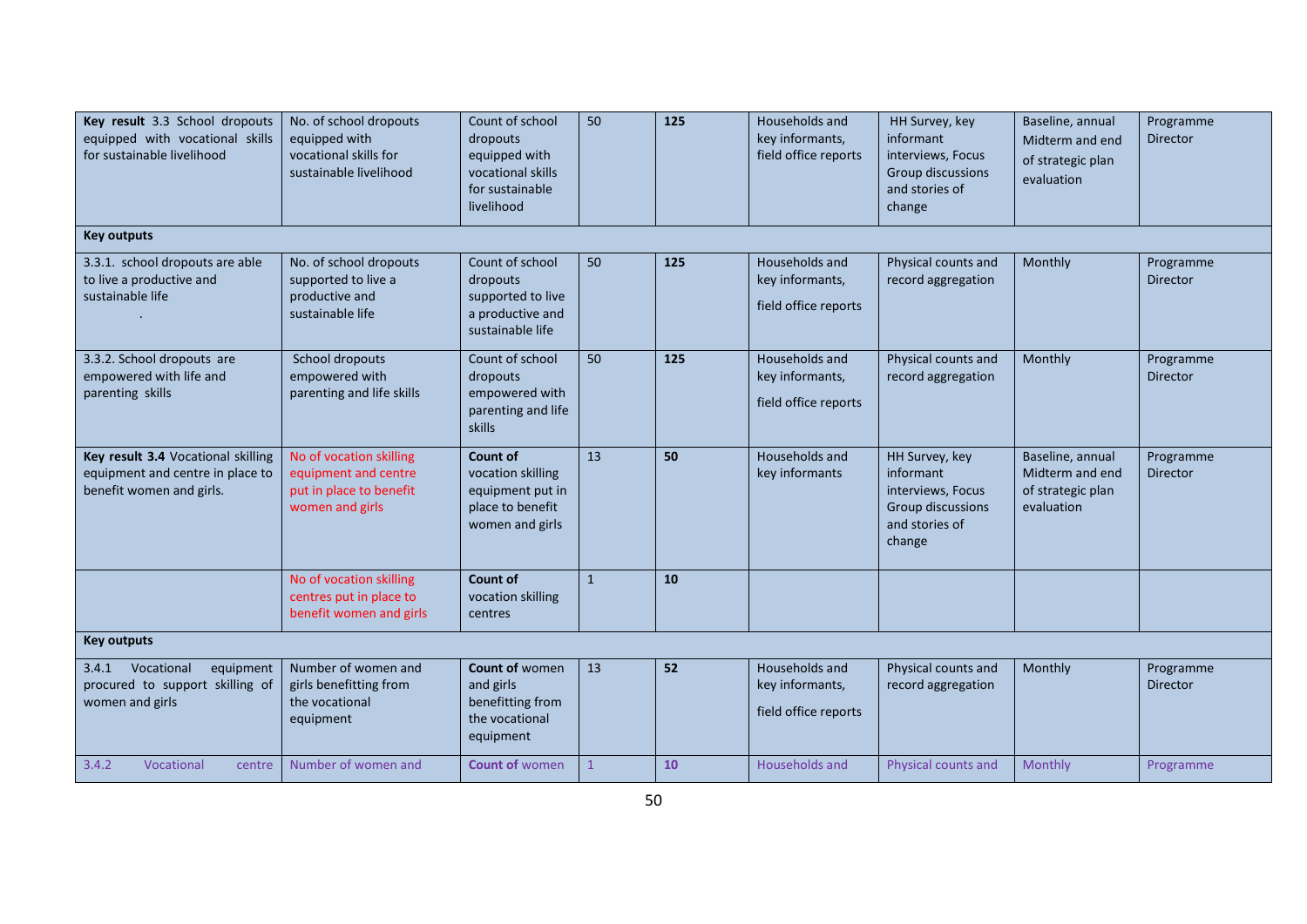| established to offer skilling of    | girls benefitting from       | and girls        |              |                | key informants,          | record aggregation  |                   | Director        |
|-------------------------------------|------------------------------|------------------|--------------|----------------|--------------------------|---------------------|-------------------|-----------------|
| women and girls.                    | the vocational centre        | benefitting from |              |                | field office reports     |                     |                   |                 |
|                                     |                              | the vocational   |              |                |                          |                     |                   |                 |
|                                     |                              | centres          |              |                |                          |                     |                   |                 |
| <b>Program Area 4: Reducing GBV</b> |                              |                  |              |                |                          |                     |                   |                 |
| Strategic Objective 4: To           | Percentage of women          | Count of women   | $\mathbf{0}$ | 5,000          | Households and           | HH Survey, key      | Baseline, annual, | Programme       |
| reduce gender-based violence        | and girls who report         | and girls who    |              |                | key informants           | informant           | Midterm and end   | <b>Director</b> |
| among women and girls               | that gender-based            | report that      |              |                |                          | interviews, Focus   | of strategic plan |                 |
|                                     | violence has reduced         | gender-based     |              |                |                          | Group discussions   |                   |                 |
|                                     |                              | violence has     |              |                |                          | and stories of      |                   |                 |
|                                     |                              | reduced          |              |                |                          | change              |                   |                 |
|                                     |                              |                  |              |                |                          |                     |                   |                 |
|                                     |                              |                  |              |                |                          |                     |                   |                 |
| Key Result Area 4.1 Availability    | Percentage of                | Count of data    | $\mathbf{1}$ | $\overline{2}$ | Households and           | HH surveys, focus   | Quarterly/ Annual | Programme       |
| of data on Gender Based             | aggregated data on           | sets on gender-  |              |                | key informants           | group discussions   |                   | <b>Director</b> |
| Violence                            | <b>Gender Based Violence</b> | based violence   |              |                |                          | and key informant   |                   |                 |
|                                     | generated and available      | generated        |              |                |                          | interviews          |                   |                 |
|                                     |                              |                  |              |                |                          |                     |                   |                 |
| <b>Key outputs</b>                  |                              |                  |              |                |                          |                     |                   |                 |
| 4.1.1 Gender Based Violence         | Research generated on        | No of research   | $\mathbf{0}$ | $\overline{2}$ | <b>Literature Review</b> | Desk Research,      | Annual            | Programme       |
| data on the Busoga region           | GBV on Busoga Region         | publications on  |              |                | Key Informants           | Focus group         |                   | <b>Director</b> |
| produced to inform GBV              |                              | GBV on Busoga    |              |                |                          | discussions and Key |                   |                 |
| interventions.                      |                              | region           |              |                |                          | <b>Informants</b>   |                   |                 |
| Key Result 4.2: Women and girls     | Percentage of women          | Count of women   | $\mathbf{0}$ | 5,000          | Households and           | HH Survey, key      | Monthly/          | Programme       |
| are empowered to protect,           | and girls empowered to       | and girls        |              |                | key informants           | informant           |                   | Director        |
| prevent and report GBV              | protect, prevent and         | empowered to     |              |                |                          | interviews, Focus   | Quarterly         |                 |
|                                     | report GBV                   | report cases of  |              |                | Field office reports     | Group discussions   |                   |                 |
|                                     |                              | <b>GBV</b>       |              |                |                          | and stories of      |                   |                 |
|                                     |                              |                  |              |                |                          | change              |                   |                 |
|                                     |                              |                  |              |                |                          |                     |                   |                 |
|                                     |                              |                  |              |                |                          |                     |                   |                 |
|                                     |                              |                  |              |                |                          |                     |                   |                 |
|                                     |                              |                  |              |                |                          |                     |                   |                 |
| <b>Key outputs</b>                  |                              |                  |              |                |                          |                     |                   |                 |
| 4.2.1 Women and girls are           | No. of women and girls       | Count of women   | $\mathbf{0}$ | 5000           | Households and           | Physical counts and | Monthly/          | Programme       |
| empowered to speak out about        | empowered to speak           | and girls        |              |                | key informants,          | record aggregation, | quarterly         | Director        |
| <b>GBV</b>                          | out about GBV                | empowered to     |              |                |                          | focus group         |                   |                 |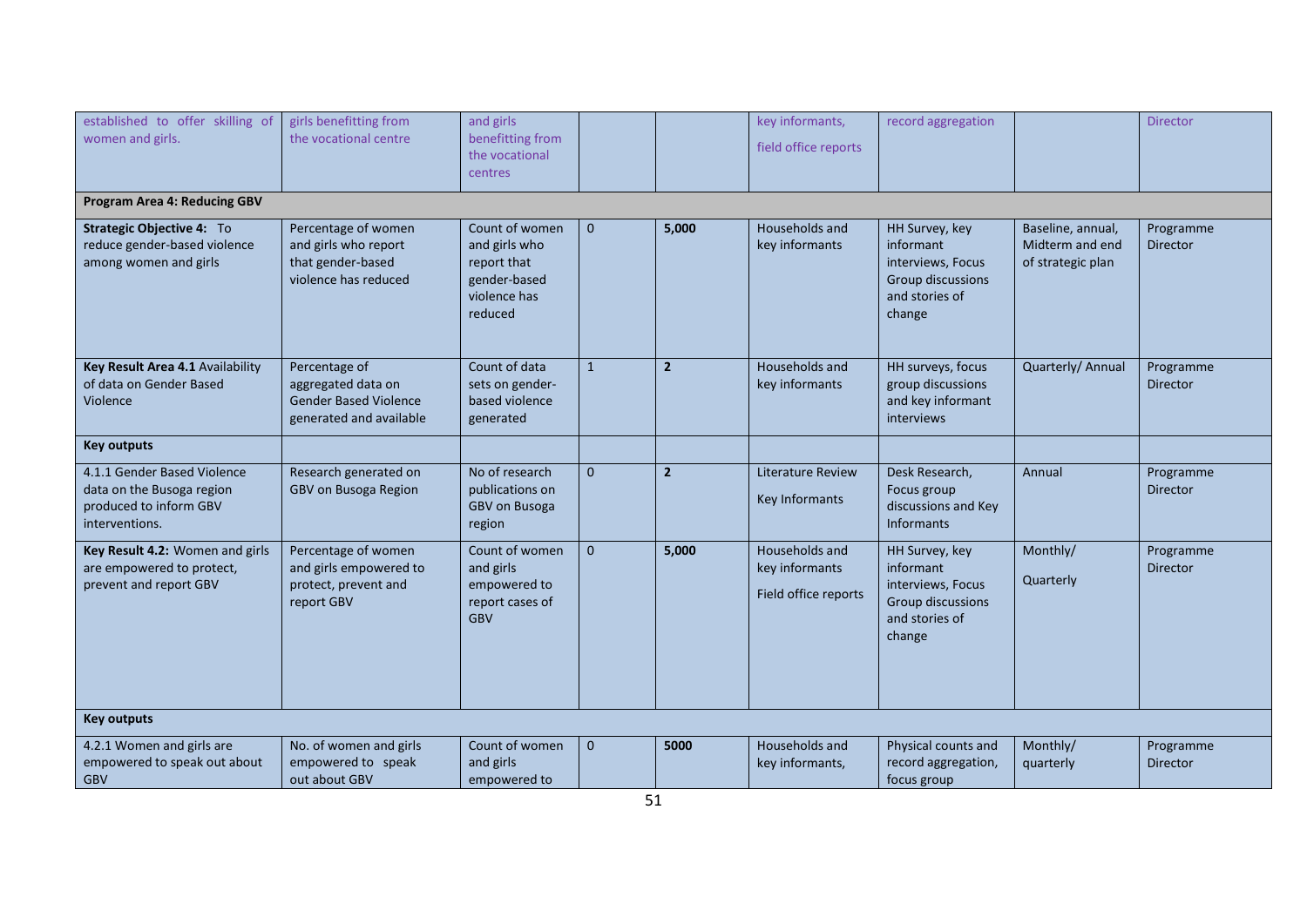|                                                                                                            |                                                                                                                                                                                            | speak out about<br><b>GBV</b>                                                                                |       | field office reports                                      | discussions                                                                                       |                       |                              |
|------------------------------------------------------------------------------------------------------------|--------------------------------------------------------------------------------------------------------------------------------------------------------------------------------------------|--------------------------------------------------------------------------------------------------------------|-------|-----------------------------------------------------------|---------------------------------------------------------------------------------------------------|-----------------------|------------------------------|
| 4.2.2 Men empowered to<br>support and protect women and<br>girls from GBV                                  | No of men empowered<br>to support and protect<br>women and girls from<br><b>GBV</b>                                                                                                        | Count of men<br>empowered to<br>support and<br>protect women<br>and girls from<br><b>GBV</b>                 | 1,000 | Households and<br>key informants,<br>field office reports | Physical counts and<br>record aggregation,<br>focus group<br>discussions                          | Monthly/<br>quarterly | Programme<br>Director        |
| 4.2.3 Religious, local and cultural<br>leaders protect women and girls<br>from GBV                         | No of religious, local and<br>cultural leaders speaking<br>out against GBV on<br>women and girls                                                                                           | Count of<br>religious, local<br>and cultural<br>leaders speaking<br>out against GBV<br>on women and<br>girls | 100   | Households and<br>key informants,<br>field office reports | Physical counts and<br>record aggregation,<br>focus group<br>discussions                          | Monthly/<br>quarterly | Programme<br>Director        |
| Key result 4.3 Women and girls<br>are empowered to access GBV<br>and<br>prevention<br>response<br>services | Percentage of women<br>and girls empowered to<br>access GBV prevention<br>and response services                                                                                            | Count of women<br>and girls<br>empowered to<br>access GBV<br>prevention and<br>response services             | 5,000 | Households and<br>key informants<br>Field office reports  | HH Survey, key<br>informant<br>interviews, Focus<br>Group discussions<br>and stories of<br>change | Monthly/<br>Quarterly | Programme<br><b>Director</b> |
| <b>Key outputs</b>                                                                                         |                                                                                                                                                                                            |                                                                                                              |       |                                                           |                                                                                                   |                       |                              |
| 4.3.1. Women and girls are<br>supported to access GBV<br>prevention and response<br>services               | Number of women and<br>girls supported to access<br>GBV prevention and<br>response services<br>Number of women and<br>girls who are victims of<br><b>GBV that access</b><br>prevention and | Count of<br>women and<br>girls supported to<br>access GBV<br>prevention and<br>response services             | 5000  | Households and<br>key informants<br>Field office reports  | Physical counts and<br>record aggregation                                                         | Monthly/<br>quarterly | Programme<br>Director        |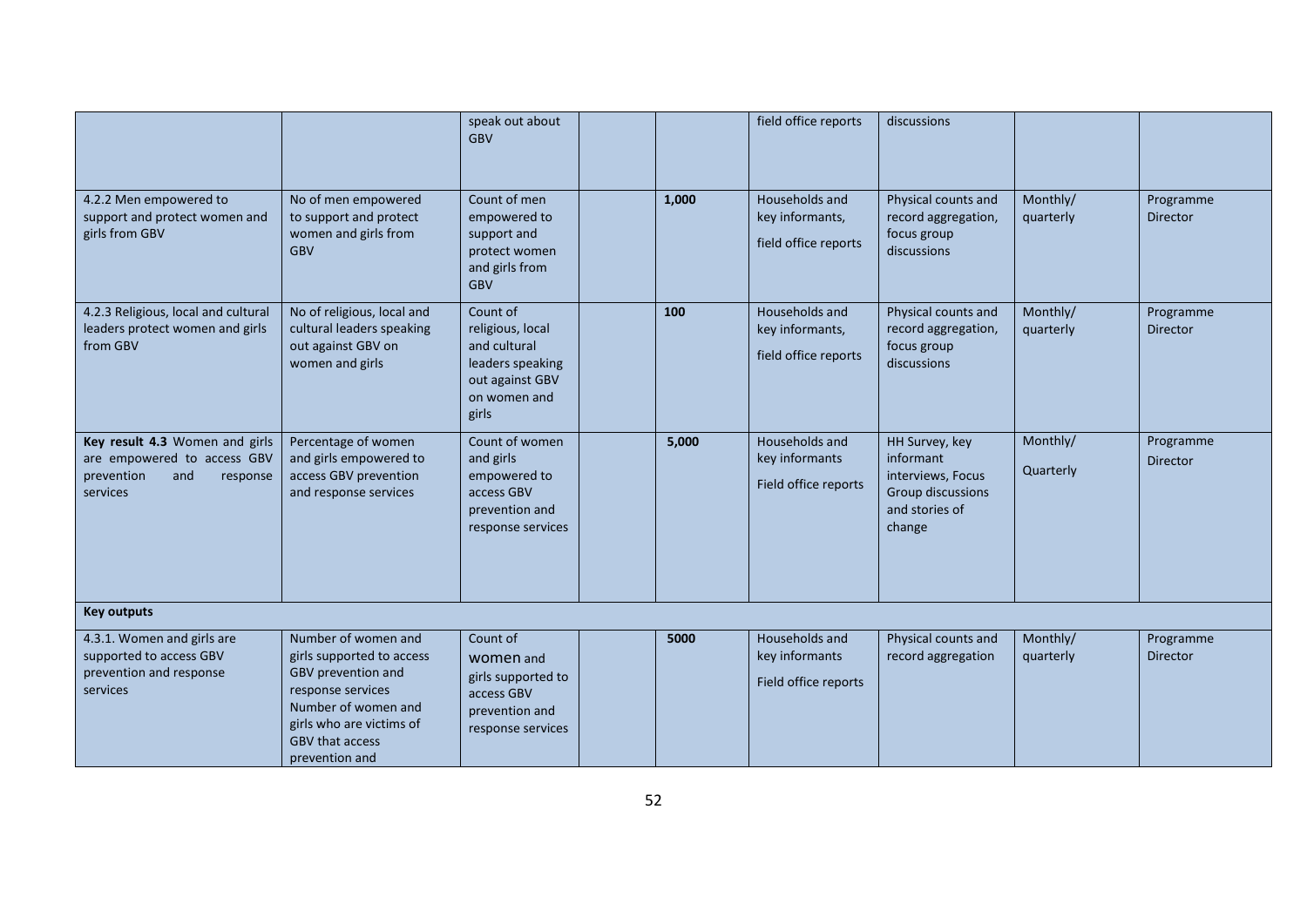|                                                                                                                                                  | response services                                                                                                           |                                                                                                                                     |              |       |                                                          |                                                                                  |                       |                                                                 |
|--------------------------------------------------------------------------------------------------------------------------------------------------|-----------------------------------------------------------------------------------------------------------------------------|-------------------------------------------------------------------------------------------------------------------------------------|--------------|-------|----------------------------------------------------------|----------------------------------------------------------------------------------|-----------------------|-----------------------------------------------------------------|
| 4.3.2 Capacity of teachers is built<br>to be able to offer SRGBV<br>prevention in schools                                                        | Number of teachers<br>trained to offer SRGBV<br>prevention services in<br>schools                                           | Count of teachers<br>trained to offer<br><b>SRGBV</b><br>prevention<br>services in<br>schools                                       | 49           | 250   | Households and<br>key informants<br>Field office reports | Physical counts and<br>record aggregation                                        | Monthly/<br>quarterly | Programme<br><b>Director</b>                                    |
| 4.3.3 Women and girl's<br>confidence is built so that they<br>are able to stand up for their<br>rights and report any form of<br>sexual Violence | Number of women and<br>girls empowered to able<br>to stand up for their<br>rights and report any<br>form of sexual Violence | Count of women<br>and girls<br>empowered to<br>able to stand up<br>for their rights<br>and report any<br>form of sexual<br>Violence | 15           | 5,000 | Households and<br>key informants<br>Field office reports | Physical counts and<br>record aggregation                                        | Monthly/<br>quarterly | Programme<br><b>Director</b>                                    |
| 4.3.4 Duty bearers provide<br>timely and quality GBV services.                                                                                   | Number of duty bearers<br>providing timely and<br>quality GBV services                                                      | Count of duty<br>bearers providing<br>timely and<br>quality GBV<br>services                                                         | $\mathbf{0}$ | 250   | Households and<br>key informants<br>Field office reports | Physical counts and<br>record aggregation                                        | Monthly/<br>quarterly | Programme<br>Director                                           |
| Program Area 5: CCUg Strengthening and Development                                                                                               |                                                                                                                             |                                                                                                                                     |              |       |                                                          |                                                                                  |                       |                                                                 |
| <b>Strategic Objective 5:</b><br>Institutional strengthening and<br>development                                                                  | Evidence that CCUg<br>organizational<br>functionality is<br>strengthened and is<br>achieving financial<br>sustainability.   |                                                                                                                                     |              |       | Annual reports,<br>executive director<br>and BOT         | Review of reports,<br>interviews with<br>board members and<br>executive director | Annually              | Secretary to the<br><b>BOT and Executive</b><br><b>Director</b> |
| Key Result 5.1 Governance and<br>management capacity of CCUg<br>strengthened.                                                                    | Evidence of BOT<br>providing leadership in<br>the implementation of<br>the strategic plan                                   | Set organization<br>targets being<br>met.                                                                                           |              |       | Annual reports,<br>executive director<br>and BOT         | Review of reports,<br>interviews with<br>board members and<br>executive director | Annually              | <b>BOT Chairperson</b><br>and Managing<br><b>Director</b>       |
| <b>Outputs</b>                                                                                                                                   |                                                                                                                             |                                                                                                                                     |              |       |                                                          |                                                                                  |                       |                                                                 |
| 5.1.1. Periodic BOT meetings<br>conducted.                                                                                                       | No. of timely annual<br>meetings held                                                                                       |                                                                                                                                     |              |       | Minutes of the<br>meetings, secretary                    | Review of meeting<br>minutes                                                     | Annually              | Secretary to the<br><b>BOT</b>                                  |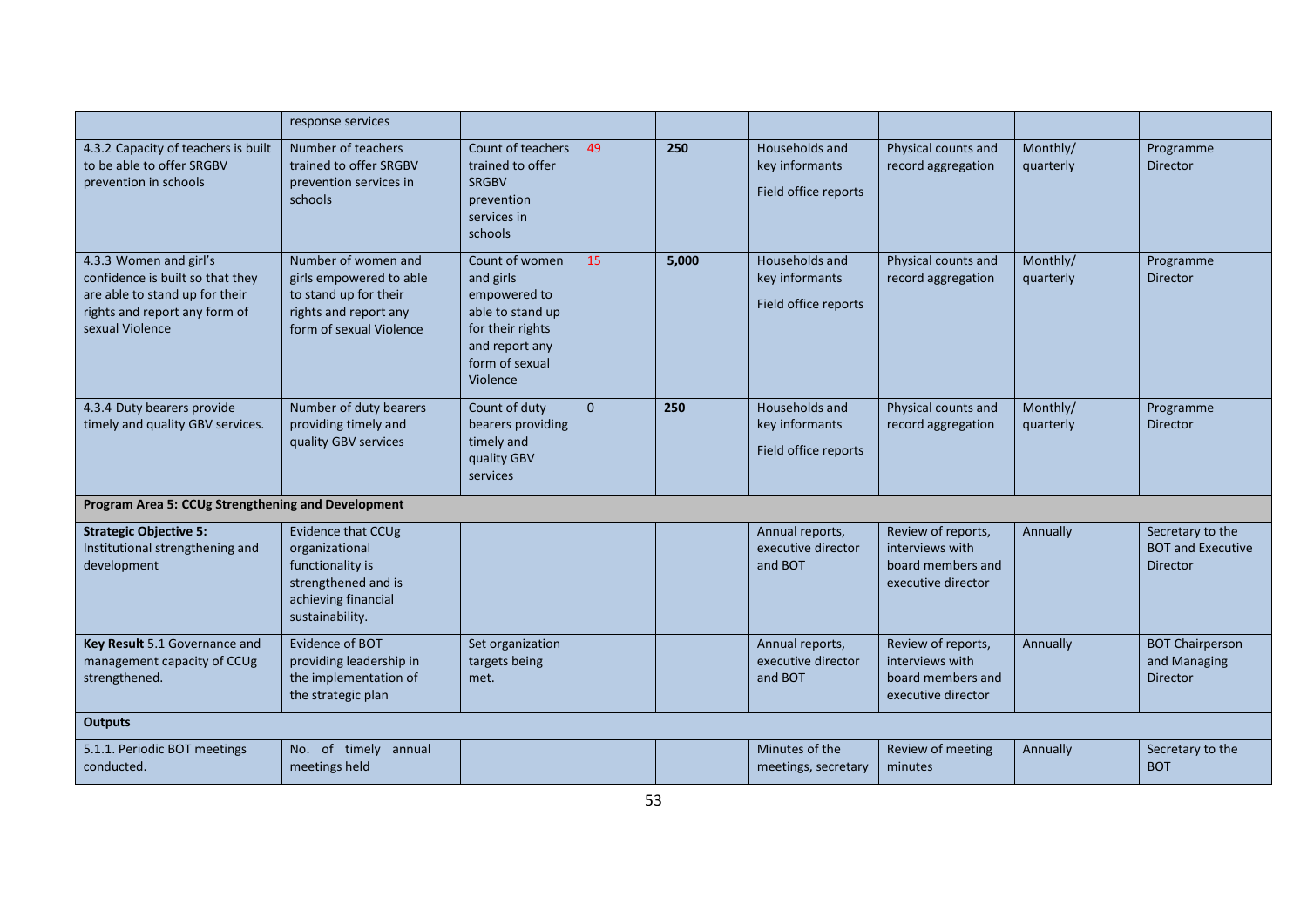|                                                                                                            | No. of timely BOT meet-<br>ings held.                                                                                  |                                                                |  | to the Board, policy<br>meetings                                                       |                                                                                                           |                                                     |                                                                        |
|------------------------------------------------------------------------------------------------------------|------------------------------------------------------------------------------------------------------------------------|----------------------------------------------------------------|--|----------------------------------------------------------------------------------------|-----------------------------------------------------------------------------------------------------------|-----------------------------------------------------|------------------------------------------------------------------------|
| 5.1.2. Necessary supporting<br>policies developed and<br>implemented.                                      | No. of organisation's<br>policies developed<br>No. of policies devel-<br>oped implemented                              |                                                                |  | Organisation policy<br>documents, board<br>members, staff                              | Review of policy<br>documents,<br>interview with board<br>members, staff                                  | Annual, midterm<br>and end of the<br>strategic plan | Secretary to the<br><b>Board</b>                                       |
| 5.1.3. Organization systems and<br>processes are implemented and<br>evaluated                              | No. of organisation's<br>systems and processes<br>implemented and<br>evaluated                                         |                                                                |  | Organisation policy<br>documents, board<br>members, staff                              | Review of policy<br>documents,<br>interview with board<br>members, staff                                  | Annual, midterm<br>and end of the<br>strategic plan | Secretary to the<br><b>Board</b>                                       |
| 5.1.4. Retreats for BOT and/or<br>staff conducted                                                          | No. of BOT retreats<br>conducted<br>No. of staff retreats<br>conducted.                                                |                                                                |  | Reports of BOT and<br>staff retreats                                                   | Review of reports                                                                                         | Annually                                            | Secretary to the<br><b>BOT</b> and<br>Chairperson staff<br>association |
| 5.1.5 Staff performance and<br>evaluation                                                                  | No. of Staff Performance<br>and evaluations<br>conducted                                                               |                                                                |  | Organisation policy<br>documents, board<br>members, staff                              | Review of policy<br>documents, Staff<br>Performance<br>reports, interview<br>with board<br>members, staff | Annual                                              | <b>Board Chairperson</b>                                               |
| 5.1.6 Staff and Board capacity<br>built                                                                    | No. of Staff capacity<br>building activities<br>conducted<br>No. of Board capacity<br>building activities<br>conducted | Count of Staff<br>capacity building<br>activities<br>conducted |  | <b>Capacity Building</b><br><b>Reports of Board</b><br>and Staff                       | <b>Review of Reports</b>                                                                                  | Annual                                              | <b>Board Chairperson</b><br><b>Managing Director</b>                   |
| 5.1.7. Board and Staff oriented<br>on the strategic plan and trained<br>on Programme based<br>evaluations. | Evidence that board and<br>staff was oriented and<br>trained on strategic plan<br>and programme-based                  |                                                                |  | <b>Strategic Plan</b><br>Orientation report,<br>Programme based<br>evaluation training | Review of reports<br>Interview with board<br>members<br>Interview with CCUg                               | End of strategic<br>plan                            | Secretary to the<br><b>BOT</b><br><b>Managing Director</b>             |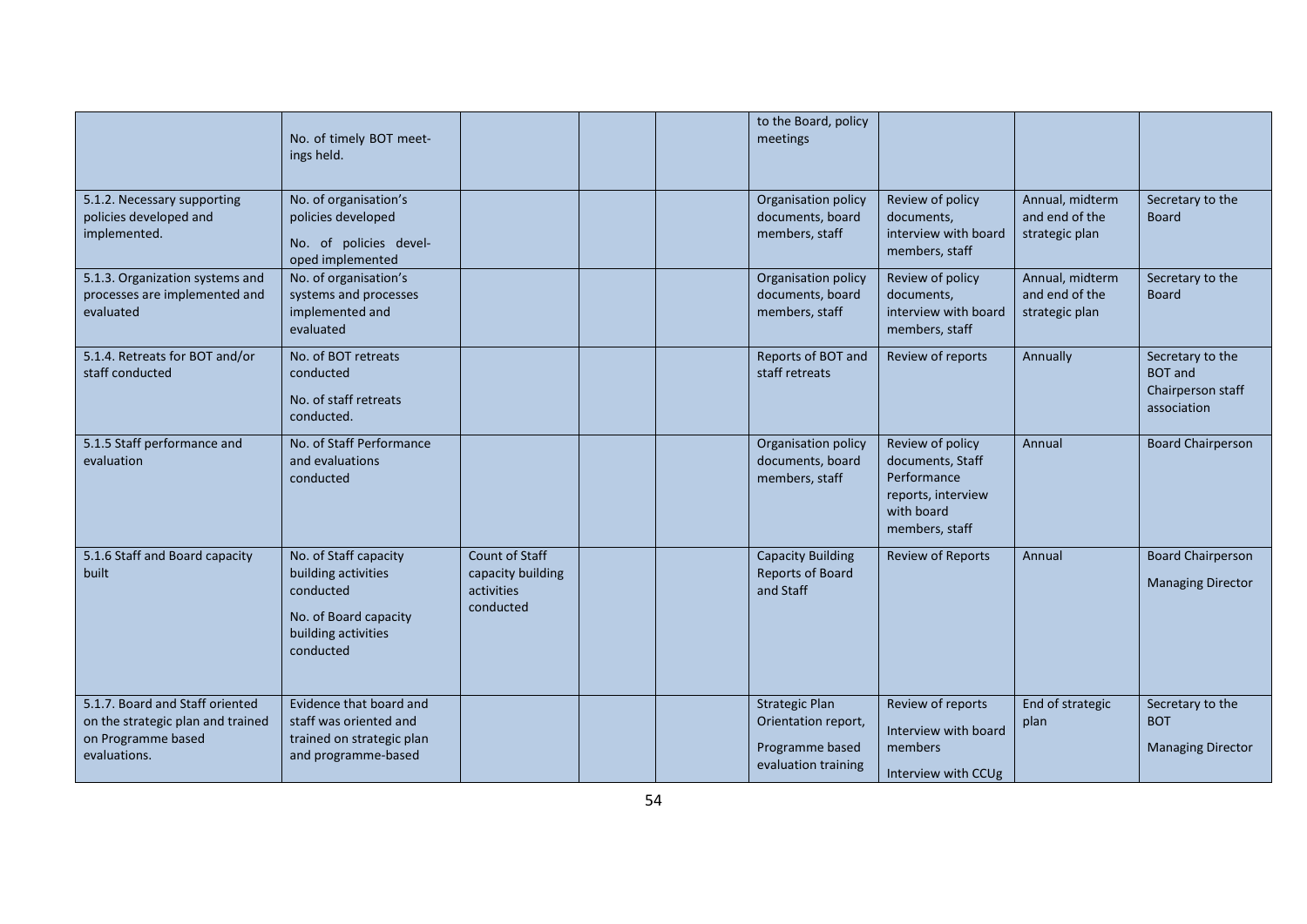|                                                                             | evaluations                                                                                                             |                                                                                 |  | report<br><b>Board members</b><br>CCUg staff                                | staff                                                                                              |                                                            |                                                              |  |
|-----------------------------------------------------------------------------|-------------------------------------------------------------------------------------------------------------------------|---------------------------------------------------------------------------------|--|-----------------------------------------------------------------------------|----------------------------------------------------------------------------------------------------|------------------------------------------------------------|--------------------------------------------------------------|--|
| 5.1.8. Assorted equipment and<br>furniture procured                         | Number and types of<br>items procured                                                                                   |                                                                                 |  | Procurement<br>reports                                                      | Review of<br>procurement<br>reports                                                                | Quarterly/<br>Annually                                     | <b>Board Chairperson</b><br><b>Managing Director</b>         |  |
| 5.1.9. Staff management<br>meetings conducted.                              | No. of staff meetings<br>conducted                                                                                      | Count of staff<br>meetings<br>conducted                                         |  | <b>Meeting Minute</b><br>reports                                            | Review of minute<br>reports                                                                        | Quarterly/<br>Annually                                     | <b>Managing Director</b>                                     |  |
| Key result 5.2. CCUg's<br>interventions sustainably<br>financed             | % of the strategic plans/<br>interventions financed                                                                     |                                                                                 |  | Annual plans and<br>reports                                                 | Review of annual<br>plans and reports                                                              | Annual, midterm<br>and end of the<br>strategic plan        | Financial Manager,<br>Board, and<br><b>Managing Director</b> |  |
| <b>Outputs</b>                                                              |                                                                                                                         |                                                                                 |  |                                                                             |                                                                                                    |                                                            |                                                              |  |
| 5.2.1 Creation and maintenance<br>of meaningful, beneficial<br>partnerships | Evidence of meaningful<br>and beneficial<br>partnerships created<br>and maintained                                      |                                                                                 |  | Annual plans and<br>reports<br>Partnership<br>agreements and<br><b>MoUs</b> | Review of annual<br>plans and reports<br>Review of<br>Partnership<br>agreements and<br><b>MoUs</b> | Annual, midterm<br>and end of the<br>strategic plan        | <b>Board Chairperson</b><br><b>Managing Director</b>         |  |
| Mobilization<br>5.2.2.<br>strategy<br>implemented.                          | Evidence of the<br>mobilization strategy<br>implemented<br>% of the planned<br>strategic budget<br>internally financed. |                                                                                 |  | <b>Financial reports</b>                                                    | Review of annual<br>financial report                                                               | Annual, baseline,<br>Midterm and of<br>the strategic plan. | <b>Board Chairperson</b><br><b>Managing Director</b>         |  |
| Key result 5.3: CCUg strategically<br>positioned in Busoga sub<br>regions.  | Number of districts<br>within Busoga region<br>with programme<br>intervention                                           | Count of districts<br>within Busoga<br>region with<br>programme<br>intervention |  | Project/<br>programme reports                                               | Review of project<br>and programme<br>reports                                                      | Annual, baseline,<br>Midterm of the<br>strategic plan      | Programme<br><b>Director</b>                                 |  |
| <b>Outputs</b>                                                              |                                                                                                                         |                                                                                 |  |                                                                             |                                                                                                    |                                                            |                                                              |  |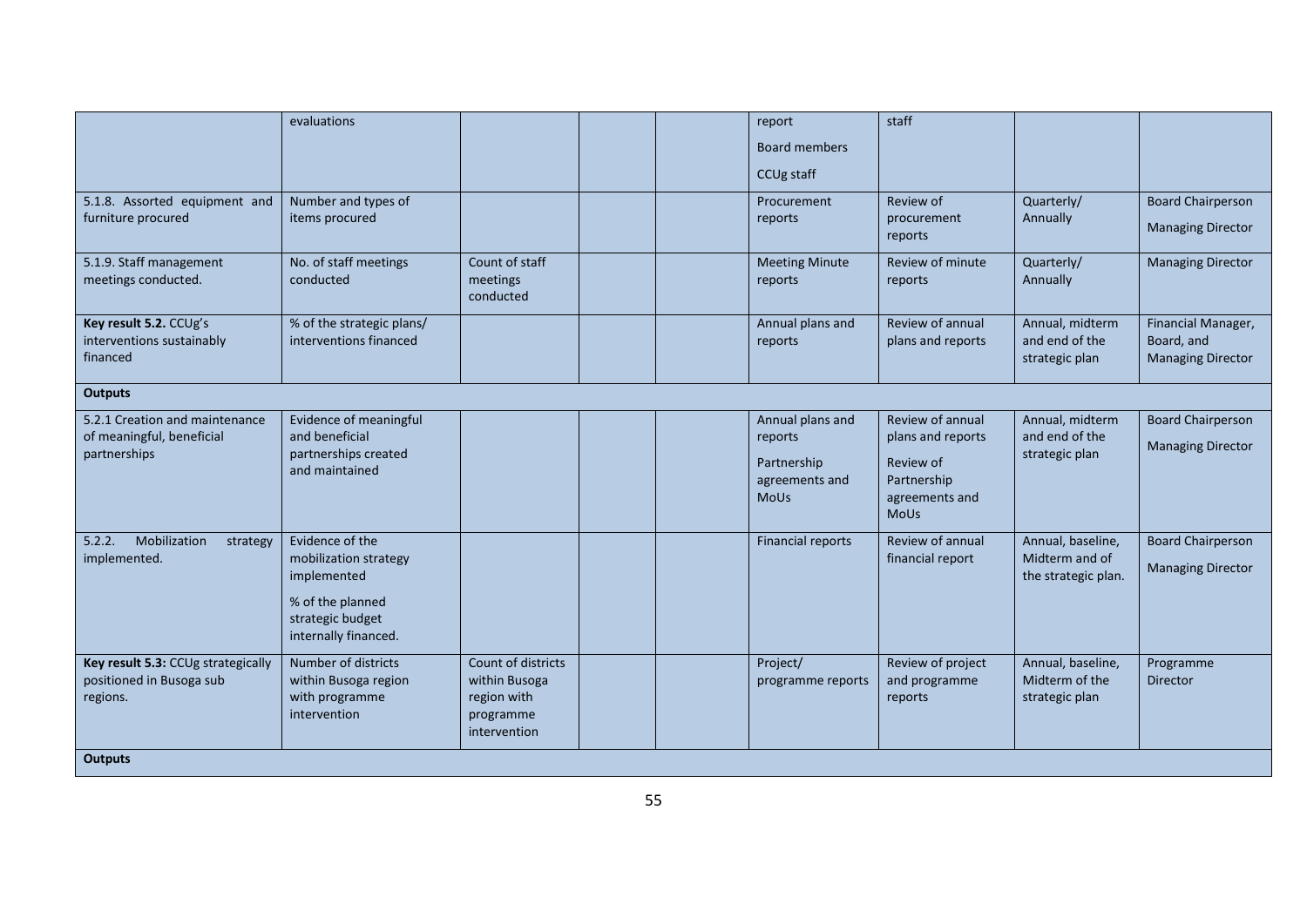| 5.3.1 Strategic identity defined<br>and implemented | Evidence of strategy<br>identity defined and<br>implemented |                                                                              |    | Annual plans and<br>reports                                                 | Review of annual<br>plans and reports | Annual, midterm<br>and end of the<br>strategic plan | Board, and<br><b>Managing Director</b>               |
|-----------------------------------------------------|-------------------------------------------------------------|------------------------------------------------------------------------------|----|-----------------------------------------------------------------------------|---------------------------------------|-----------------------------------------------------|------------------------------------------------------|
| 5.3.2 CCUg Networks widely with<br>like-minded NGOs | Evidence of networking<br>with like-minded NGOs             | <b>Number of Like-</b><br>minded NGOs<br><b>CCUg networks</b><br>widely with | 20 | Annual plans and<br>reports<br>Partnership<br>agreements and<br><b>MoUs</b> | Review of annual<br>plans and reports | Annual, midterm<br>and end of the<br>strategic plan | <b>Board Chairperson</b><br><b>Managing Director</b> |

# **Planning and reporting framework**

<span id="page-55-0"></span>

| <b>Plan/Report</b> | <b>Focus</b> | Who<br>to prepare/information flow ر | Start date | $-$<br><b>Finalisation by</b> | Copies to |
|--------------------|--------------|--------------------------------------|------------|-------------------------------|-----------|
|                    |              |                                      |            |                               |           |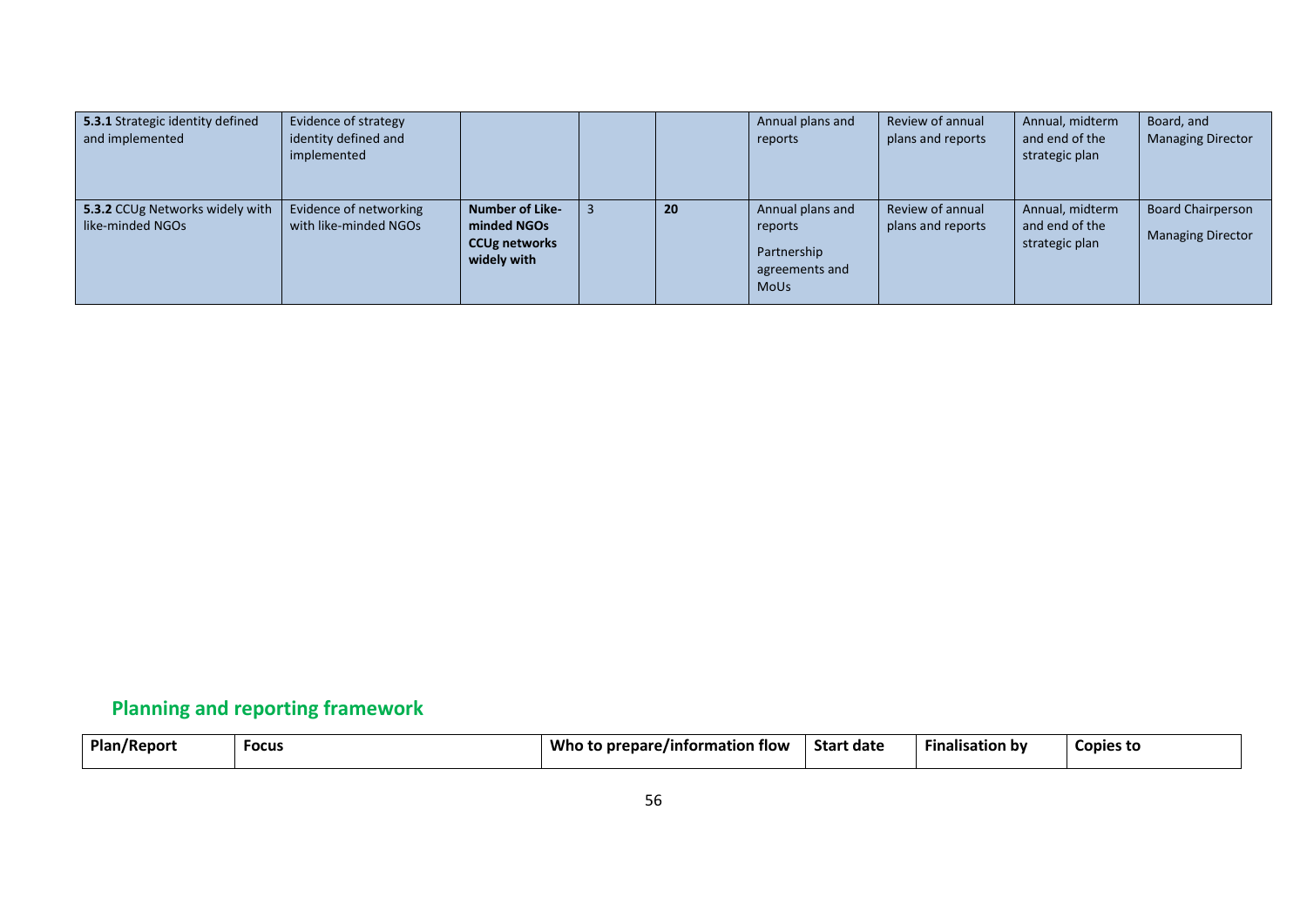|                    |           |                                       |                                        |             | when              |                          |
|--------------------|-----------|---------------------------------------|----------------------------------------|-------------|-------------------|--------------------------|
| <b>Field Visit</b> | $\bullet$ | Progress of project implementation    | Staff conducting field visits          | Immediately | Immediately       | Visited                  |
| plan/report        | $\bullet$ | Progress of agreed actions with part- |                                        | after the   |                   | beneficiaries/field      |
|                    |           | ners and project teams                |                                        | field visit |                   | offices                  |
|                    |           | Personal stories from project benefi- |                                        |             |                   | Relevant line manager    |
|                    |           | ciaries                               |                                        |             |                   | and Programme            |
|                    |           |                                       |                                        |             |                   | Director                 |
|                    |           |                                       |                                        |             |                   |                          |
| Annual operation   | $\bullet$ | Organisational wide outputs and tar-  | Programme/Project Officers and         | CCUg to     | CCUg to determine | Final plan copied to all |
| plan               |           | gets by Programme area.               | support units share their plans with   | determine   |                   | staff                    |
|                    | $\bullet$ | This also includes support units and  | their respective supervisors who in    |             |                   |                          |
|                    |           | mainstreams                           | turn send to Programme Director        |             |                   |                          |
|                    |           |                                       | for consolidation and share with       |             |                   |                          |
|                    |           |                                       | the Managing Director for              |             |                   |                          |
|                    |           |                                       | discussion with the Board.             |             |                   |                          |
| Annual report      | $\bullet$ | What we planned vs what we            | Field offices as the source of info to | CCUg to     | CCUg to determine | Final version shared     |
|                    |           | achieved                              | Programme/Project Officers, and        | determine   |                   | with all staff and       |
|                    |           | Financial performance                 | support units, to Programme            |             |                   | stakeholders             |
|                    |           |                                       | Director for consolidation.            |             |                   |                          |
|                    |           | Performance of other Programme        |                                        |             |                   |                          |
|                    |           | functions                             |                                        |             |                   |                          |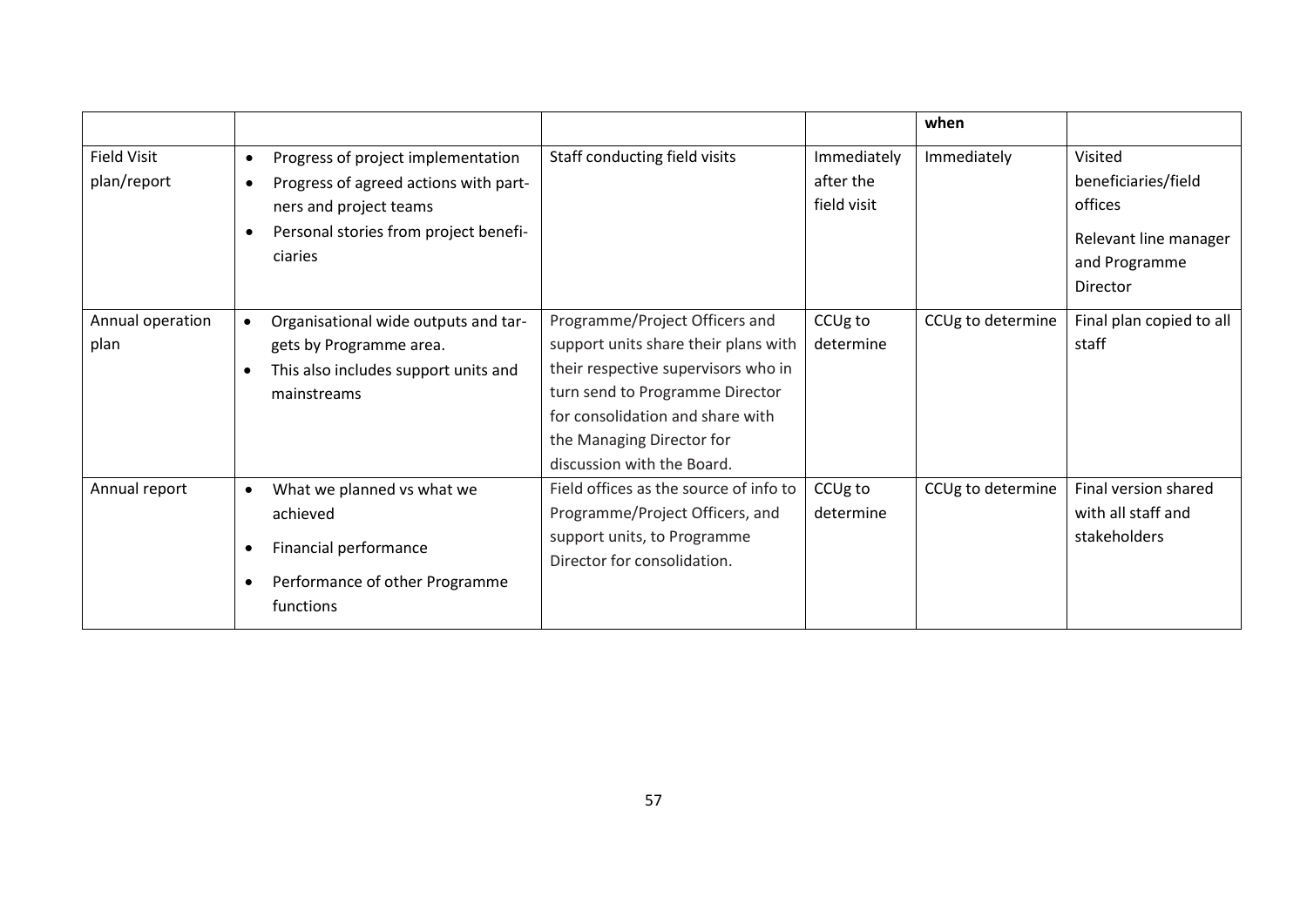# **Monitoring, Evaluation and Learning Calendar**

The MEL calendar outlines the different milestones in the MEL processes for the entire period of the country strategy and provides dates.

<span id="page-57-0"></span>

| <b>MEL Activity</b>              | <b>Focus</b>                                                   | <b>Responsible person</b>         | <b>Dates</b>                |
|----------------------------------|----------------------------------------------------------------|-----------------------------------|-----------------------------|
| Monthly programme Meeting        | Updates from programme/Project team                            | CCUg to determine                 | CCUg to determine           |
|                                  | Plans for the next month                                       |                                   |                             |
| Monitoring visits                | Progress of project implementation                             | Responsible Programme/ Project    | CCUg to how often           |
|                                  | Personal stories from project beneficiaries                    | managers.                         |                             |
| <b>Board Monitoring visits</b>   | Get overall picture of the Programme in the fields             | Programme Director with support   | At least once in year       |
|                                  | Meet district stakeholders to enhance the influencing<br>role. | of Project Officers               |                             |
| <b>Project Quarterly reviews</b> | Each project will have a quarterly review with stake-          | Project Officer with support from | $2nd$ week after the end of |
|                                  | holders.                                                       | the Programme Director            | the quarter.                |
|                                  | This will be held to review progress within themes             |                                   |                             |
| Annual Programme and             | What we planned vs what we achieved                            | Programme Director                | CCUg to determine           |
| learning review                  |                                                                |                                   |                             |
| Annual Planning process          | Plans for the coming year                                      | Programme Director                | CCUg to determine           |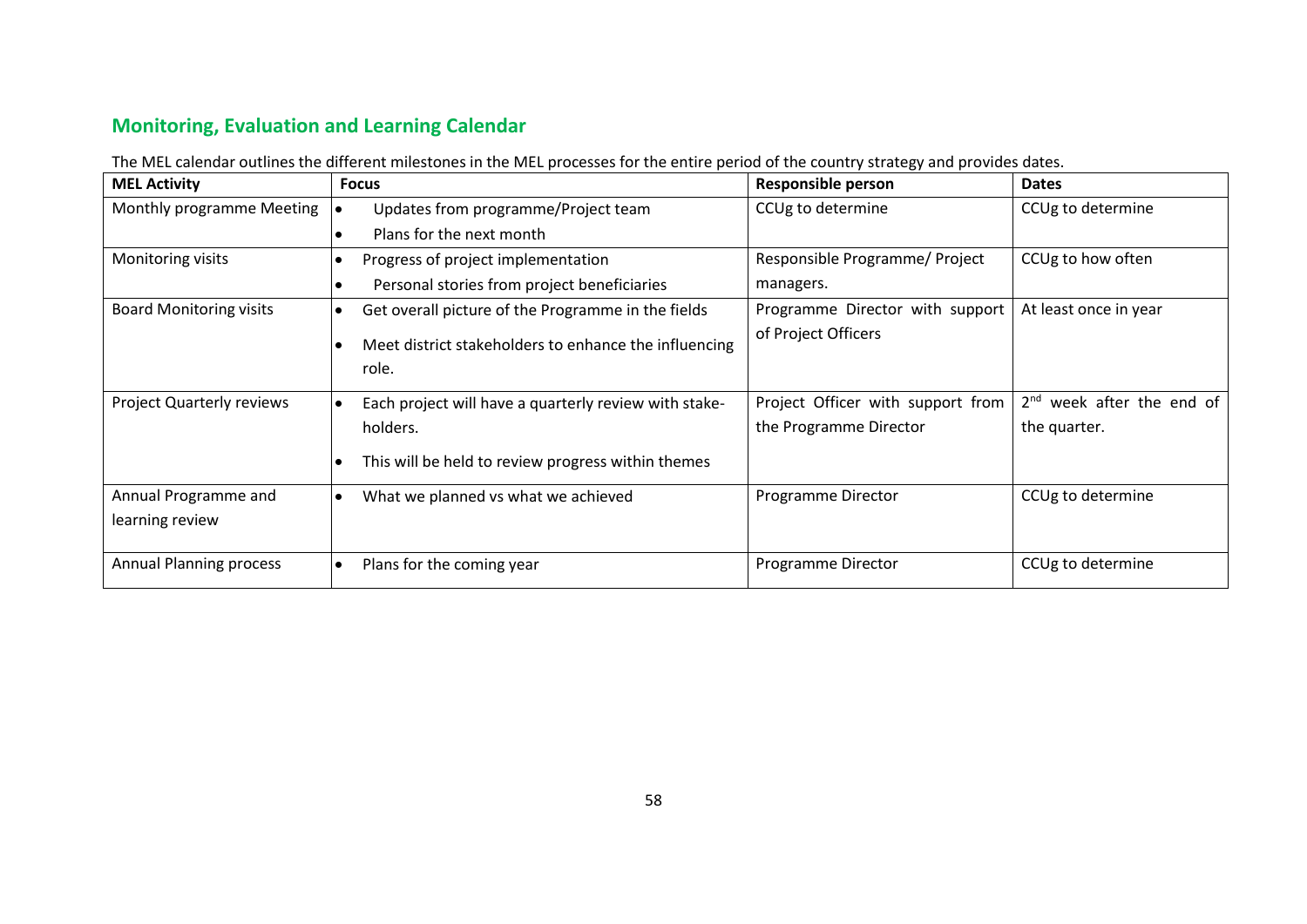# <span id="page-58-0"></span>*Learning*

**Moments for Review**

- **Monthly/quarterly programme meetings**
- **Annual reflections/ monitoring reviews**
- **Evaluation (Mid Term and final Evaluation)**

#### **Monthly and quarterly meetings**

**Monthly** meetings will be held at the end of every month to get updates from the different programmes/projects and share plans for the next month.

**Quarterly** meetings will be held to review progress within the projects but also use them to update on the programme implementation.

## <span id="page-58-1"></span>**Annual reflections and monitoring reviews**

The organization will organize annual learning and reflection meetings which are a participatory process through which CCUg staff, partners and representatives of the community and report on programme's progress within the reporting period. The discussions will focus on progress against agreed output and key result indicators for the programme; review of changes in trends, assumptions, risks, or other important aspects of the operating environment that may require us to alter the strategy. The meetings will be coordinated by the Programme Director with support from project officers

#### **Evaluation Processes**

The Baseline survey is the start of the evaluation process and states the status of programme key result areas at the start of the new strategy plan. The baseline acts as the benchmark for assessing progress and is used to assess development at the midterm level and at the final evaluation. At the mid-term level, the programme will be evaluated with emphasis on both achievement of outputs and contribution to the key results of the programme. The final evaluation stage, assessment is based on the level of achievement of the strategic objectives.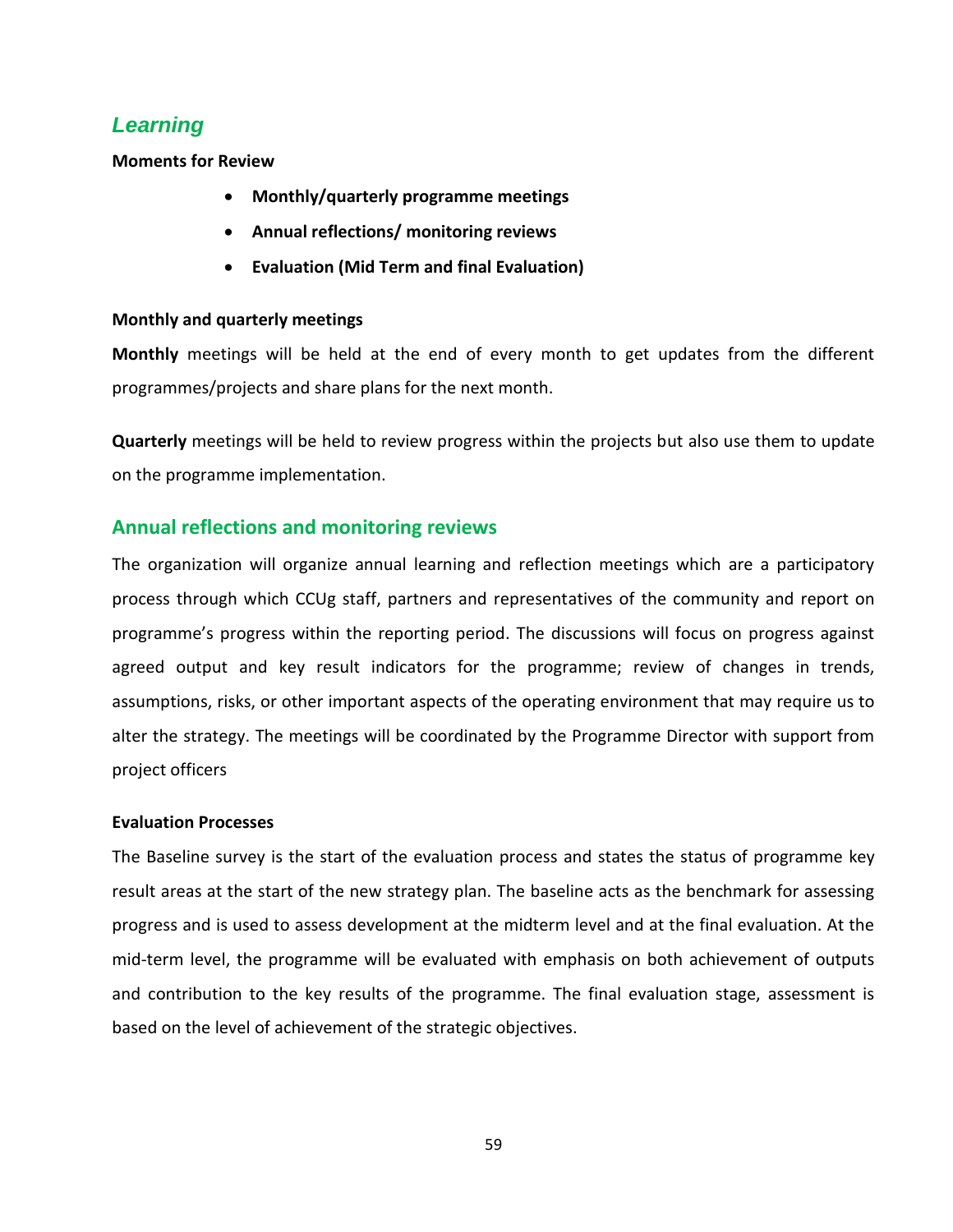Evaluation is an integral component of the planning, monitoring, evaluation and learning cycle which is essential for maximizing CCUg's effectiveness in achieving its mission. It warrants attention as CCUg seeks to match its strong planning disciplines with equally strong and strategic evaluation practice.

#### <span id="page-59-0"></span>**Transitions: Programme Exit/Handover or Scaling Up**

Effective MEL plans are extremely important for exit/hand-over/scaling up strategies. They should provide continuous information about the achievements, including capacities developed evolution of risks and assumptions, and sustainability options.

An exit strategy/hand over /scale up strategy needs to be designed and implemented on time aiming at:

- Ensuring that programme benefits are sustained beyond CCUg´s support/involvement
- Helping reduce dependency on CCUg support and increase ownership for those continuing supporting target communities
- Reducing the risk of uncertainty and misunderstandings with beneficiaries about each other's roles and responsibilities.
- Capturing and sharing learning for future programme work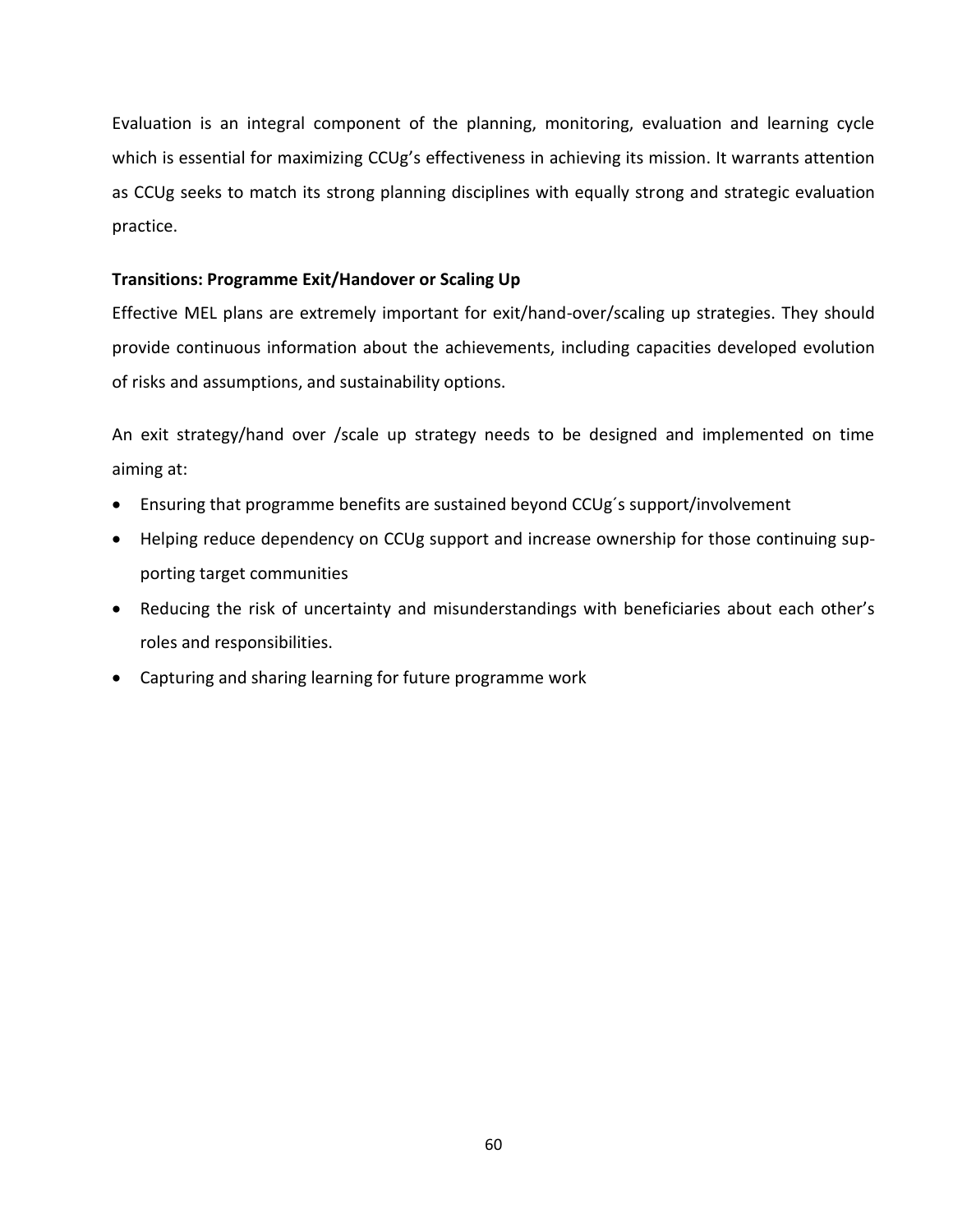# **Appendix: Internal and External Environmental Scan**

The strategic planning process reflected on the internal and external environment to identify factors that need to be addressed or considered in developing the content for this strategic plan.

# **Internal Capacity Analysis**

The internal analysis focused on identifying our strengths and ways to maintain them, weaknesses and ways to address them, opportunities and how to harness them and threats and how to mitigate them.

<span id="page-60-1"></span><span id="page-60-0"></span>

| <b>Strengths</b>                     | How to maintain strengths                | Weaknesses              | How to address them             |
|--------------------------------------|------------------------------------------|-------------------------|---------------------------------|
| Research base to inform program      | Get accreditation to regularly conduct   | Limited funding for     | Solicit development partners to |
| interventions                        | research                                 | teams to conduct        | provide resources for research  |
|                                      |                                          | research                |                                 |
|                                      |                                          |                         |                                 |
| Good relationship with stakeholders  | Maintain partnerships, networking        | Inadequate /unstable    | Establish long-term charitable  |
|                                      | and coalition                            | funding                 | but income-generating project   |
| Proposal writing skills              | Attract and motivate critical staff with | No gazette M&E person   | Recruit and motivate M&E staff  |
|                                      | project proposal planning and design     |                         |                                 |
|                                      | skills                                   |                         |                                 |
| Impact of our work in the            | Document processes and procedures        | Limited involvement in  | Identify, join and engage in    |
| communities                          | through which impact was realized        | established networks,   | established networks,           |
|                                      |                                          | partnerships            | partnerships to improve         |
|                                      | Regularly conduct LQAs for all the       |                         | delivery of program             |
|                                      | target communities                       |                         | interventions.                  |
| CCUg registered as community-based   | Regularly submit returns and update      | No registration with    | Work towards registering with   |
| organization in Jinja and Mayuge     | subscription                             | NGO board               | the NGO board - Ministry of     |
| district                             |                                          |                         | <b>Internal Affairs</b>         |
| Quality services offered to the      | Develop and always update the quality    | Low involvement of      | Active mobilization and         |
| communities served, including sexual | of team deliverables while adhering to   | religious and cultural  | implementation of activities by |
| and reproductive health              | improvement guidelines                   | leaders in mobilization | religious and cultural leaders  |
|                                      |                                          | and implementation of   |                                 |
|                                      |                                          | program activities      |                                 |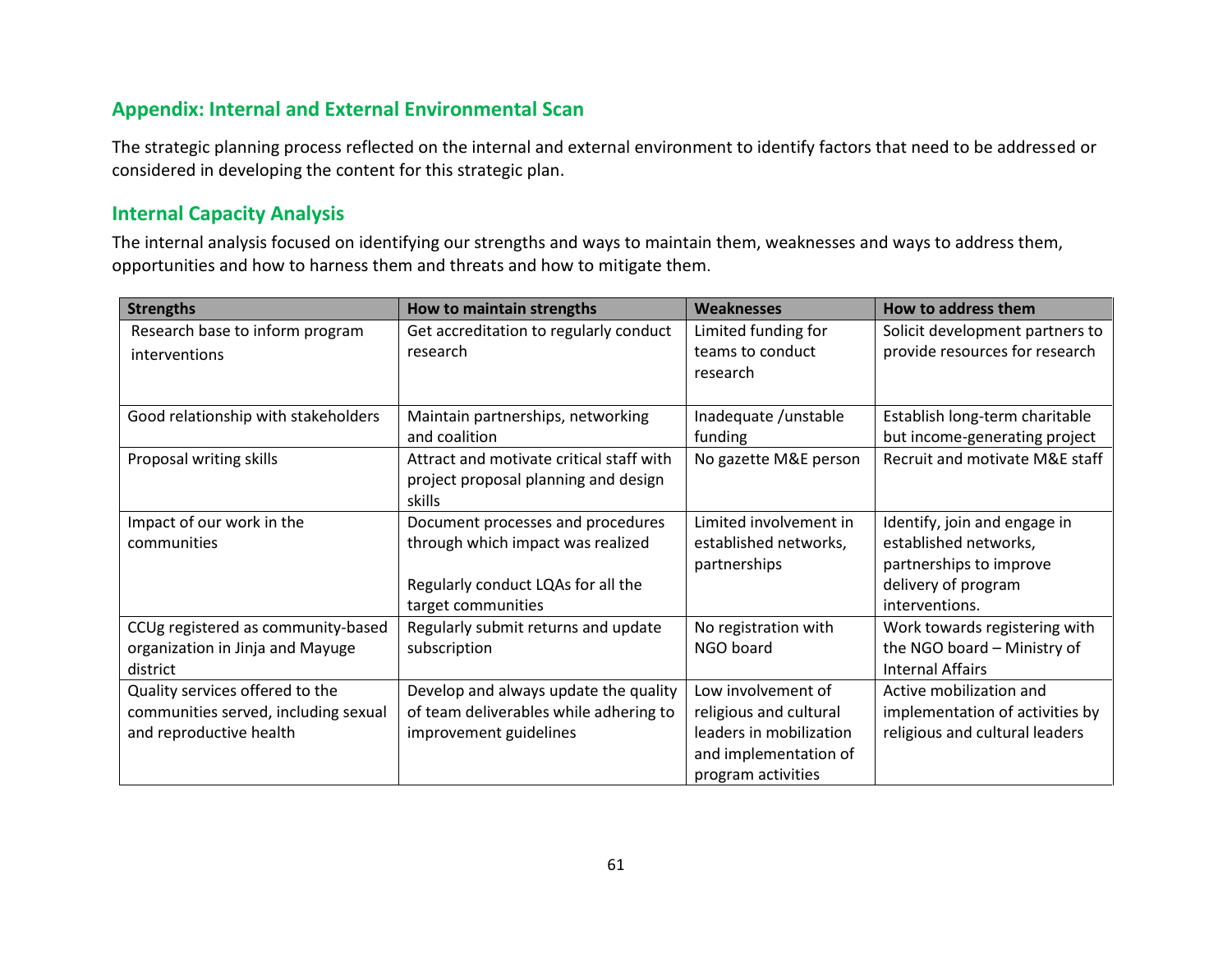| Strong partnerships with<br>stakeholders and districts    | Assessment of partnership coalition<br>and networks<br>Signing memoranda of understanding                                                     |                                                                                      |                                                                                                                                                    |
|-----------------------------------------------------------|-----------------------------------------------------------------------------------------------------------------------------------------------|--------------------------------------------------------------------------------------|----------------------------------------------------------------------------------------------------------------------------------------------------|
| Good customer care                                        | Tailor messages, practices and<br>attitudes to customer demands                                                                               | No AMELP, program and<br>project targets are not<br>clear                            | Develop AMELP with clear<br>targets                                                                                                                |
| Good leadership - knowledgeable,<br>fair and just         | Continue building strong consultative<br>relationship between management,<br>staff, implementing teams and the<br>target beneficiaries        | Lack of funding for<br>resource mobilization<br>plans and staff<br>development plans | Integration process for<br>resource mobilization strategy,<br>staff development plan with<br>the strategic plan                                    |
| Good financial management system                          | Adhere, update to guidelines, policies<br>and procedures that make good<br>financial management system                                        | Lack of a clear resource<br>mobilization strategy                                    | Align resource mobilization<br>strategy with strategic plan and<br>AMELP                                                                           |
| Opportunities                                             | How to harness                                                                                                                                | <b>Threats</b>                                                                       | How to mitigate them                                                                                                                               |
| Good relationship with the districts                      | Develop and sign memorandum of<br>understanding (MoUs)                                                                                        | Political instability                                                                | Working with the existing<br>political system.                                                                                                     |
| Working closely with the primary<br>beneficiaries         | Engaging primary beneficiaries                                                                                                                | Unmet community and<br>beneficiary expectations                                      | Work with communities to<br>develop holistic programs that<br>take care of reasonable<br>beneficiary expectations                                  |
| More projects on board to allow us<br>to meet our mandate | Ensure visibility and sustainability of<br>project interventions                                                                              | Resistance from<br>communities and<br>institutions such as<br>schools                | Work with existing community<br>and institutional structures                                                                                       |
| Joint planning with district local<br>governments         | Sharing program work plans and<br>targets<br>Engage districts in planning during<br>review meetings quarterly, semi-<br>annually and annually | Competition in the work<br>we do $-$ many<br>organizations doing<br>similar work     | Building a brand that is<br>reputable, distinct and unique<br>to deal with competition and<br>identity amongst organizations<br>doing similar work |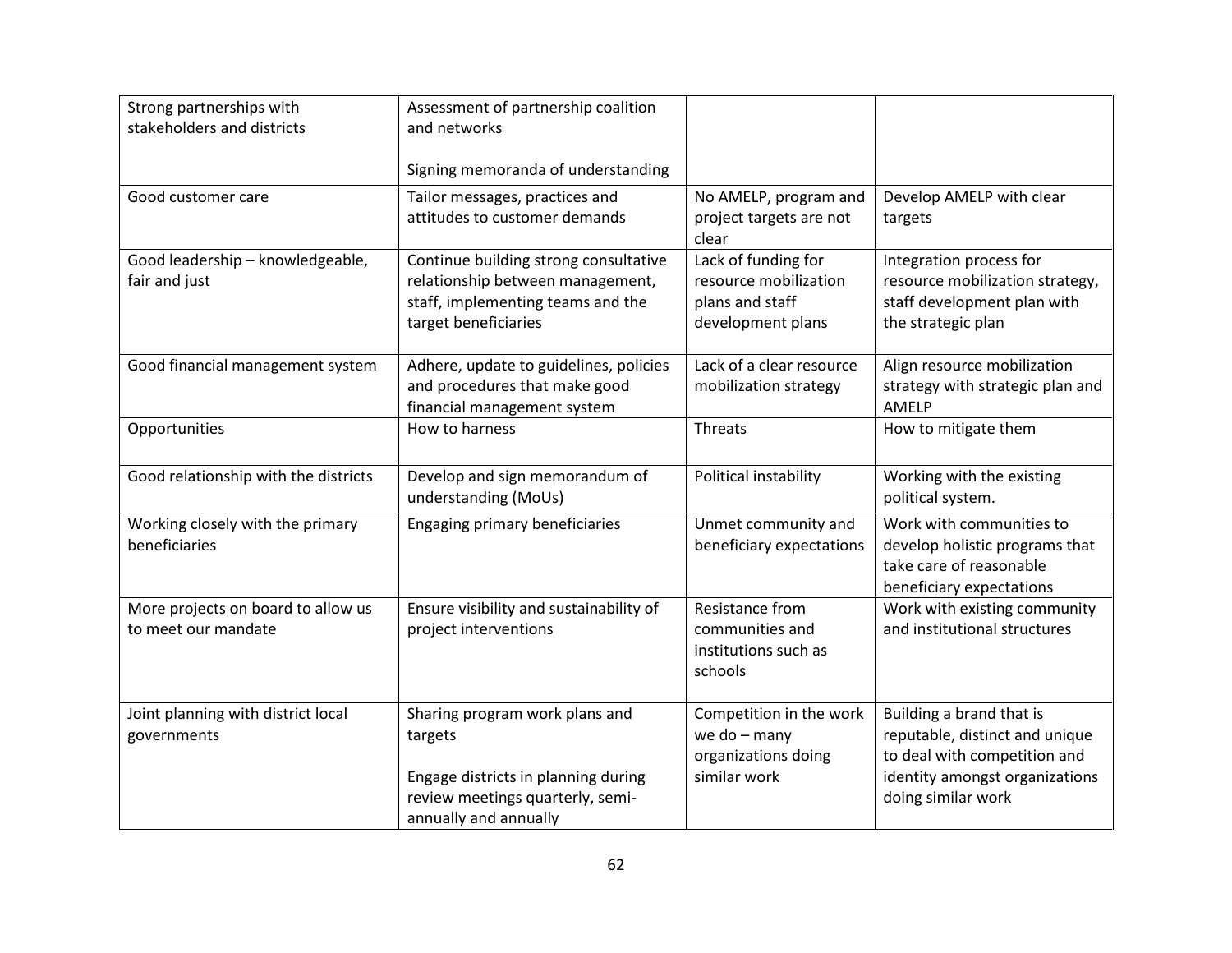| Regular reporting to districts and<br><b>MOH</b>                                                                  | Rigorous monitoring and evaluation<br>system                                                            | Unfavourable<br>government policies                                          | Work with government<br>establishment                                                                                             |
|-------------------------------------------------------------------------------------------------------------------|---------------------------------------------------------------------------------------------------------|------------------------------------------------------------------------------|-----------------------------------------------------------------------------------------------------------------------------------|
| Staff expertise in SRHR, MHMR,<br>WASH, GSP, OVC, Research                                                        | Develop and regularly update staff<br>development plan                                                  | Ban in implementation<br>of sexuality education                              | Continue working with the<br>Ministry of Education and<br>Sports                                                                  |
| New donors coming on board                                                                                        | Establish working relationships with<br>new donors coming on board                                      | Donors cut funding -<br>affecting morale of staff<br>whose salaries were cut | Explore variety of funding<br>options and maintain reserves<br>of funds to take care of<br>motivation and payment for<br>salaries |
| Existence of organization policies -<br>Human resource, transport, finance,<br>safeguarding policy                | Awareness and adherence to policies<br>and practices                                                    | Competition for donor<br>funding                                             | Need to compete favorably for<br>donor funding                                                                                    |
| Existence of many donor agencies<br>looking for more efficient ways of<br>responding to SRHR and Mental<br>Health | Work closely with many donor<br>agencies looking for more efficient<br>ways of responding to SRHR needs | Over dependence on<br>donor funding                                          | Maintain stable funding base,<br>income generating projects and<br>fund reserves                                                  |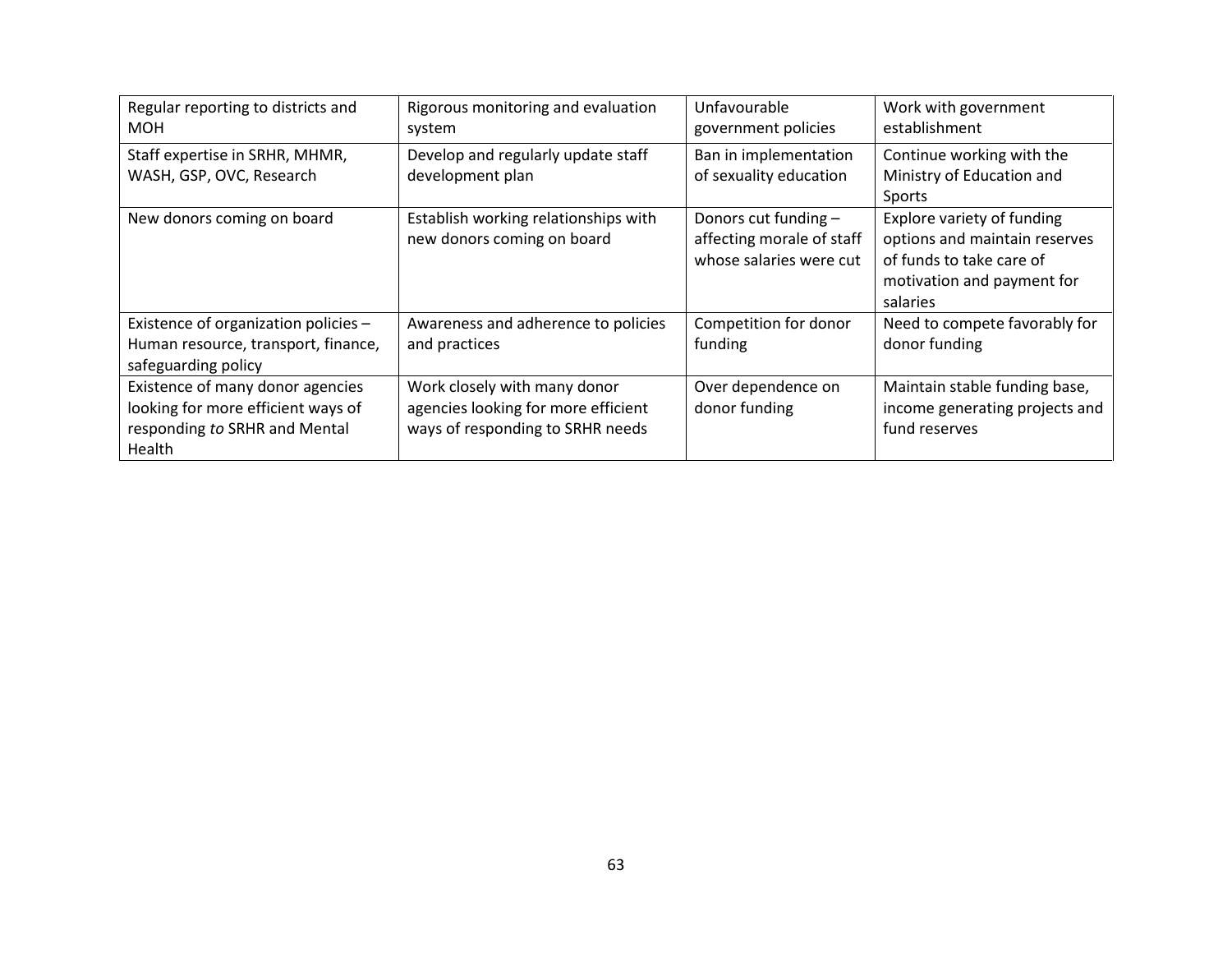# **The External Environmental Scan**

The external environmental scan used the PESHT analysis model. In separate groups, factors in the political, economic, social/cultural, health and technological environment were identified and evaluated as to how they could affect the results expected in the strategic plan.

## **Our External Environment**

<span id="page-63-0"></span>

| <b>Factor</b> | <b>Challenge or opportunity</b>                                                                                                | <b>Strategic option</b>                                                                                     |
|---------------|--------------------------------------------------------------------------------------------------------------------------------|-------------------------------------------------------------------------------------------------------------|
| Political     | Competition for resources                                                                                                      | Build capacity of CCUg Board and staff in resource mobilization                                             |
|               |                                                                                                                                | Develop partnerships with other organizations                                                               |
|               | Youth livelihood funds from Ministry of Gender<br>Labour and Social Development - is selective on<br>target group - just youth | Develop partnership and linkage with district local governments<br>in the catchment districts               |
|               |                                                                                                                                |                                                                                                             |
| Social        | Mushrooming religions that prohibit followers'<br>access to education                                                          | Engage with education department and security agencies to<br>target them case by case                       |
|               | Poverty and hard to reach communities                                                                                          | Link with other wrap-around service providers OWC, youth<br>livelihood program, women's empowerment program |
|               | Gender-based violence (GBV)                                                                                                    | Develop Social Behaviour Change Communication targeting this<br>issue (GBV)                                 |
|               | Low male involvement in healthcare                                                                                             | Develop SBCC interventions targeting men                                                                    |
|               | Poor health-seeking behavior                                                                                                   | Empower citizens to appreciate their rights and responsibilities in<br>regard to health                     |
| Economic      | Change in leadership at national and district level<br>requires orientation of new leaders                                     | Work closely with the new district leadership after their<br>orientation                                    |
|               | Taxation policies for staff emoluments                                                                                         | Adhere to tax obligations for staff emoluments                                                              |
|               | Inflation and price fluctuation which af-                                                                                      | Factor in inflation while designing planning and budgeting                                                  |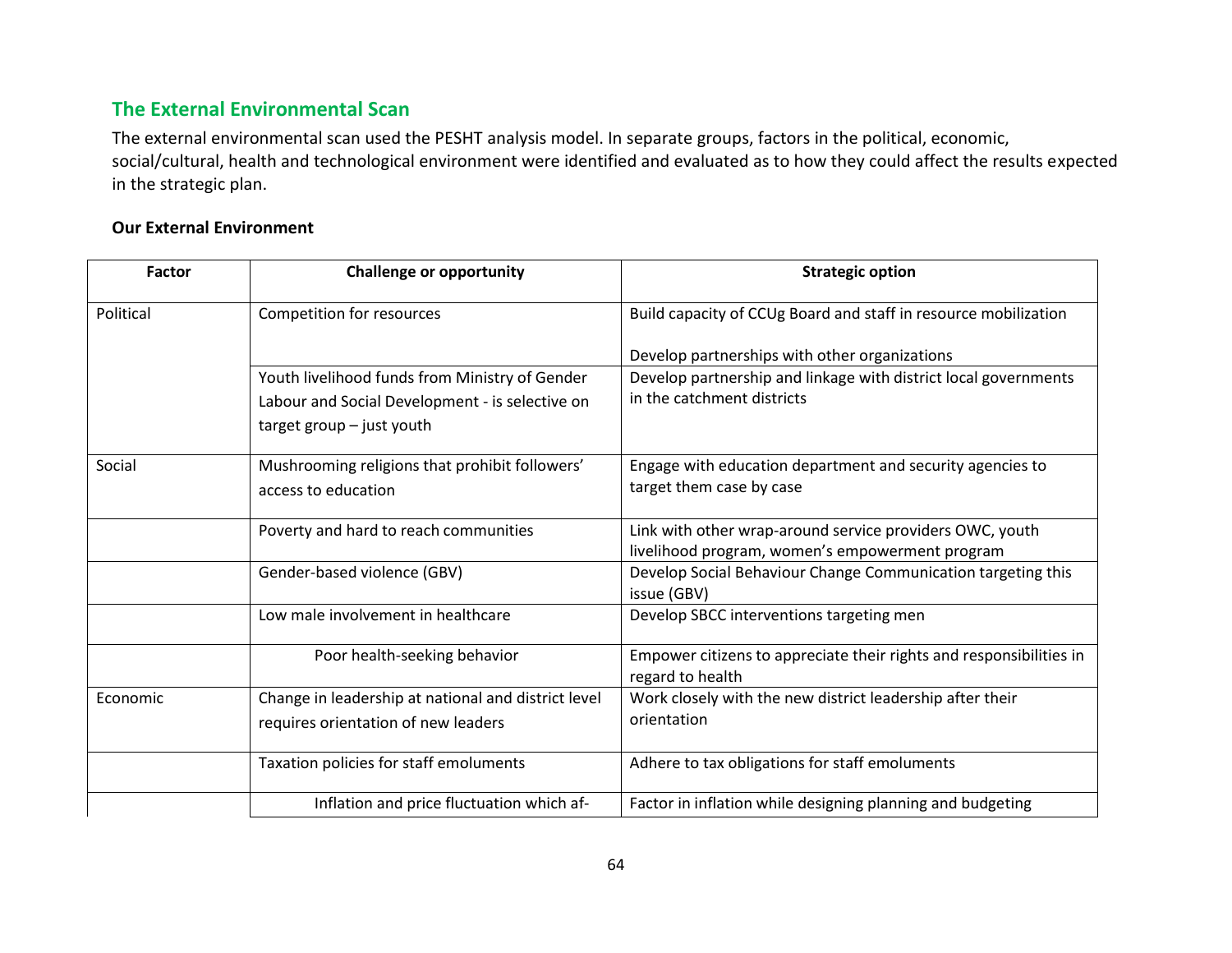|               | fects the amount of funds available to the<br>organization                                |                                                                                |
|---------------|-------------------------------------------------------------------------------------------|--------------------------------------------------------------------------------|
| Technological | Social media - facilitates communications<br>with the youth                               | Continue use of social media to facilitate communication                       |
|               | SMART phones for data collection                                                          |                                                                                |
| Health/SRH    | Ban on comprehensive Sexuality education -<br>which forms part of the work that CCUg does | Utilize and work within district local government frameworks -<br><b>PIASY</b> |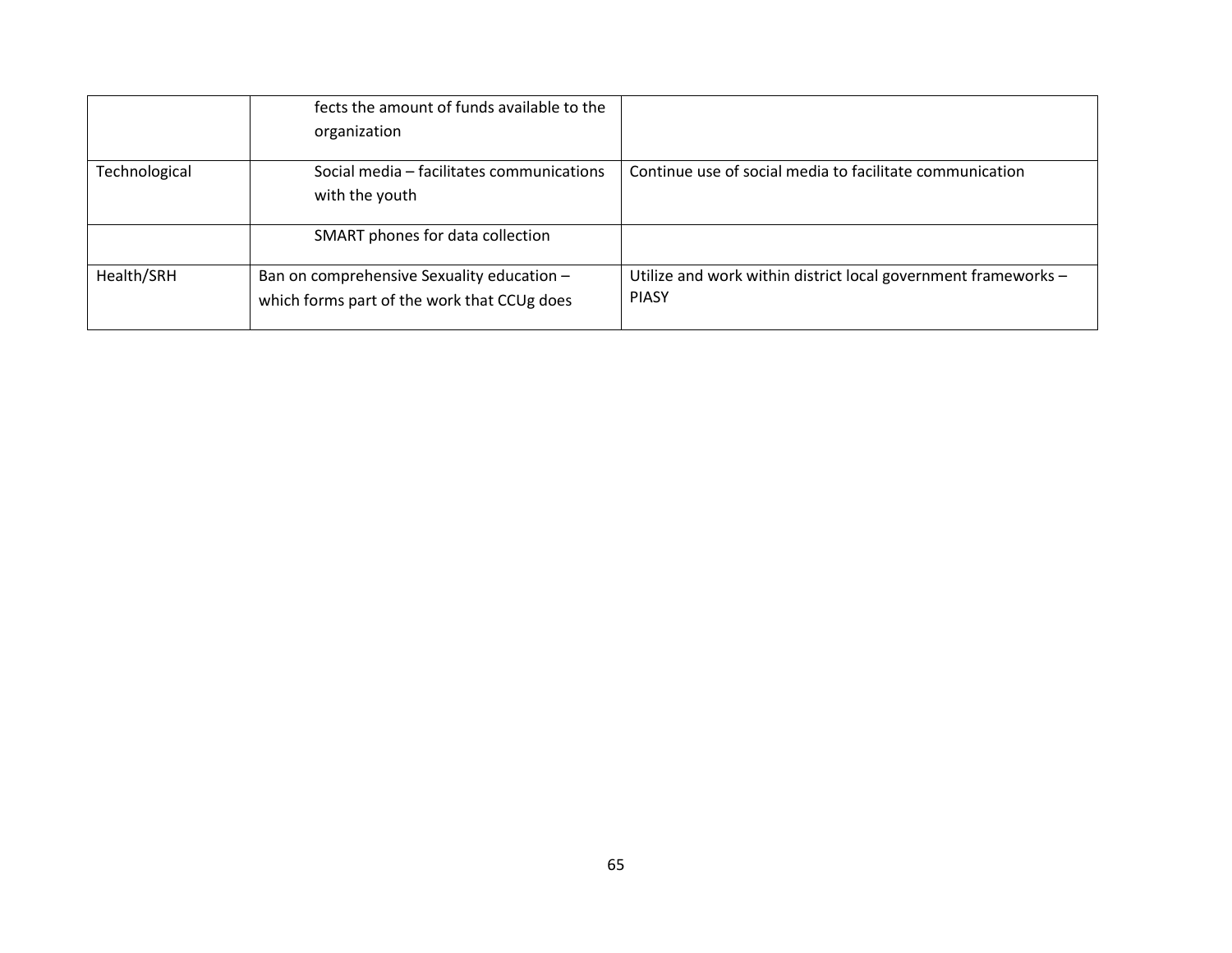# **Appendix 3: Stakeholder Analysis**

<span id="page-65-0"></span>

| <b>Stakeholders</b>     | <b>Strategic Directory</b>                                                                                     | Interests /                                                    | <b>Potential</b> | Engagement                                                     | <b>Potential Role</b>                             | <b>Engagement</b>                         |
|-------------------------|----------------------------------------------------------------------------------------------------------------|----------------------------------------------------------------|------------------|----------------------------------------------------------------|---------------------------------------------------|-------------------------------------------|
|                         | Level                                                                                                          | <b>Expectations</b>                                            | <b>Impact</b>    | <b>Strategies</b>                                              |                                                   | <b>Activities</b>                         |
| Individuals             | DEO and DHO                                                                                                    | Monthly reports                                                | Positive         | Quarterly support<br>supervision                               | Support supervision                               | <b>Meetings</b>                           |
|                         | CAO                                                                                                            | Reach out to many                                              |                  |                                                                |                                                   |                                           |
|                         | Monitoring and                                                                                                 | youths                                                         | Positive         | Sharing reports                                                |                                                   | Engage in all the<br>work CCUg does       |
|                         | evaluation                                                                                                     | Expect to put youth<br>facilities in our sub                   |                  | Joint planning                                                 |                                                   |                                           |
|                         | Making<br>recommendations                                                                                      | counties                                                       |                  | Joint monitoring                                               |                                                   |                                           |
| Clients                 | Education, livelihood,<br>health, referral of<br>peers for services at<br>supported service<br>delivery points | Education, livelihood,<br>health                               | Positive         | Involvement during<br>planning and<br>implementation<br>period | Active involvement                                | Quarterly review<br>meetings              |
| <b>Staff</b>            | Adherence to job<br>description                                                                                | Motivation<br>Conducive work<br>environment                    | Positive         | Follow up of<br>framework and work<br>plan                     | Service delivery                                  | Allocation of tasks                       |
| Board                   | Institutional<br>governance through<br>policy formulation and<br>resource mobilization                         | Governance, policy<br>utilization and<br>resource mobilization | Positive         | Resource<br>mobilization, policy<br>formulation                | Policy development                                | Meetings, joint<br>support<br>supervision |
| International<br>donors | Bilateral grant support<br>to implementing<br>partners                                                         | Grant support                                                  | Positive         | Issue RFAs,<br>provide technical<br>support                    | Conduct meetings,<br>provide technical<br>support | Issue RFAs,<br>meetings, sign<br>MoUs     |

A review of the stakeholders was conducted by tier (primary or secondary) and by geographic area (community, district, national and international). The key stakeholders include government ministries, departments at district level and their related political officers, plus NGOs and CBOs at community, district and national levels. CCUg also considers its current donors as part of the key stakeholders, plus the beneficiaries of the services CCUg delivers. The detailed stakeholder analysis in the next table identifies stakeholder and key interests and expectations.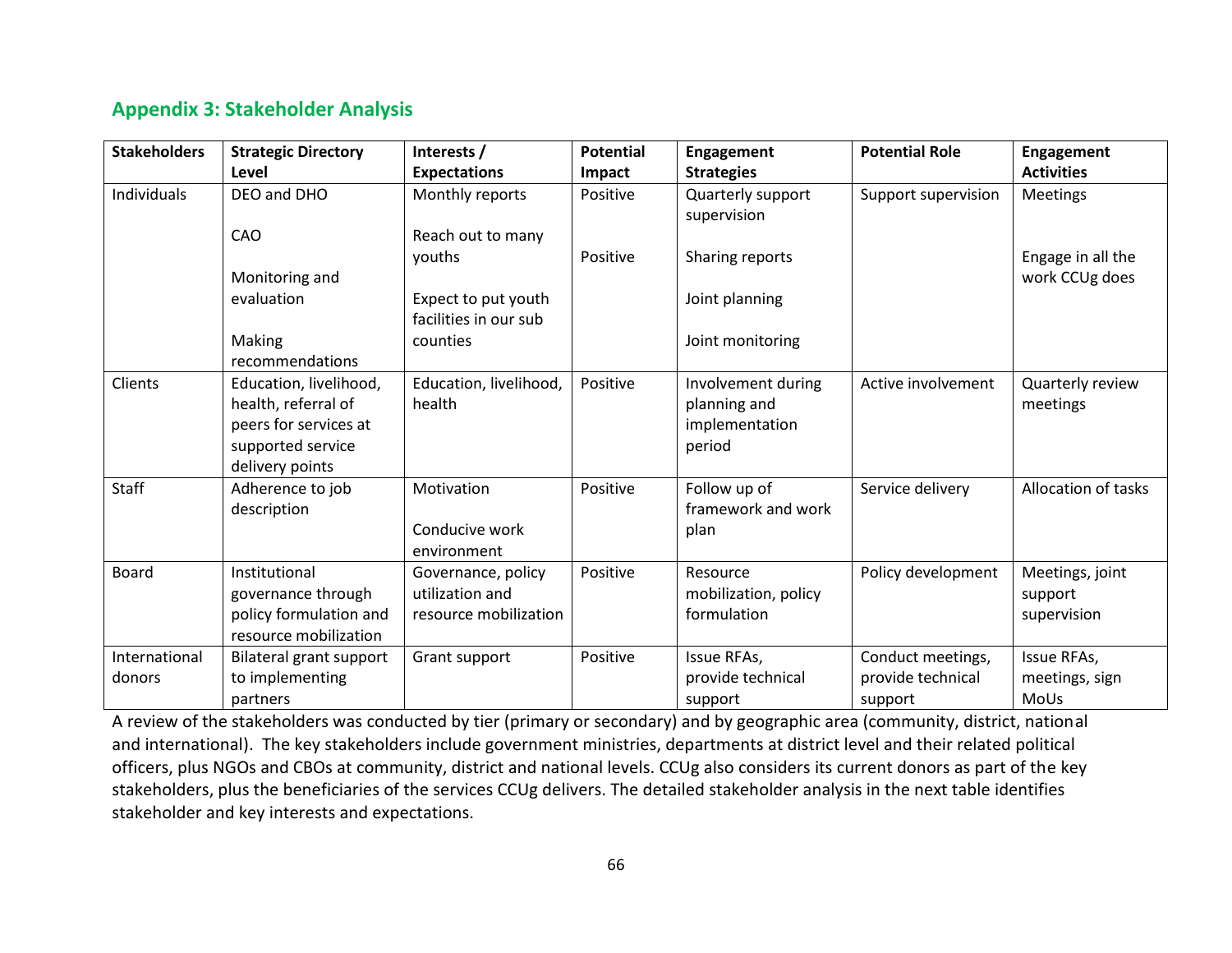# **Governance Structure**

<span id="page-66-0"></span>